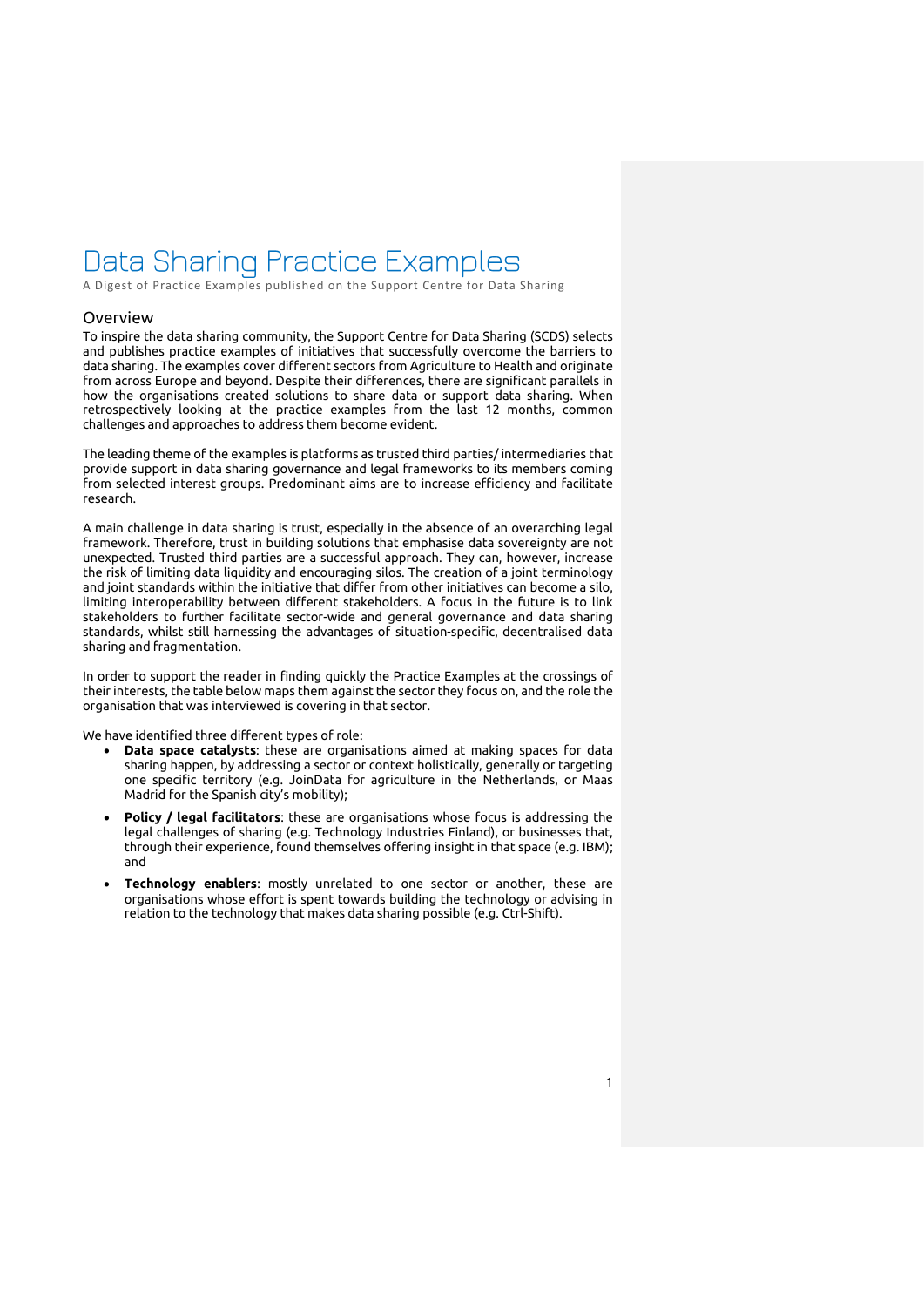| <b>Sector</b>                            | Data space<br>catalysts                                     | Policy / legal<br><b>facilitators</b>       | <b>Technology</b><br>enablers            |
|------------------------------------------|-------------------------------------------------------------|---------------------------------------------|------------------------------------------|
| <b>Agriculture</b>                       | JoinData (B2B)<br>٠                                         |                                             |                                          |
| Government                               | NIIS (G2G and<br>$\bullet$<br>G2C)                          |                                             |                                          |
| Manufacturing                            |                                                             | Technology In-<br>dustries Finland<br>(B2B) | <b>CDQ</b><br>٠<br>Ctrl-Shift            |
| Mobility                                 | <b>MaaS Madrid</b><br>$\bullet$<br>(X2X)                    |                                             | <b>DataVaccinator</b><br>(B2B)           |
| Research                                 | <b>Social Science</b><br>$\bullet$<br>One (B2Aca-<br>demia) | Ctrl-Shift<br>$\bullet$                     | NIIS (G2G and<br>٠<br>G2C<br><b>SODA</b> |
| <b>Transport and</b><br><b>Logistics</b> | iShare<br>$\bullet$<br>iShare Founda-<br>$\bullet$<br>tion  |                                             |                                          |
| No sector focus                          | <b>BDVA</b><br>$\bullet$                                    | <b>IBM Watson</b><br>$\bullet$              |                                          |
| Other                                    | Data Pitch<br>٠                                             |                                             |                                          |

In the table below, the Practice Examples are summarised in the order by which they were documented and are described holistically. Following that, each example is added in full, as published on [eudatasharing.eu/data-sharing-practice-examples.](https://eudatasharing.eu/data-sharing-practice-examples)

| <b>Name</b>                  | <b>Sector</b>      | Country                            | Data Sharing model                                                                                                                                                                                   | <b>Impact</b>                                                                                                                                                        |
|------------------------------|--------------------|------------------------------------|------------------------------------------------------------------------------------------------------------------------------------------------------------------------------------------------------|----------------------------------------------------------------------------------------------------------------------------------------------------------------------|
| 1. MAAS<br><b>Madrid</b>     | Mobility           | Spain                              | Private and public<br>organisations in Data<br>Sharing Partnership<br>offering their services<br>jointly to citizens.                                                                                | <b>MAAS Madrid enables</b><br>more efficient urban<br>transport, reducing<br>pollution.                                                                              |
| <u>2.</u><br><b>JoinData</b> | Agricultur<br>e    | Netherla<br>nds                    | Farmers, suppliers, service<br>providers share data using<br>a platform as<br>mediator/TTP while<br>farmers decide how and<br>by whom their data can<br>be used.                                     | JoinData facilitates insight<br>creation for R&D for more<br>efficient and sustainable<br>farming.                                                                   |
| 3. NIIS                      | Governme<br>nt     | Finland<br>and<br>Estonia          | Finland and Estonia share<br>public data using a jointly<br>founded company and<br>software solution (X-road)<br>as an intermediary to<br>overcome interoperability<br>and governance<br>challenges. | NIIS aims to facilitate<br>seamless digital public<br>services for citizens.                                                                                         |
| 4. Ctrl-<br><b>Shift</b>     | No sector<br>focus | N <sub>0</sub><br>country<br>focus | An intermediary to<br>support compliant sharing<br>of personal data to realise<br>opportunities for<br>innovation and growth.                                                                        | Ctrl-Shift is supporting<br>organisations in value<br>creation through personal<br>data sharing and citizens<br>in creating fairer value<br>exchange for their data. |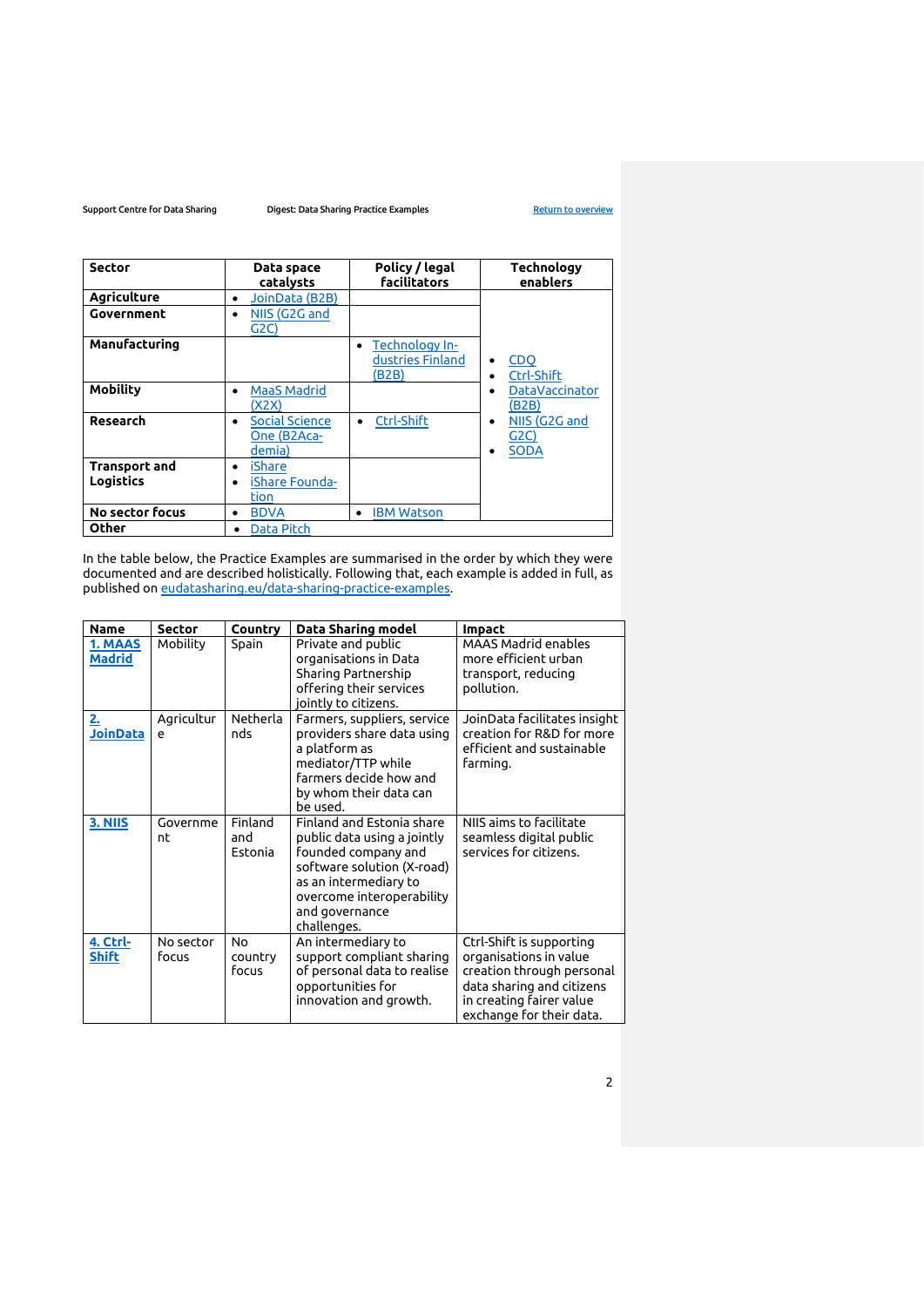| 5. Data<br>Pitch                                                       | No sector<br>focus                                                                                                 | No<br>country<br>focus | Public and private<br>organisations share data<br>with SMEs and Start-ups<br>to "practice" data sharing<br>and open innovation as<br>the new way of working.                                                                      | At Data Pitch, the data<br>users, SMEs and start-ups<br>use the data made<br>available to create<br>solutions for predefines<br>challenges.                                                                      |
|------------------------------------------------------------------------|--------------------------------------------------------------------------------------------------------------------|------------------------|-----------------------------------------------------------------------------------------------------------------------------------------------------------------------------------------------------------------------------------|------------------------------------------------------------------------------------------------------------------------------------------------------------------------------------------------------------------|
| 6.<br><b>Technol</b><br>ogy<br><b>Industri</b><br>es<br><b>Finland</b> | Manufact<br>urina<br>(Electroni<br>CS.<br>electrotec<br>hnical.<br>mechanic<br>al and<br>metals<br>industries<br>λ | Finland                | Support for data sharing<br>by developing model<br>terms and conditions for<br>data sharing, addressing<br>the limitations of<br>nondisclosure<br>agreements and<br>intellectual property<br>rights.                              | Companies have a base or<br>addendum for their data<br>sharing contractual<br>agreements that e.g.<br>allows them to retain<br>learnings originated from<br>using the shared data.                               |
| 7. SODA                                                                | No sector<br>focus                                                                                                 | No<br>country<br>focus | A software intermediary<br>that enables privacy-<br>preserving analytics of<br>information from multiple<br>data assets using multi-<br>party computation<br>techniques.                                                          | These techniques allow<br>multiple parties with<br>private inputs to jointly<br>compute data without<br>revealing the input to<br>each other.                                                                    |
| 8. Social<br><b>Science</b><br>One                                     | Research                                                                                                           | No<br>country<br>focus | Social Science One acts as<br>an independent<br>intermediary between<br>researchers and the data<br>provider, forming a data<br>sharing partnership.                                                                              | Social Science One<br>enables academics to gain<br>access to and analyse<br>information from the<br>private industry in a<br>manner that is responsible<br>and socially beneficial.                              |
| 9. BDVA                                                                | No sector<br>focus                                                                                                 | No<br>country<br>focus | Research association of<br>members from academia,<br>public bodies, industries<br>and private citizens that<br>raises awareness and<br>promotes the value of<br>data.                                                             | BDVA's focus lies on<br>challenges and best<br>practices of data sharing,<br>focusing on governance<br>and legal questions.                                                                                      |
| 10.<br>iShare                                                          | Transport<br>and<br>Logistics                                                                                      | Netherla<br>nds        | Collaboration between<br>the Ministry of Economic<br>Affairs and the Ministry of<br>Infrastructure and the<br>Environment as a trusted<br>decentralised<br>intermediary.                                                          | iShare provides a trusted<br>data sharing framework to<br>increase efficiency in<br>logistics reducing<br>congestion and preserving<br>data subject's sovereignty.                                               |
| 11.<br><b>iShare</b><br><b>Foundati</b><br>on                          | Transport<br>and<br>Logistics                                                                                      | Netherla<br>nds        | Collaboration between<br>the Ministry of Economic<br>Affairs and the Ministry of<br>Infrastructure and the<br>Environment as a trusted<br>decentralised network<br>facilitating data sharing<br>governance within the<br>network. | iShare Foundation<br>established joint<br>standards for its members<br>to facilitate sure and<br>trusted data sharing. They<br>provide identification,<br>authentication and<br>authorisation of its<br>members. |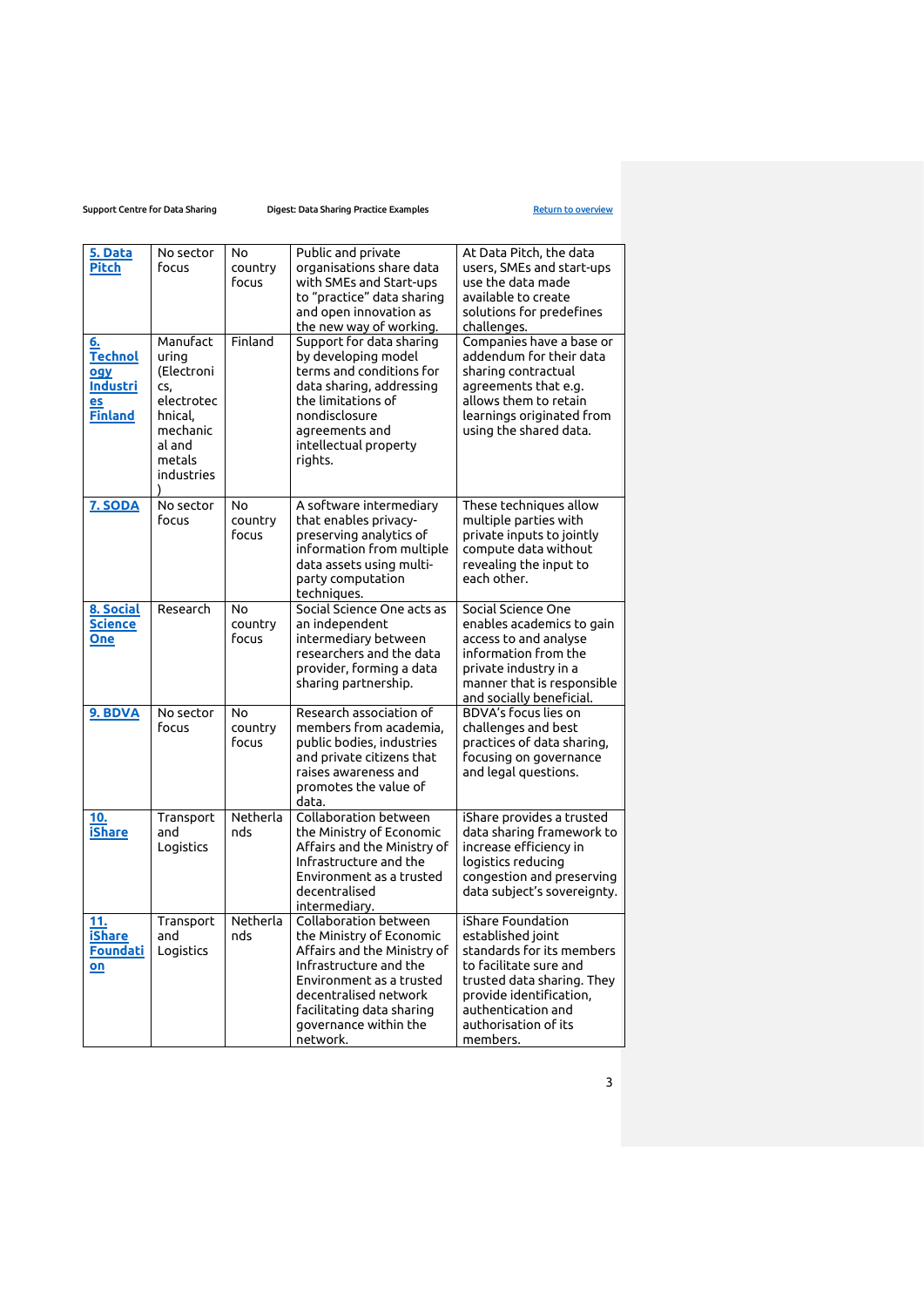| <b>12. IBM</b><br><b>Watson</b>  | No sector<br>focus | Nο<br>country<br>focus | IBM's Watson processes<br>clients' data outside of<br>the borders of the office<br>using AI to extract<br>insights.                                                                                  | IBM aims at finding legal<br>solutions for the novel<br>cchallenges around<br>intellectual property<br>rights to learnings from<br>processing confidential or<br>personal data in Watson.                                             |
|----------------------------------|--------------------|------------------------|------------------------------------------------------------------------------------------------------------------------------------------------------------------------------------------------------|---------------------------------------------------------------------------------------------------------------------------------------------------------------------------------------------------------------------------------------|
| <b>13. CDQ</b>                   | No sector<br>focus | No<br>country<br>focus | A trusted third party that<br>manages and provides<br>crowd sourced, open and<br>shared commercial data<br>for its members.                                                                          | CDQ minimises the efforts<br>to maintain and update<br>clean business partner<br>data, especially for large<br>international enterprises<br>by joining forces and<br>sharing the data with the<br>community.                          |
| 14.<br><b>DataVac</b><br>cinator | No sector<br>focus | No<br>country<br>focus | DataVaccinator is an open<br>source software for<br>secure and safe data<br>storage and personal data<br>protection using<br>pseudonymisation of<br>personal data at the point<br>of its generation. | DataVaccinator facilitates<br>sharing of pseudonymised<br>data that is stored<br>separately from its<br>identifiable attributes. It<br>also protects data against<br>abuse or errors that lead<br>to data breaches violating<br>GDPR. |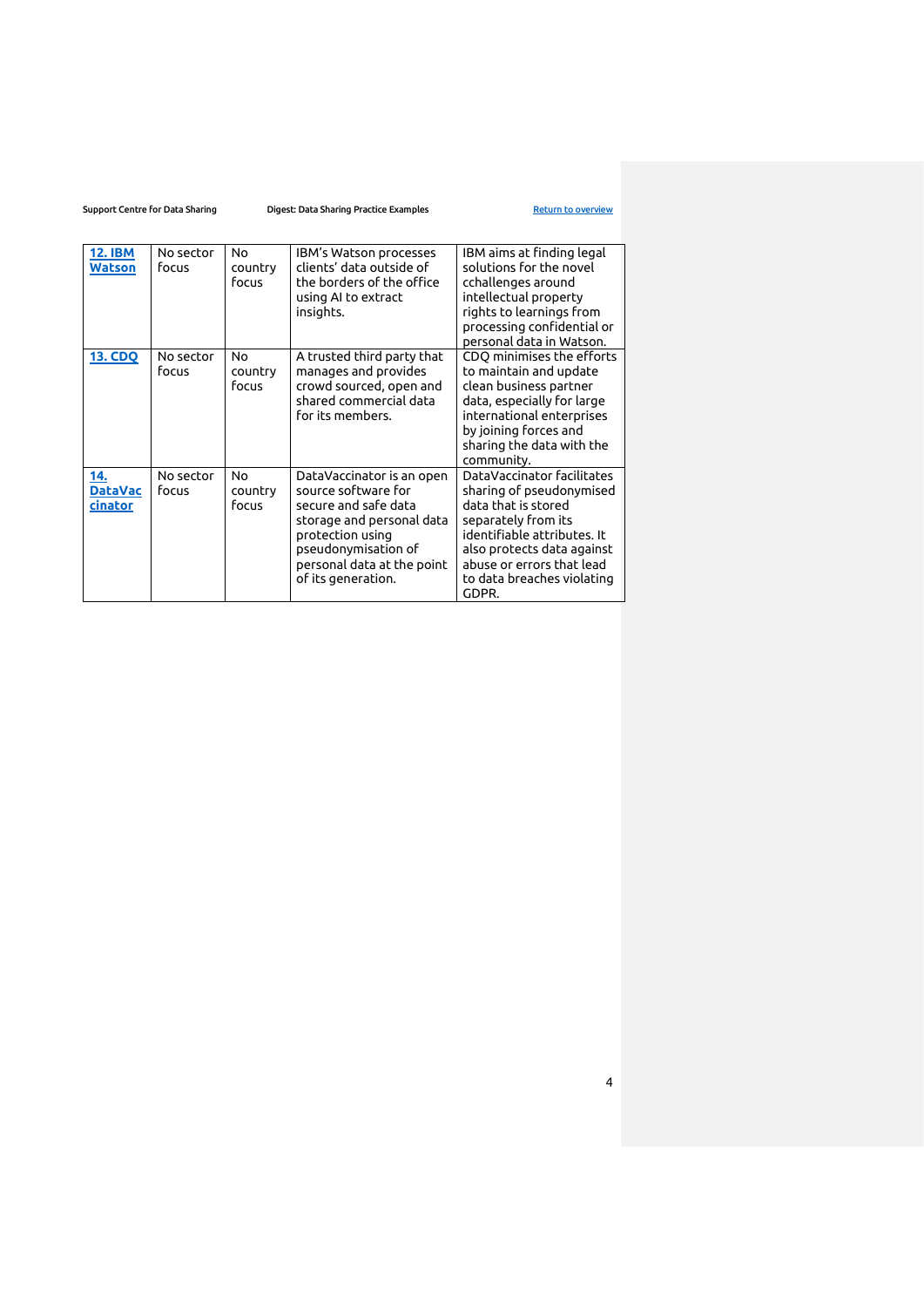# <span id="page-4-0"></span>1 Maas Madrid: Data sharing for smart mobility

Link:<https://eudatasharing.eu/examples/data-sharing-smart-mobility>

*"We aim to improve access to all public transport and shared mobility offers holistically with the ultimate goal of convincing people that there is no need to use a private car"*

Sergio Fernández Balaguer, Project Manager of EMT Madrid

# **Mobility in major cities**

In every city across the world, there are numerous public and private mobility companies that specialise in different services or transport "modes" – i.e. subway, buses, trains, trams, bicycles and cars. This is especially true in metropolitan cities such as Madrid, Amsterdam, Prague or Helsinki.

Several studies have found that in most metropolitan cities many people are not aware of the different public transport offers in their city. For example, the Spanish association for public transport operators – [Asociación de transportes públicos](https://www.atuc.es/) urbanos y metropolitanos (ATUC) – published a [report in 2017](https://www.idae.es/publicaciones/estudio-sobre-habitos-y-actitudes-de-los-no-usuarios-habituales-hacia-el-transporte) that found that in cities with more than 1 million inhabitants there is a high percentage of people that are either unaware, or have limited knowledge, about the public transport services offered in their city. This lack of awareness or easy understanding of different public transport options in a city can act as a barrier for citizens to use it, thereby increasing private car usage and leading to road congestion and poor air quality.

### **Mobility in Madrid**

In Madrid, there are about 70 mobility operators with services such as buses, trains, trams, cars, e-scooters, bicycles and motorcycles. Of these, 41 are public transport operators while the others are private shared-mobility operators such as Coup, Car2Go, Muving, Emov and VOI. Coordination is provided by the regional transport authority: the [Consorcio Regional de](https://www.crtm.es/)  [Transportes de Madrid](https://www.crtm.es/) (CRTM), a public body responsible for planning the mobility infrastructure . Currently, to enable smoother co-ordination between the different mobility operators (public and private), CRTM is collaborating with th[e municipality](https://madridiowa.org/)'s public transport company [Empresa Municipal de Transportes de Madrid](https://www.emtmadrid.es/Home) (EMT Madrid) under the framework of [CIVITAS](https://civitas.eu/) – an EU H2020 project – to develop a multi-modal platform[: Mobility as a Service](https://civitas.eu/news/madrids-new-multimodal-mobility-portal)  [Madrid](https://civitas.eu/news/madrids-new-multimodal-mobility-portal) (MaaS Madrid).

# **MaaS Madrid: coordinating mobility data between private and public organisations in Madrid**

[MaaS Madrid](https://play.google.com/store/apps/details?id=com.emt.maas&hl=en) offers the official mobile app of EMT Madrid and aims to facilitate sustainable mobility in the city. It is a shared initiative between businesses and government bodies that allows users to access information in real-time from the aforementioned mobility operators on a single integrated platform.

We are currently at the end of MaaS Madrid's first phase. The goal of this first phase is to create a first version of their data aggregator that will help integrate all the mobility data from the different transport providers into the app, that is already available to use on iOS and Android devices.

#### **A win-win business model**

There is great potential in sharing mobility data as a business model. If the involved private and public organisations share their data, then the citizens and tourists using transport services can better discover and use them. New data-driven services can provide (potential) users with information on the length and duration of a trip, the cost of the different options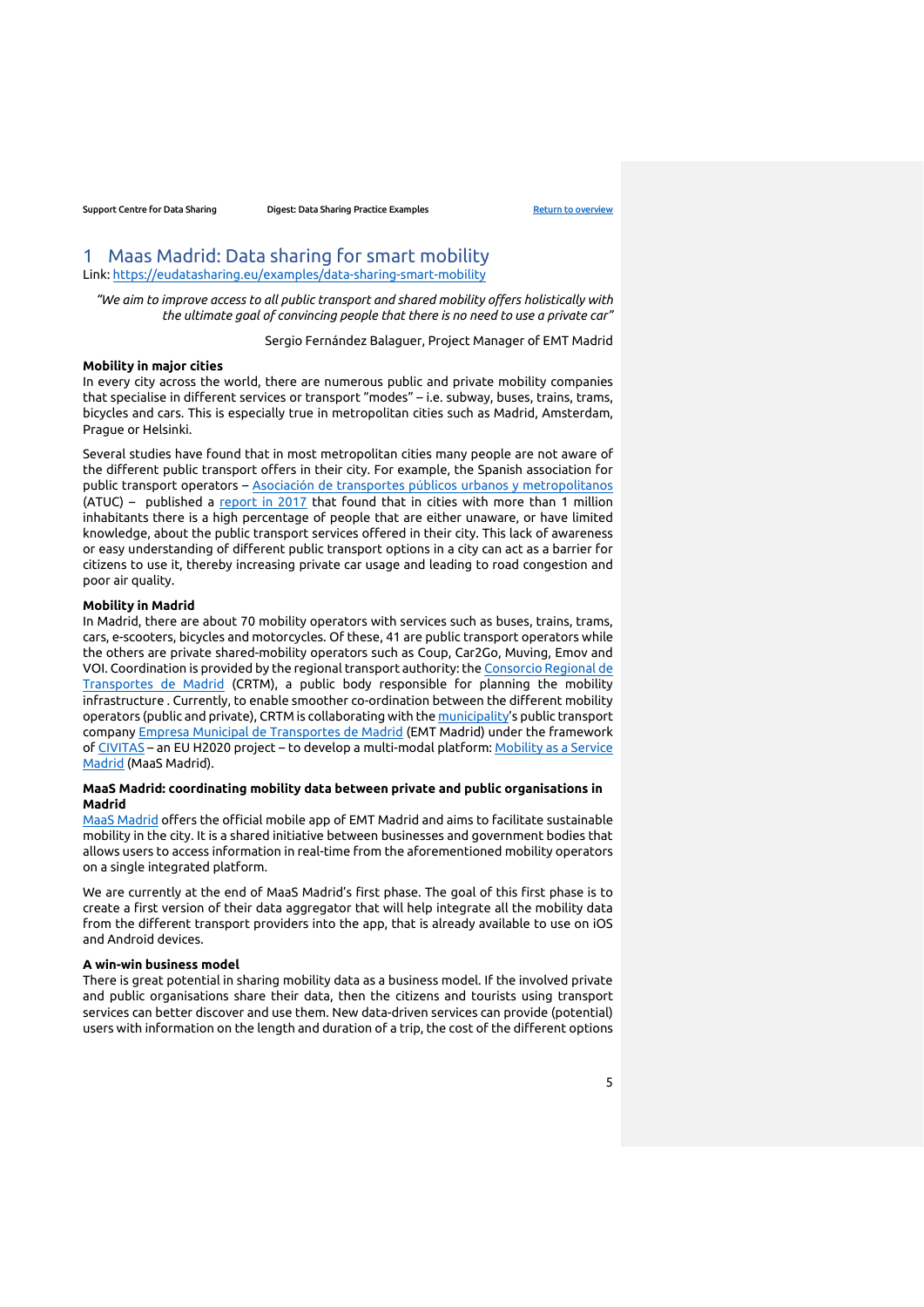and how to combine them for the fastest or cheapest route. With this overview and information, citizens and tourists will thereby find less convenient to use a private car.

In addition, once MaaS Madrid is fully functional after the launch of the next and second phase in the project, the City of Madrid will start collecting aggregated anonymous real-time data from the app to help in city planning. This aggregated data will enable the municipality to improve Madrid's infrastructure, reduce road congestion and update their public transport services to better suit the needs of their citizens and tourists.

# **The future of MaaS Madrid**

As of September 2019, MaaS Madrid is still in its second phase and the new version of the app will be launched in the late autumn or early winter of 2019. Once this stage is complete, too, MaaS Madrid will be fully functional and the app include a travel planner for users to find the best travel options to get from point A to B in the city that is based on their preferences, purchase history and payment options.

Moreover, in the future the app also aims to be more interactive and provide incentives for users to use mobility services over private cars. These incentives are not yet finalised; however, they will aim to stimulate citizens to use public and shared mobility services. For example, if a user uses the combination of a bus and a shared bike, a reward scheme may give them points that they could use to get a free coffee at a coffee shop at the public transport station.

For further insights into MaaS Madrid listen to our interview with the Project Manager of EMT Madrid, Sergio Fernándex Balaguer [here.](https://youtu.be/F3yZfgAoDSo)

| <b>Name</b>     | MaaS Madrid                                                                                                                                       |
|-----------------|---------------------------------------------------------------------------------------------------------------------------------------------------|
| <b>Sector</b>   | Mobility                                                                                                                                          |
| Region          | Southern Europe                                                                                                                                   |
| Country         | Spain                                                                                                                                             |
| <b>Time</b>     | $2018 -$ ongoing                                                                                                                                  |
| <b>URL</b>      | https://play.google.com/store/apps/details?id=com.emt.maas&hl=en                                                                                  |
|                 |                                                                                                                                                   |
|                 |                                                                                                                                                   |
| <b>Business</b> | Business-to-Government                                                                                                                            |
| model           |                                                                                                                                                   |
| Partici-        | The majority of mobility services in Madrid – including public transport and                                                                      |
| pants           | complementary services of shared mobility: BiciMAD, Car2Go, eCooltra, Emov,                                                                       |
|                 | loscoot, Muving, Obike, OFO and Zity, radio taxi, etc.                                                                                            |
| Type of         | Public and private organisations that specialise in mobility services, i.e. trams,                                                                |
| organisa-       | busses, and shared car services.                                                                                                                  |
| tions           |                                                                                                                                                   |
| Data shar-      | Data partnership                                                                                                                                  |
| ing             |                                                                                                                                                   |
| model(s)        |                                                                                                                                                   |
| Core im-        | Increased efficiency of urban transport and improved seamless mobility expe-                                                                      |
| pact            | rience for citizens.                                                                                                                              |
| Context         | All mobility services in Madrid are available on a single tool connecting over                                                                    |
|                 | 3,000 vehicles in operation across Madrid. Authorities in Madrid have encour-<br>aged car sharing through a series of initiatives and incentives. |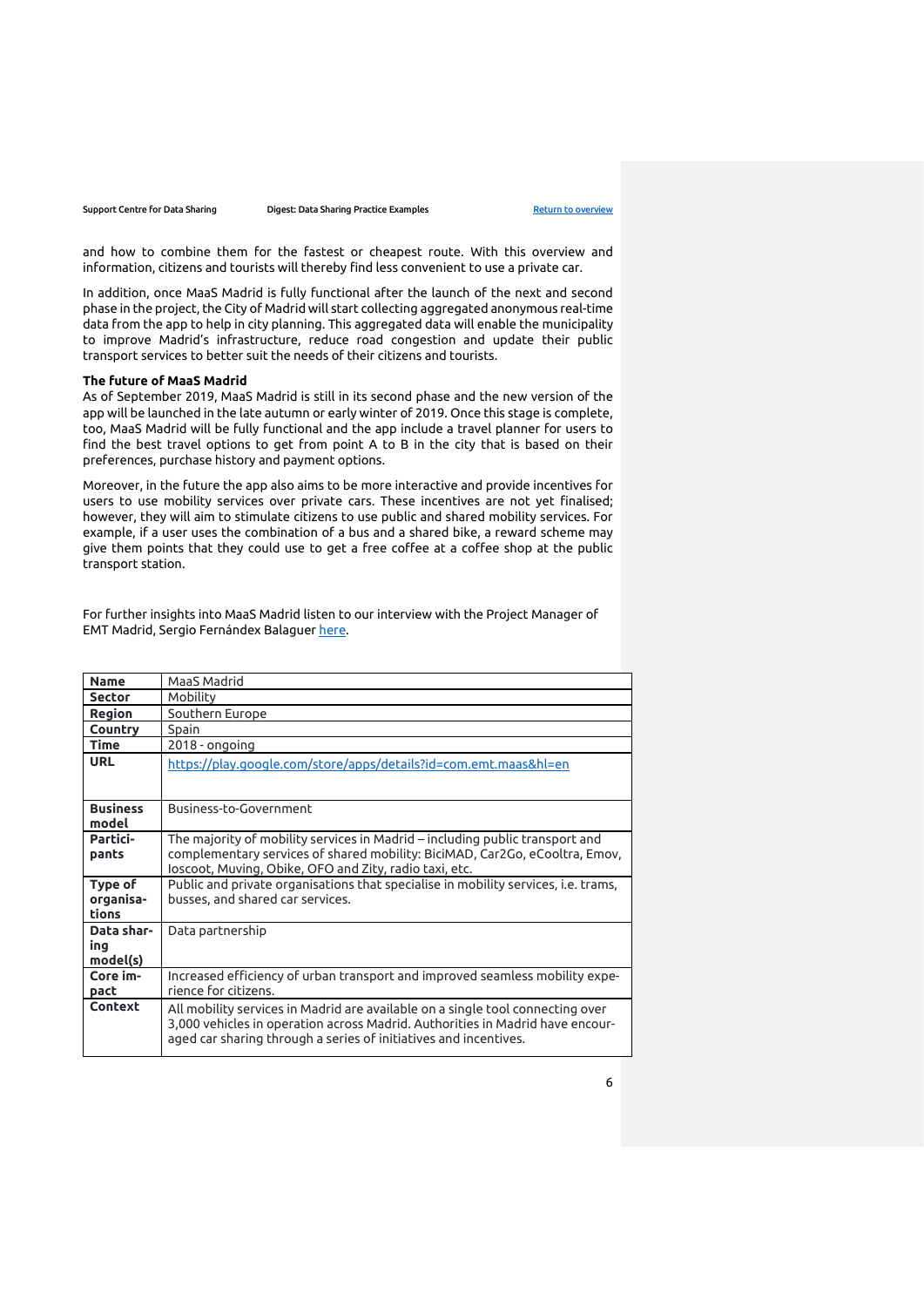# <span id="page-6-0"></span>2 JoinData: Data sharing in the agricultural sector Link:<https://eudatasharing.eu/examples/data-sharing-agricultural-sector>

*"Data is the key to sustainable innovation in the agricultural sector" Sener Celik – Director of JoinData*

#### **Data in the agricultural sector**

Modern farms create a huge amount of data. Machines are increasingly equipped with sensors that measure, for example, product quality, temperature, and water usage. Smart sensors on fields examine ground conditions and pest developments, and GPS-guided tractors produce data about the dimensions and location of the fields, the position of obstacles, and exact crop position. Data produced on farms can be used for a wide variety of purposes that ultimately benefit farmers in their decision-making processes and help them running businesses that are more efficient and effective. Field sensor data, for example, can be combined with weather data and applied to artificial intelligence to predict droughts or diseases that could damage harvests; data from milk machinery can be translated into insights that show farmers at one glance the health of their cows. Data collected through ear tags on animals can be used to estimate birth dates for pregnant sheep. Data offers a lot of opportunities for farm businesses and has the potential to enable sustainable innovation and growth.

### **A twofold problem with data sharing**

A premise for sustainable innovation in the agricultural sector is that the data needs to be shared. Whereas data about the number of sick dairy cows on an individual farm might reveal nothing remarkable, when combined and integrated with data from thousands of other farms, patterns might be discovered, and steps can be taken accordingly. Data sharing in the sector is already taking place, according to Sener Celik – director of the data sharing platform [JoinData.](https://www.join-data.nl/?lang=en) Parties such as application developers, hardware suppliers, agribusinesses, and banks are interested in farm data and take part in data sharing initiatives. However, data sharing in the Dutch agricultural sector is relatively fragmented: it mainly takes place in silos, e.g. between local groups and between parties that already have a tradition of sharing information with each other. Besides that, farmers have no or little control over who uses the data that is produced on their farms and for what purposes. Data from their milk machinery, for example, could be shared with the machinery's makers without the farmer knowing exactly what it is being used for or even without the farmers being aware of it. JoinData was founded against this background of data silos and a lack of transparency.

#### **JoinData: distribution of agricultural data**

JoinData is a non-profit organisation that was founded in 2017 by farmer cooperatives who aim to make data sharing in the agricultural sector more efficient and transparent. It provides a digital platform that facilitates secured data sharing along the value chain. On the platform, data providers can share data with parties who are interested in using this data. Laboratories, for example, can share their data with application developers, who then can combine it with other farm data to develop new software. But what does a data sharing platform mean for the farmer? JoinData enables farmers to be in charge of which data is shared with whom and for what purpose. When participating in JoinData, parties such as milk machinery makers that hold data about the health of dairy cows need permission from farmers before they can share this data with others. Farmers grant permissions by issuing explicit authorisations. Parties using the data are only allowed to use it according to terms and conditions that are agreed upon in the authorisation. By doing so, farmers retain control over the data that is produced on their farms.

### **Data distribution as a business model**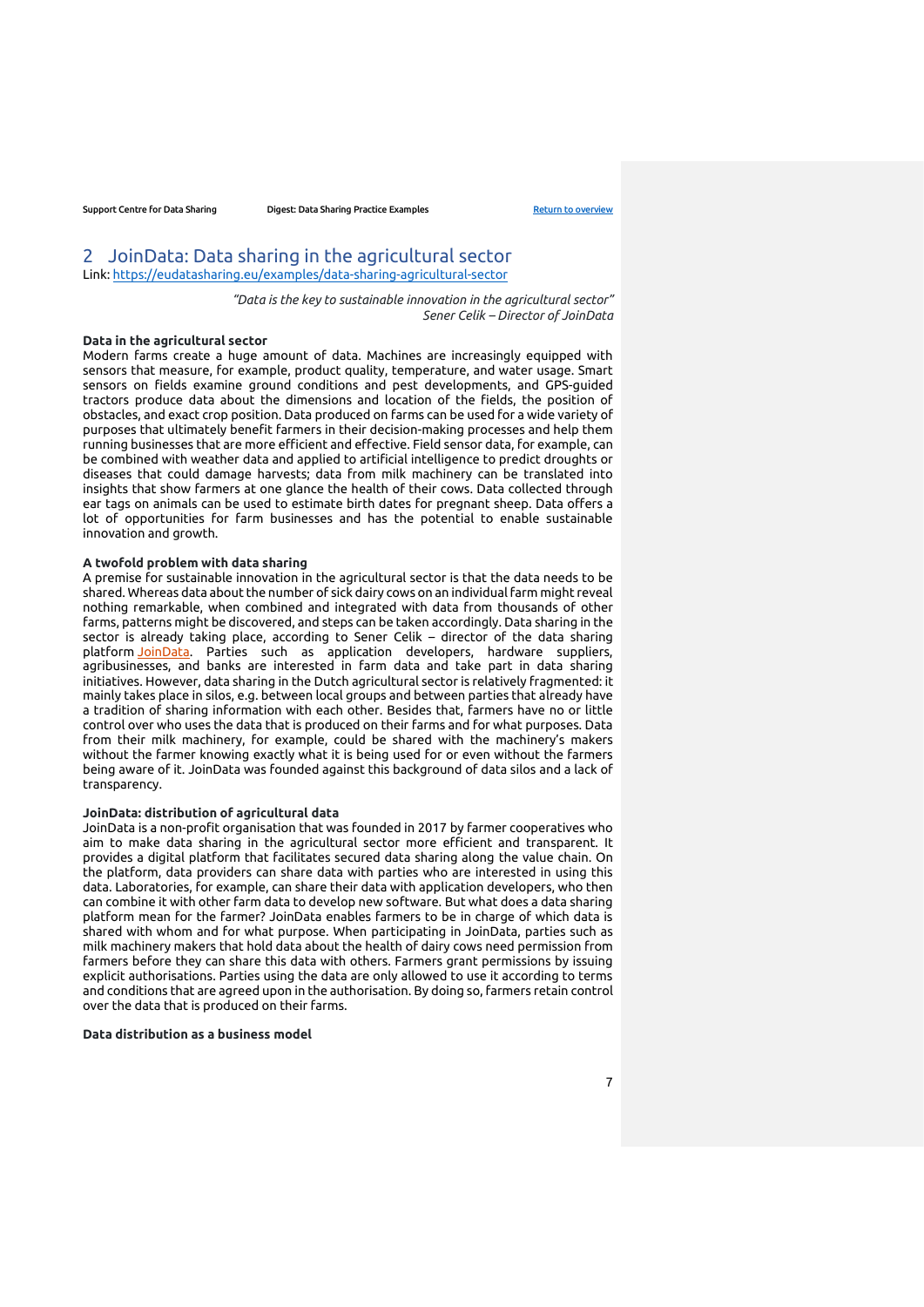JoinData does not own any intellectual property over the data that is shared on the platform. Neither do they use or modify it; they only distribute it from one party to another. Distribution is at the core of their business model: companies interested in using the data from the platform pay a fee to JoinData for their service. As a non-profit organisation, JoinData does not aim to make profit. Therefore, revenues are re-invested in the platform for further development. Currently, most revenues are invested in the technical aspects of the platform, such as the web-based user interface and security. Besides that, JoinData invests its time and effort in creating new partnerships, connecting all parties in the value chain and communicating the benefits of the service. An obvious question is of course: who benefits from JoinData? According to Sener Celik: the whole value chain. Farmers, for example, benefit because they have more insights and control over data. In addition, they benefit from the innovation that is developed thanks to the data, helping them run their business more efficiently and effectively. Application developers benefit from JoinData because they get access easily to thousands of different data sources, which enables them to make new data combinations. Data providers such as machinery makers no longer need to create their own data collection and processing platforms but can do the same through JoinData.

#### **The future of JoinData**

As JoinData is already expanding their activities in livestock, arable and horticulture, they soon want to cover the whole agricultural sector in the Netherlands. Their ultimate ambition is to facilitate secured data sharing on an international level. The biggest challenge is to connect all parties in the value chain. Some parties might be hesitant due to a wide variety of reasons, such as perceived missed revenues, or wanting to maintain exclusive access to specific data. Sener Celik, however, is optimistic about the future of data sharing. In addition, the Dutch government encourages data sharing between businesses and state in their [Dutch vision on data sharing between businesses](https://www.government.nl/documents/reports/2019/02/01/dutch-vision-on-data-sharing-between-businesses) report that they prefer to encourage data sharing by means of facilitation but, if necessary, they will do so by regulation, too. This, for example, has already happened at the European Union level with the **PSD2** [regulation](https://ec.europa.eu/info/law/payment-services-psd-2-directive-eu-2015-2366_en) that requires banks to be able to share data with third parties for the development of new value added financial services and beyond. According to Sener Celik, initiatives as JoinData show that the agricultural sector is willing to innovate and unlock the potential of data to revolutionise the agricultural sector.

| <b>Name</b>           | JoinData                                                                                                                                                                      |
|-----------------------|-------------------------------------------------------------------------------------------------------------------------------------------------------------------------------|
| <b>Sector</b>         | Agriculture                                                                                                                                                                   |
| Region                | Western-Europe                                                                                                                                                                |
| Countries             | The Netherlands                                                                                                                                                               |
| <b>Time</b>           | $2018 -$ ongoing                                                                                                                                                              |
| <b>URL</b>            | https://www.join-data.nl/?lang=en                                                                                                                                             |
| <b>Business model</b> | Business-to-business                                                                                                                                                          |
| <b>Participants</b>   | JoinData is a cooperative for the agriculture sector: companies,<br>knowledge institutes, application developers, farmers, and agricul-<br>tural entrepreneurs work together. |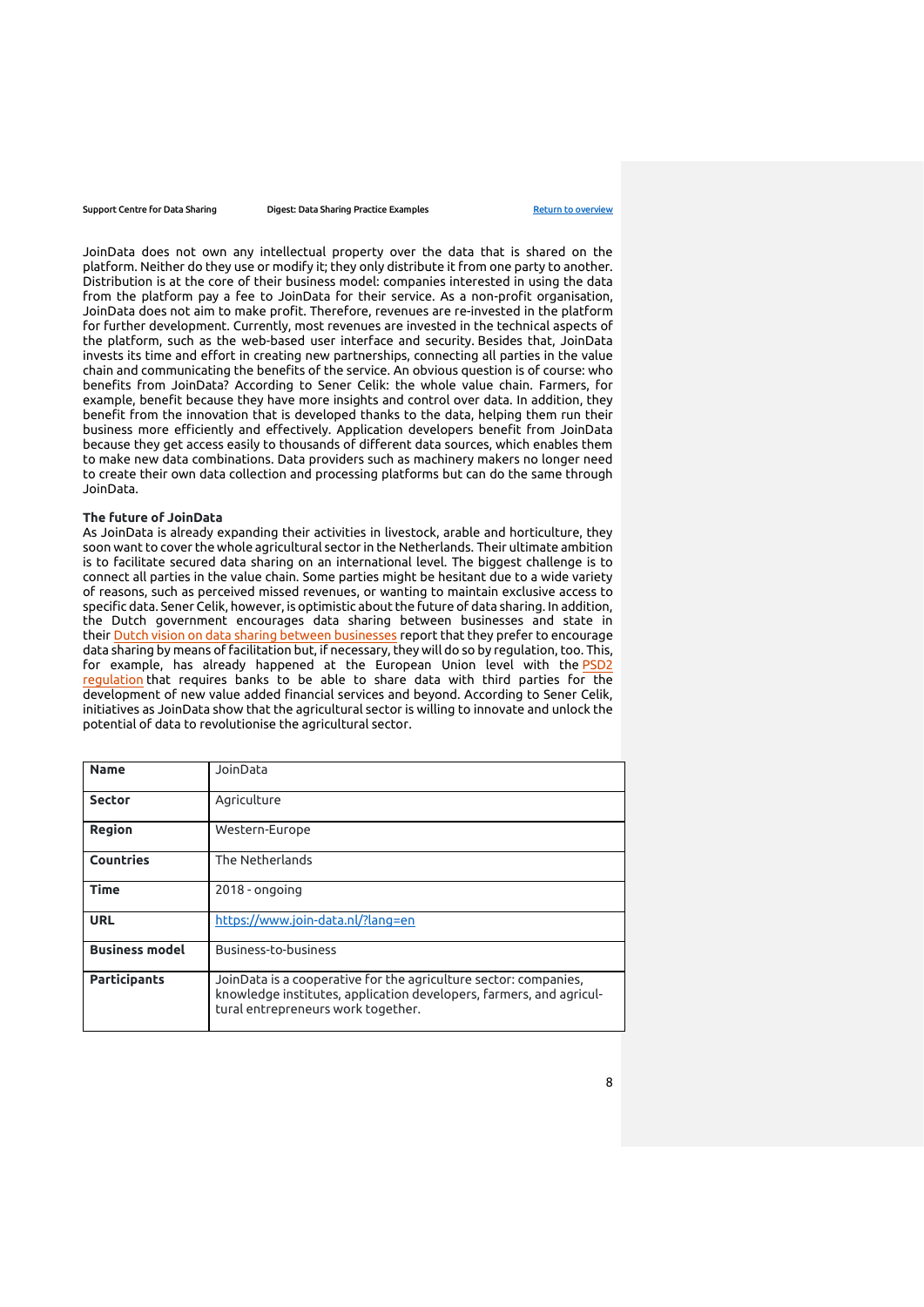| Type of organisa-<br>tions | Private organisations                                                                                                                                                                                                                                                                                                                                                                                                                                                              |
|----------------------------|------------------------------------------------------------------------------------------------------------------------------------------------------------------------------------------------------------------------------------------------------------------------------------------------------------------------------------------------------------------------------------------------------------------------------------------------------------------------------------|
| Data sharing<br>model(s)   | Data sharing intermediary                                                                                                                                                                                                                                                                                                                                                                                                                                                          |
| Core impact                | JoinData gives farmers greater control over their data since farmers<br>can decide who gets access to the data that is produced on their<br>farms. By enabling exchanging, combining and re-using data, Join-<br>Data helps farmers and other parties in the agricultural sector to run<br>their businesses more sustainable and efficiently.                                                                                                                                      |
| Context                    | Parties in the agricultural sector can exchange data via the JoinData<br>platform based on clear agreements about access to and use of the<br>data. The data is being used by developers to create innovative appli-<br>cations that give farmers and other agricultural parties more insights<br>in their businesses. JoinData aims to encourage innovations, which<br>will eventually result in improved performance in terms of sustaina-<br>bility, profitability and welfare. |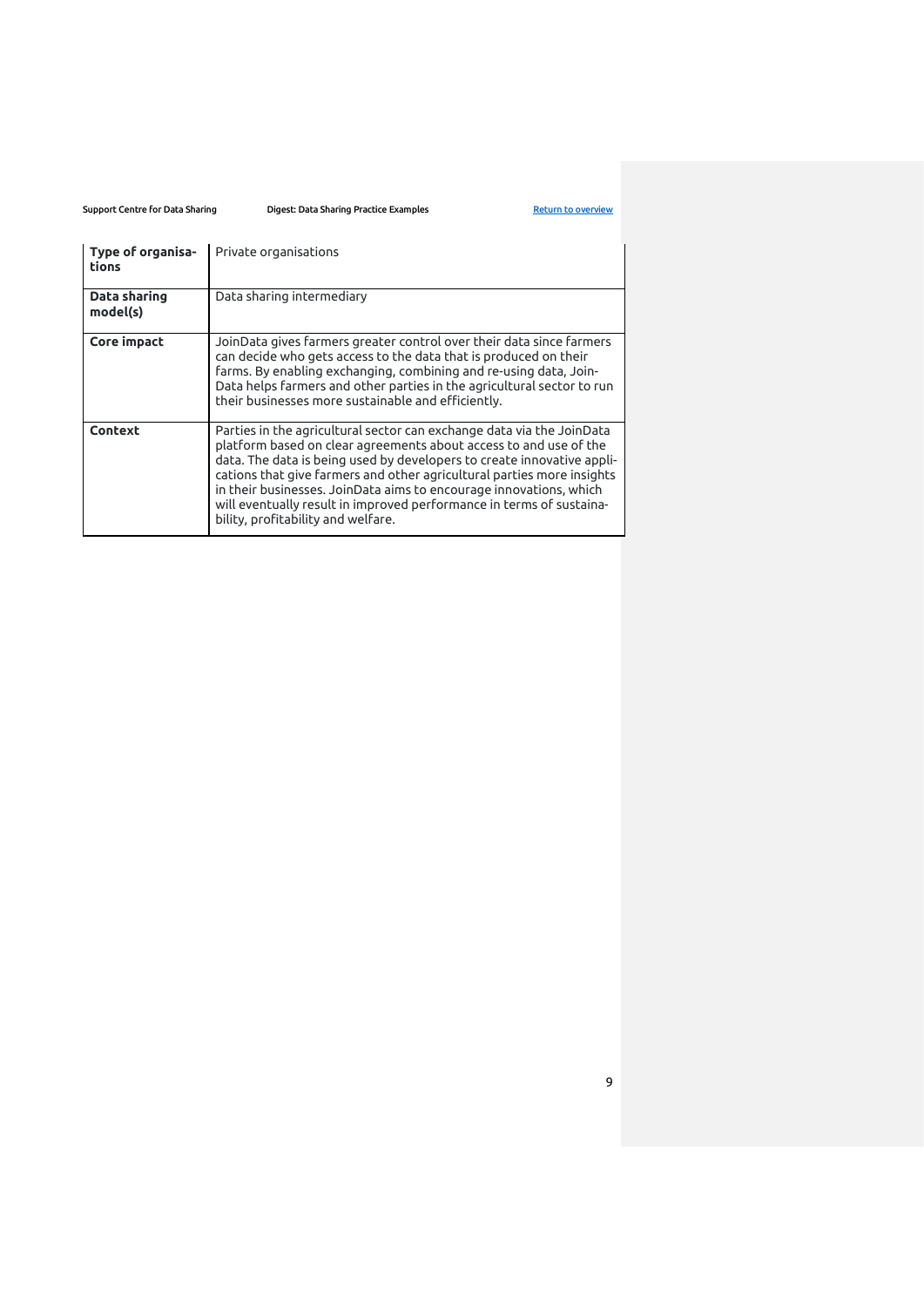# <span id="page-9-0"></span>3 NIIS: The story of two countries sharing data

Link:<https://eudatasharing.eu/examples/story-two-countries-sharing-data>

"*The Nordic Institute for Interoperability Solutions (NIIS) aims to develop and maintain standards and software that enable secure data transfer between various governmental and private data sources."*

Petteri Kivimäki - CTO of the Nordic Institute for Interoperability Solutions (NIIS)

# **Data sharing between national governments: Estonia and Finland**

The story of the Nordic Institute for Interoperability Solutions (NIIS) is one of two European countries that throughout history joint forces to collaborate and face challenges together. In 2013, the challenge to overcome was data sharing in and between national governments. Estonia and Finland decided to find mutually beneficial solutions together. The framework for the collaboration was set up in 2017 and called the Nordic Institute for Interoperability Solutions.

### **Coordinating technical interoperability**

From another point of view, the story of NIIS is one about technical interoperability. Interoperability is "the ability of computer systems or software to exchange and make use of information".

European governments are getting more digital and citizen centric. To provide seamless electronic services, government departments and their information systems must exchange data. Therefore, the different IT systems have to be [technically interoperable.](https://en.oxforddictionaries.com/definition/interoperability) The interoperability between systems can be facilitated by a standardised and secure exchange layer, for example X-Road.

### **Co-developing X-Road**

X-Road is originally an Estonian [open source software](https://github.com/nordic-institute/X-Road) for standardised and secure data sharing which can be used and modified by anyone. X-road is the base for many digital services enabling and shaping **Estonia**, the national digital government initiative in line with the [Once Only Principle.](https://ec.europa.eu/cefdigital/wiki/display/CEFDIGITAL/Once+Only+Principle) Beyond national interoperability, the X-Road open standard enables cross-border data sharing between governments.

In 2013, Finland started to implement X-road, too. However, country-specific aspects and national legislation made the implementation of X-Road in the Finnish public sector challenging and called for further modification. The two countries decided to co-develop the standard and the software. To make the collaboration more effective and to share the costs of development, the governments joined their skills and resources and coordinated the software development in the non-profit organisation NIIS.

#### **The Nordic Institute for Interoperability Solutions for an interoperable EU**

NIIS is further developing X-Road to enable digital cooperation in and between national governments and organisations. NIIS is equally funded and governed by its members and contribute their resources and skills. Currently, Estonia and Finland are the only members. However, Iceland and the Faroe Islands are already part of the NIIS partner programme and in the process of becoming NIIS members.

To put the cross-border feature of X-Road to good use, NIIS is welcoming new members and partners from Europe, connecting more national environments and developing new interoperability solutions. The wider vision is an interoperable Europe, integrating existing interoperability initiatives by the European Union, like [eDelivery,](https://ec.europa.eu/cefdigital/wiki/display/CEFDIGITAL/eDelivery) to be compatible with X-Road. Another goal for the near future is the possibility to share the insights of data analysis instead of the data itself using X-Road.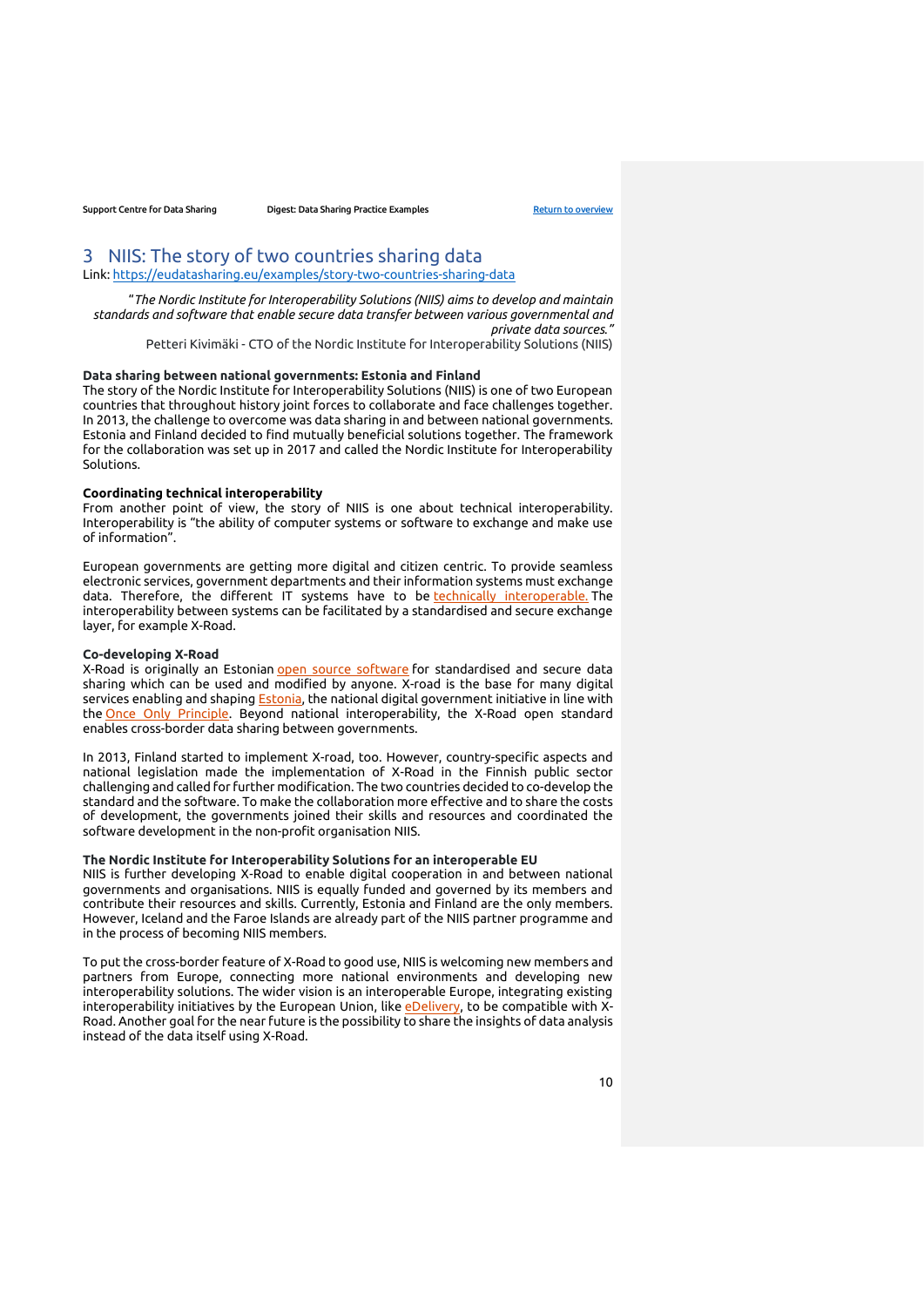Support Centre for Data Sharing **Digest: Data Sharing Practice Examples** [Return to overview](#page-0-0)

NIIS and their achievements in further developing X-Road are a good example of strategic enablement of data sharing, that, by being successful, is almost invisible to most of its beneficiaries and the wider public. "I do not think citizens know NIIS" says Petteri Kivimäki – CTO of NIIS. Therefore, we invite you to listen to the Support Centre for Data Sharing interview with Petteri Kivimäki who elaborates on the background and the future plans of NIIS and X-Road for a data sharing ecosystem in Europe. Information about the upcoming NIIS community meetings can be found in the [Support Centre for Data Sharing event list](https://eudatasharing.eu/events) or directly at Niis.org

**Commented [PJ(1]:** It would be more straightforward to put a link towards the news section of niis.org

**Commented [HE2R1]:** Done, I kept both because we also want to welcome more people on SCDS.

| <b>Name</b>                | Nordic Institute for Interoperability Solutions                                                                                                                                                                                                                                                                                                                                                                       |
|----------------------------|-----------------------------------------------------------------------------------------------------------------------------------------------------------------------------------------------------------------------------------------------------------------------------------------------------------------------------------------------------------------------------------------------------------------------|
| <b>Sector</b>              | Government & Public Sector                                                                                                                                                                                                                                                                                                                                                                                            |
| Region                     | Nordics and Baltics                                                                                                                                                                                                                                                                                                                                                                                                   |
| <b>Countries</b>           | Members: Estonia, Finland. Partners: Iceland and Faroe Islands                                                                                                                                                                                                                                                                                                                                                        |
| <b>Time</b>                | 2013 - ongoing                                                                                                                                                                                                                                                                                                                                                                                                        |
| <b>URL</b>                 | https://www.niis.org                                                                                                                                                                                                                                                                                                                                                                                                  |
| <b>Business model</b>      | Government-to-Government                                                                                                                                                                                                                                                                                                                                                                                              |
| <b>Participants</b>        | NIIS was founded and is owned by the governments of Finland and Es-<br>tonia. Iceland and the Faroe Islands joined recently, respectively in<br>2018 and 2019.                                                                                                                                                                                                                                                        |
| Type of organi-<br>sations | Public organisations                                                                                                                                                                                                                                                                                                                                                                                                  |
| Data sharing<br>model(s)   | Multi-party data sharing agreement                                                                                                                                                                                                                                                                                                                                                                                    |
| <b>Core impact</b>         | By further developing and maintaining X-Road, NIIS enables digital co-<br>operation in the Nordic and Baltic region and any other country that<br>decides to adopt the standard.                                                                                                                                                                                                                                      |
| Context                    | NIIS is a cooperation between Estonia and Finland that was recently<br>joined by Iceland and the Faroe Islands. The cooperation aims to de-<br>velop and maintain standards and software that enable secure con-<br>nectivity, data search and data transfer between various governmen-<br>tal and private data sources. NIIS focuses on practical collaboration,<br>sharing of experience, and promoting innovation. |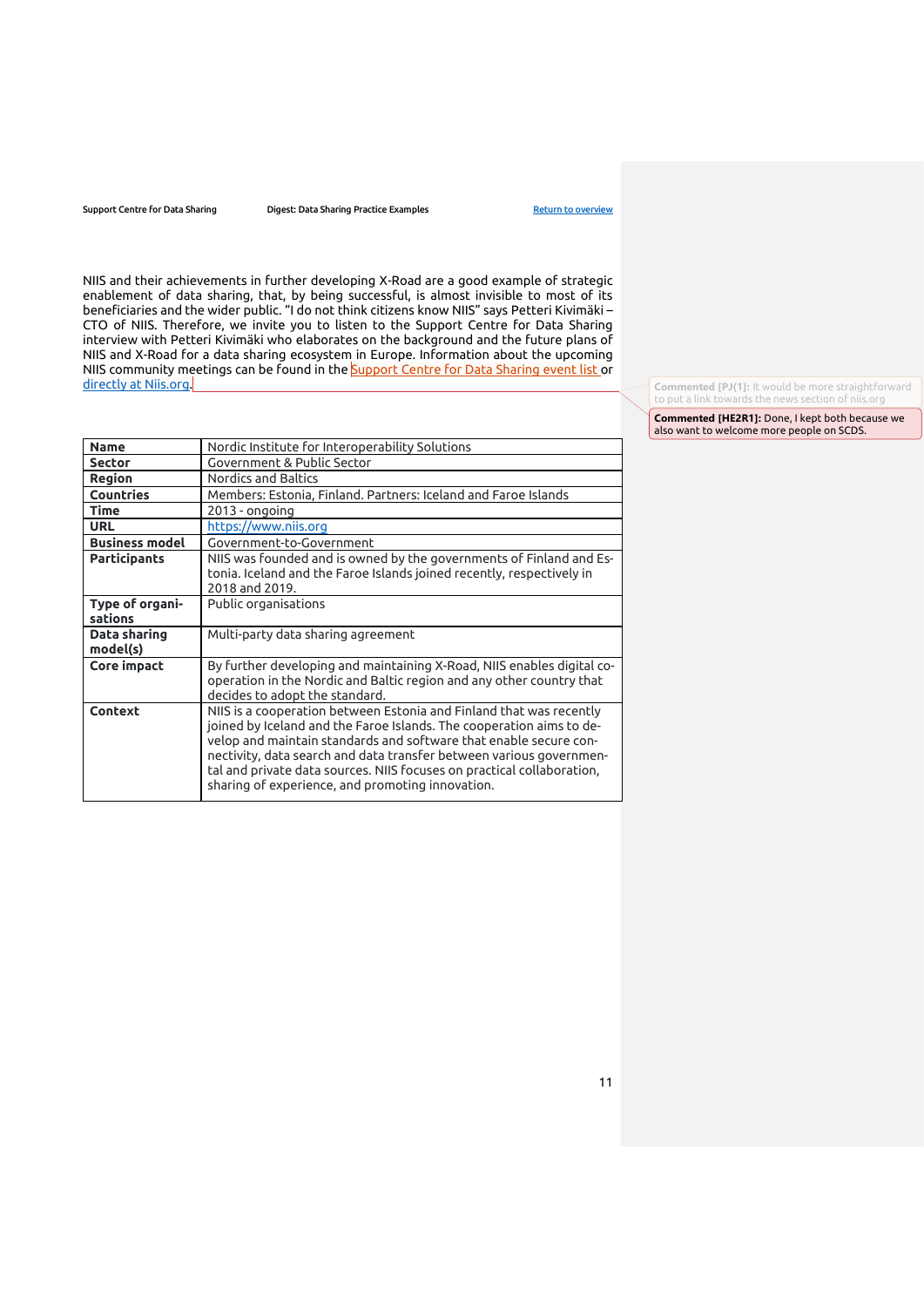# <span id="page-11-0"></span>4 Ctrl-Shift: Data Mobility Infrastructure Sandbox

Link:<https://eudatasharing.eu/examples/data-mobility-infrastructure-sandbox>

*"Personal data is currently not being harnessed. If it is, we can create and deliver new services that can aid and deliver new value for citizens."*  Liz Brandt – CEO and Co-Founder of Ctrl-Shift

#### **Personal Data Mobility**

Personal data - the data we as individuals generate every day - is becoming increasingly more detailed and valuable, making it one of the fastest expanding markets in the digital economy. Examples of personal data are people's financial profiles, their electronic health record (EHR), social media "likes" and posts, social activity in the physical world and fitness habits and performance as captured by activity trackers. By harnessing this information, governments and businesses have the potential to create new services for social impact or economic growth and shareholder value and can support citizens in recognising what is happening in their lives and managing them.

The market of personal data is still new and involves a different type of data sharing relationship between the stakeholders involved. Currently, businesses, government bodies and citizens are still trying hard to understand what the data sharing economy entails, let alone personal data sharing, and are more at risk of making mistakes, e.g. putting themselves and others in danger if they share personal data. This risk leads to the concerns on how to share data easily while safely and how to increase transparency and trust.

### **Personal Data Mobility Sandbox**

[Ctrl-Shift](https://www.ctrl-shift.co.uk/) is a business innovation consultancy that specialises in the strategic value of trusted personal data. The consultancy helps organisations to realise the opportunity in personal data and navigate through pitfalls by creating strategic and sustainable solutions to deliver business growth and value in customers' lives. This is exemplified in the report that collects the results of their [Ctrl-Shift Personal Data Mobility Sandbox](https://www.ctrl-shift.co.uk/wp-content/uploads/2019/06/DMIS_June_2019_Downloadable_Singles_Final4.pdf) project.

The Ctrl-Shift Personal Data Mobility Sandbox completed with the publishing of the report in June 2019. It aimed to explore how to enable organisations and citizens to access the economic and social benefits of what they called "Personal Data Mobility". The project was an experiment completed in partnership with a series of mostly UK based organisations: [Barclays](https://www.barclays.co.uk/) (a bank), the [BBC](https://www.bbc.com/) (a media organisation), [BT](https://www.bt.com/) (a telecom company), [Centrica](https://www.centrica.com/) (an energy company), [Facebook](https://www.facebook.com/) and [digi.me](https://digi.me/) in the role of "Data Facilitator" over 5 months. In the experiment, the organisations focused on implementing one data sharing model – where data is shared from an "exporting organisations" (an incumbent), to a Data Facilitator and then out to an "importer".

There are several findings from this report. Personal Data Mobility:

- has the potential to unlock significant value for individuals through the enhancement of pre-existing services or the creation of valuable new ones;
- can create additional value for businesses in existing markets;
- acts as an accelerant for governments in the development of new growth engines for the digital economy and ensures that additional value is created and shared;
- can create opportunities for consumers and citizens to collaborate with businesses on how to use Personal Data Mobility to create fairer value exchange in delivering the benefits of data sharing and guard citizens wellbeing; and
- needs to be facilitated by someone on behalf of individuals. In the experiment, this individual was called the Data Facilitator. Currently, Data Facilitators have not yet found their role in the market but are recognised as a core part of the model to enable individuals feel more comfortable and able to share data.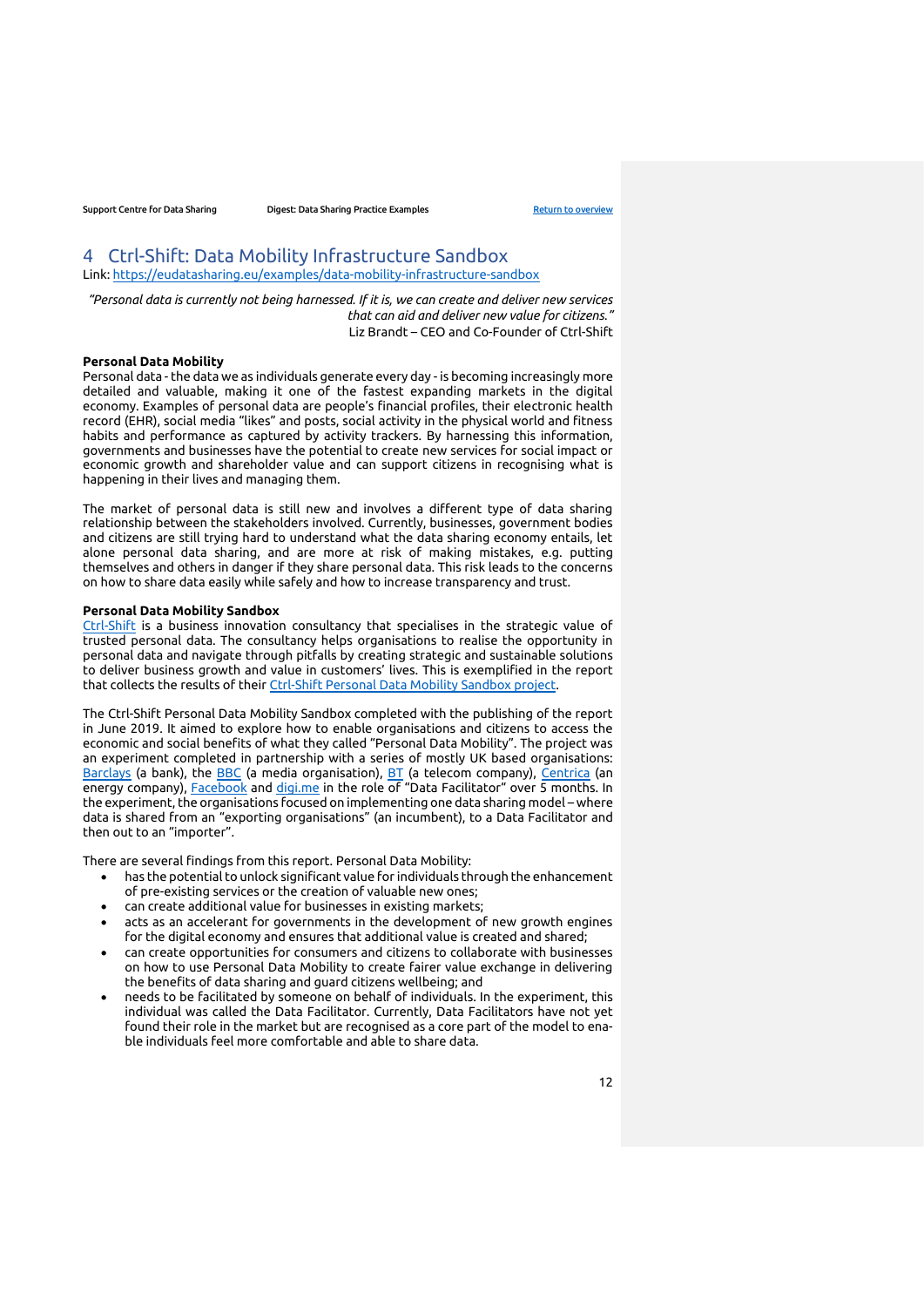#### **Personal Data Mobility Challenges**

To enable and support personal data sharing, Ctrl-Shift identified five challenges in the report that need to be addressed. These challenges are:

- 1. Infrastructure,
- 2. Consumer know-how,
- 3. New services,
- 4. Business models and
- 5. Regulatory standards.

Of these challenges, addressing infrastructure and standards is essential because they ensure that the market is safe, easy to use and can generate value for everyone involved. By having solid infrastructure and standards in place, the market can move forward, and it will be clear who is accountable for the data being shared so everyone involved knows in what stage they are responsible and – eventually – liable.

#### **Future research on personal data sharing**

As mentioned, infrastructure is critical to personal data sharing and can become a massive market in its own right. Therefore, Ctrl-Shift will continue developing the Personal Data Mobility Infrastructure Sandbox work and publish a series of reports in the coming months.

These reports will focus specifically on the infrastructure needed for personal data sharing and will ensure that personal data can be shared safely between public and private organisations in a way that is GDPR compliant. Here, individuals will be able to get access to their own data if they want to and share it with other organisations in a safe manner where their privacy is ensured. Moreover, the reports will look at liability in data sharing models, privacy and communication standards.

For further insights into the key findings of the Personal Data Mobility Sandbox, the challenges to personal data sharing and Ctrl-Shift's series on Personal Data Mobility Infrastructure Sandbox, listen to our interview with the CEO and Co-Founder of Ctrl-Shift, Liz Brandt, in the video above.

| <b>Name</b>                     | Ctrl-Shift                                                                                                                                                                                                                                                                 |
|---------------------------------|----------------------------------------------------------------------------------------------------------------------------------------------------------------------------------------------------------------------------------------------------------------------------|
| <b>Sector</b>                   | Economy & Finance                                                                                                                                                                                                                                                          |
| <b>Region</b>                   | Northern Europe                                                                                                                                                                                                                                                            |
| <b>Countries</b>                | United Kingdom                                                                                                                                                                                                                                                             |
| <b>Time</b>                     | $2008 - onqoinq$                                                                                                                                                                                                                                                           |
| <b>URL</b>                      | https://www.ctrl-shift.co.uk                                                                                                                                                                                                                                               |
| <b>Business model</b>           | <b>Business-to-Business</b>                                                                                                                                                                                                                                                |
| <b>Participants</b>             | The "Data Mobility Infrastructure Sandbox" is a project facilitated<br>by Ctrl-Shift that includes partners Barclays, British Telecom (BT),<br>Centrica plc, BBC and Facebook.                                                                                             |
| <b>Type of</b><br>organisations | <b>Business Innovation Consultancy</b>                                                                                                                                                                                                                                     |
| <b>Data sharing</b><br>model(s) | Data sharing intermediary                                                                                                                                                                                                                                                  |
| <b>Core impact</b>              | In June 2019 Ctrl-Shift completed the first phase of their "Data<br>Mobility Infrastructure Sandbox" for partners Ctrl-Shift that<br>includes partners Barclays, British Telecom (BT), Centrica plc, BBC<br>and Facebook, which examined how to deliver safe data sharing, |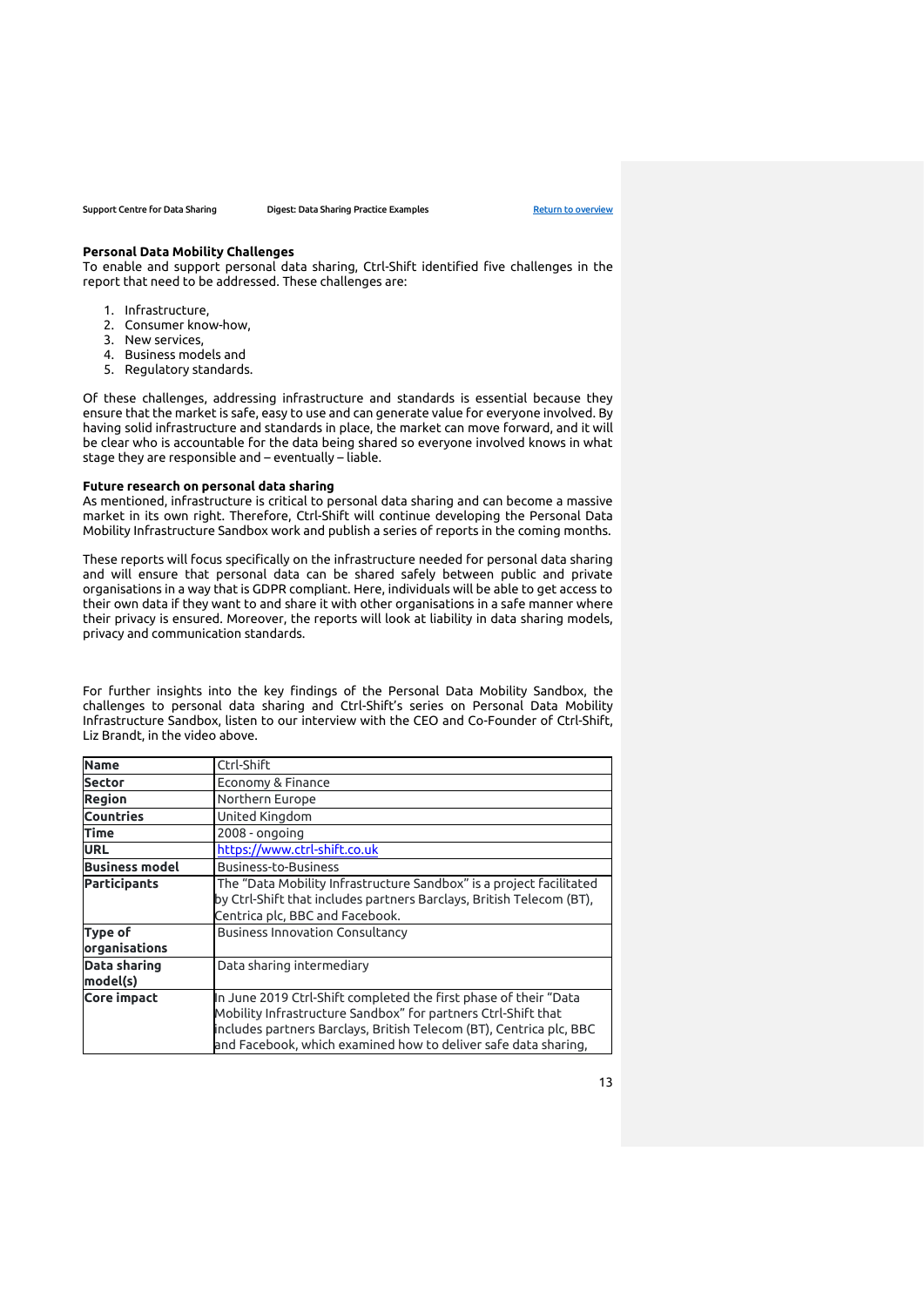| Support Centre for Data Sharing | Digest: Data Sharing Practice Examples                                                                                                                                                                                                                                                                                               | <b>Return to overview</b> |
|---------------------------------|--------------------------------------------------------------------------------------------------------------------------------------------------------------------------------------------------------------------------------------------------------------------------------------------------------------------------------------|---------------------------|
|                                 | and investigated how new markets can be unlocked by making data<br>sharing safe for individuals and organisations. The report is<br>available on Ctrl-Shift and describes the current enabling<br>capabilities for data sharing and defines the gaps that need to be<br>filled to make it safe and valuable.                         |                           |
| <b>Context</b>                  | Ctrl-Shift is a business innovation consultancy that specialises in the<br>strategic value of trusted personal data. The consultancy helps<br>organisations realise the unprecedented growth opportunity in<br>personal data by creating strategic, sustainable and practical<br>solutions that deliver new value in people's lives. |                           |
|                                 | Ctrl-Shift is powered by an extensive network of expert<br>strategy consultants, business analysts, consultants and researchers<br>and is headed up by the team at the consultancy.                                                                                                                                                  |                           |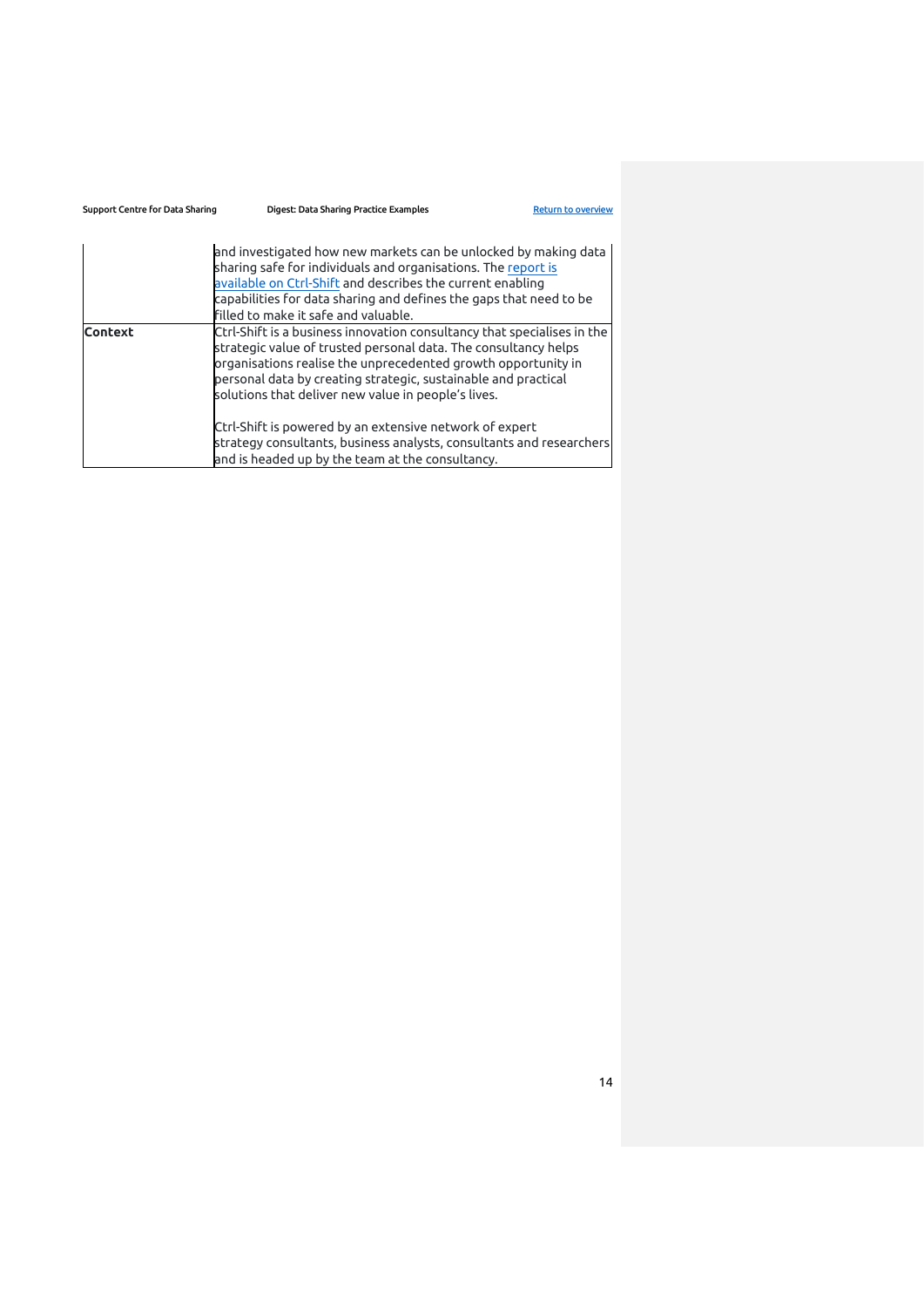# <span id="page-14-0"></span>5 Data Pitch: The Data Sharing Toolkit

Link:<https://eudatasharing.eu/examples/data-sharing-toolkit>

*"[Data sharing is] one of the most exciting topics in data and AI in the last decade and probably in the next decade to come.*" Elena Simperl – Principal Investigator of Data Pitch

#### **Data Pitch**

Data Pitch is an EU H2020-funded open innovation programme that brings together corporate and public-sector organisations holding valuable datasets with start-ups and SMEs working with data. It is centred around a competition with several challenges and a virtual accelerator programme of 6 months to help start-ups and SMEs develop solutions to meet those challenges.

At the 2019 European Big Value Data Forum, we interviewed Elena Simperl: professor of computer science at the University of Southampton working in user-centric data science and AI. She is a Turing Fellow and a Fellow of the British Computer Society (FBCS), as well as a director of the Southampton Data Science Academy of the Web Science Institute. She has contributed to more than 20 research projects, often as a principal investigator – as for Data Pitch - or as project lead.

### **The Data Sharing Toolkit**

Over the last three years, and in the context of [open innovation](https://en.wikipedia.org/wiki/Open_innovation) that characterised the programme participants' collaboration, Data Pitch has collected a significant wealth of experience, that is now collected in the "Data Sharing Toolkit", available from the programme's website at [https://datapitch.eu/datasharingtoolkit/.](https://datapitch.eu/datasharingtoolkit/) The short report collects lessons learned, resources, and recommendations that span from the access, exploitation, and evaluation of data on one side, to the creation of sustainable businesses on the other.

By dealing with multiple projects and challenges, different models by which data sharing was performed were documented. It is important to study each of the start-ups and their projects to learn about their choices. All start-ups investigated in the study are documented online at [https://datapitch.eu/data-pitch-startups/.](https://datapitch.eu/data-pitch-startups/)

By being "in flight" during the introduction of GDPR in Europe, the programme also had to learn and adapt to the new regulation. The Data Sharing Toolkit includes a "Legal and privacy toolkit" that collects the programme's learnings specific to these aspects and the impact on the data sharing models they experimented with.

In the interview, Prof. Simperl highlighted how the start-ups demonstrated themselves to be quite advanced technically, but experienced difficulty in recruiting talent. During the programme, they showed how access to subject matter expertise and skills – even just good practices in documenting data – can be an element of more significant friction than the technology *per se*.

For data holders, friction was often found in changing their way of working. Unless they had previous experience of open innovation – whether through hackathons or participating to previous challenges etc. – a significant part of the 6 to 12-month duration of a Data Pitch challenge was spent just changing the culture and finding the "champions". These are the right people in the organisation that could feel comfortable working against the new models and promote them to the others. According to Prof. Simperl, if an organisation was already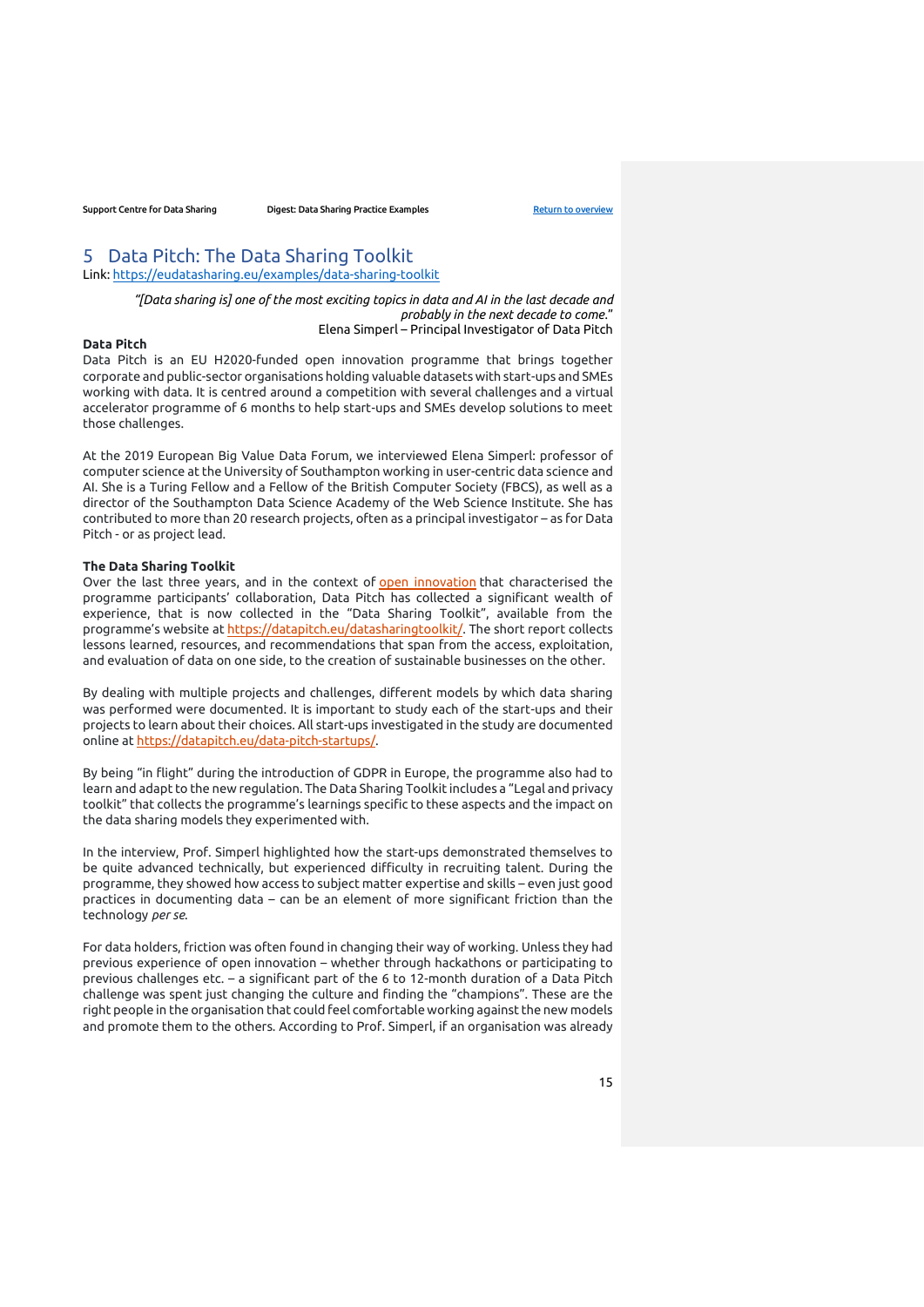effective at sharing data internally, that was a positive sign of the same organisation being able to share data with others.

The interview closed by discussing the differences between the knowledge developed around the practices for open data and the ones for data sharing, and the – perhaps surprising – characteristics of the latter that make it *simpler* than publishing in the open.

| <b>Name</b>                     | Data Pitch                                                                                                                                                                                                                                                                                                                                                                                            |
|---------------------------------|-------------------------------------------------------------------------------------------------------------------------------------------------------------------------------------------------------------------------------------------------------------------------------------------------------------------------------------------------------------------------------------------------------|
| <b>Sector</b>                   | Miscellaneous, including automotive, energy, health and wellness,<br>manufacturing, retail, tourism, transport but also cross-sector.                                                                                                                                                                                                                                                                 |
| Region                          | European Union                                                                                                                                                                                                                                                                                                                                                                                        |
| <b>Countries</b>                | Denmark, France, Germany, Greece, Ireland, Italy, Latvia, the<br>Netherlands, Portugal, Romania, Serbia, Spain, United Kingdom                                                                                                                                                                                                                                                                        |
| <b>Time</b>                     | 2016 - ongoing                                                                                                                                                                                                                                                                                                                                                                                        |
| <b>URL</b>                      | https://datapitch.eu/                                                                                                                                                                                                                                                                                                                                                                                 |
| <b>Business model</b>           | <b>Business-to-Business</b>                                                                                                                                                                                                                                                                                                                                                                           |
| <b>Participants</b>             | Beta-i, DAWEX, the Open Data Institute, the University of<br>Southampton and the >40 companies and organisations across the<br>EU that participated to the challenges.                                                                                                                                                                                                                                |
| <b>Type of</b><br>organisations | Data-centred technology start-ups, data holder companies of any<br>kind                                                                                                                                                                                                                                                                                                                               |
| <b>Data sharing</b><br>model(s) | Open Innovation, Challenge                                                                                                                                                                                                                                                                                                                                                                            |
| Core impact                     | Through the release of the "Data Sharing Toolkit", the programme<br>shares with the public the experience developed over three years of<br>experimentation with start-ups and data holders. The toolkit is<br>made of case studies, checklists and other tools that will support<br>future data sharing initiatives.                                                                                  |
| <b>Context</b>                  | Data Pitch is an EU H2020-funded open innovation programme that<br>brought together corporate and public-sector organisations that<br>hold valuable datasets with start-ups and SMEs that work with data.<br>It is centred around a competition with several challenges, and a<br>virtual accelerator programme of 6 months to help start-ups and<br>SMEs develop solutions to meet those challenges. |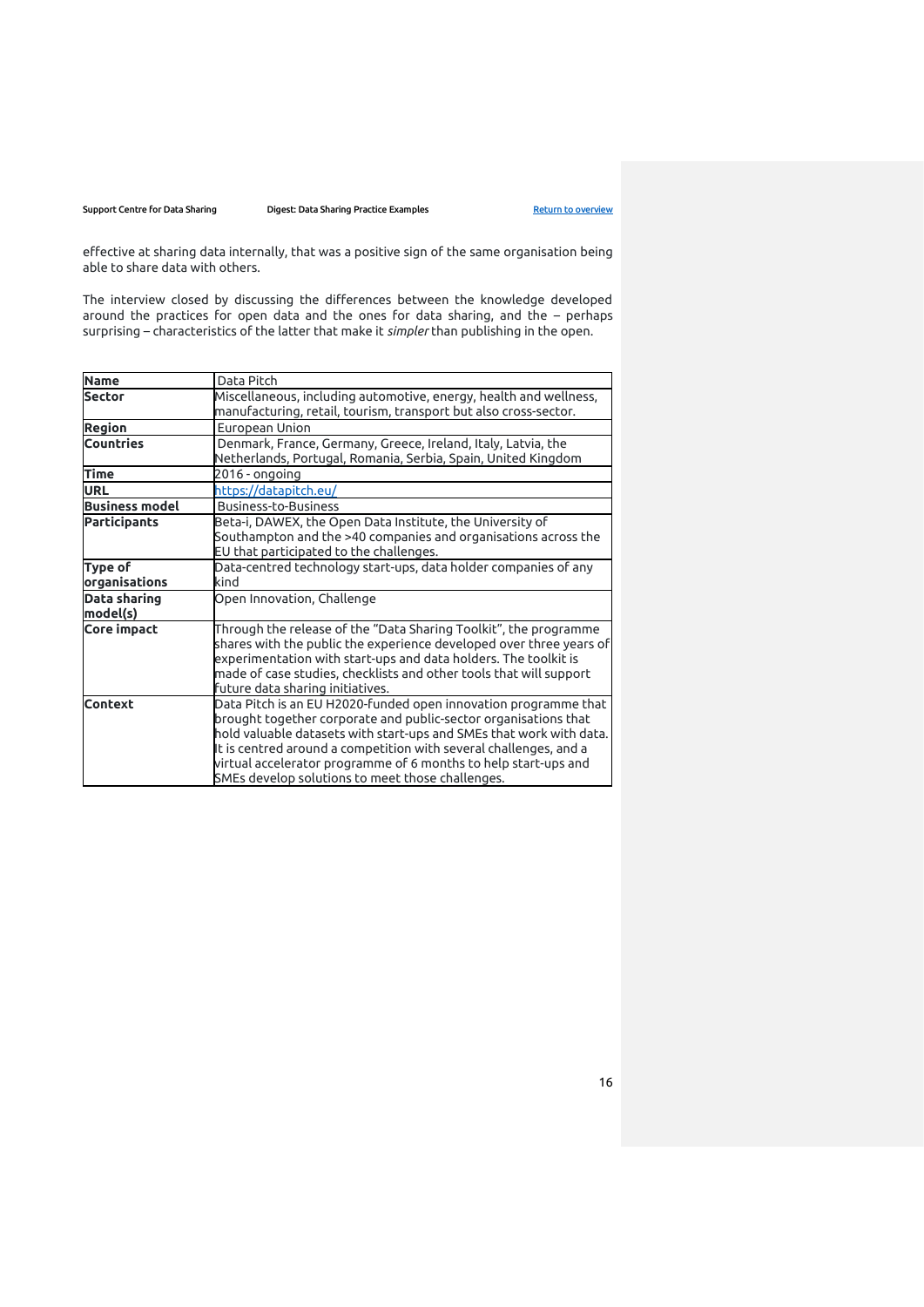# <span id="page-16-0"></span>6 Technology Industries Finland

Link:<https://eudatasharing.eu/examples/technology-industries-finland>

*"Data is [already] being shared, there are technical solutions (…) and there's business interest." Jussi Mäkinen – Head of digital regulation, Technology Industries Finland*

#### **Technology Industries Finland**

The combination of electronics, electrotechnical, mechanical and metals industries, engineering consulting and information technology is the most important export industry in Finland, with operations constituting over 50% of all exports.

Technology Industries of Finland<sup>1</sup> (TIF) is the advocacy organisation for the companies in these industries, with over 1,600 members. They promote competitiveness and the operational preconditions for the industry. Among their activities, they safeguard the industry' interests in national and EU-level decision-making and negotiate collective agreements on behalf of their members.

Over the last year TIF has dedicated substantial effort into observing the use of data in the industry. Data is today instrumental to its effectiveness and the way Finnish companies use its data is changing<sup>2</sup>. It is TIF's analysis that companies store large amounts of various data, but so far there have been no established practices for agreeing on the rights to use data, particularly when sharing it across organisations. To address this need, TIF has developed model terms and conditions for data sharing, that is now being promoted in the country and beyond.<sup>3</sup>

In October 2019 the Support Centre for Data Sharing had the opportunity to interview in Helsinki TIF's Antti Poikola, co-lead of TIF's AI Accelerator, and Jussi Mäkinen, head of digital regulation.

## **Addressing the limitations of nondisclosure agreements and intellectual property rights models**

TIF's project aimed to create model terms and conditions and was initiated in early 2019 in response to the realisation that data sharing was already happening in the technology industries. More than half of Finnish companies stated in a survey that they share data already in one form or another. Both the business interest and the technological means to deliver data sharing are already there. However, the contractual terms under which data sharing was taking place were dominated by either non-disclosure agreements (NDA's) or intellectual property rights (IPR) assurance models. Those are not ideal because they are, respectively, too restrictive or based on concepts of property and exclusivity. Research indicated that no other more suitable practices were common.

At the same time, the legal teams in organisations cannot be expected to write original contracts, as it is a complex activity to be performed by teams that are usually challenged by capacity and workload.

<sup>1</sup> <https://teknologiateollisuus.fi/>

<sup>2</sup> <https://teknologiateollisuus.fi/en/ajankohtaista/press-release/how-we-use-data-evolving>

<sup>&</sup>lt;sup>3</sup> [https://teknologiateollisuus.fi/en/ajankohtaista/news/model-terms-and-conditions-data-sharing-solution](https://teknologiateollisuus.fi/en/ajankohtaista/news/model-terms-and-conditions-data-sharing-solution-socially-economically-and)[socially-economically-and](https://teknologiateollisuus.fi/en/ajankohtaista/news/model-terms-and-conditions-data-sharing-solution-socially-economically-and)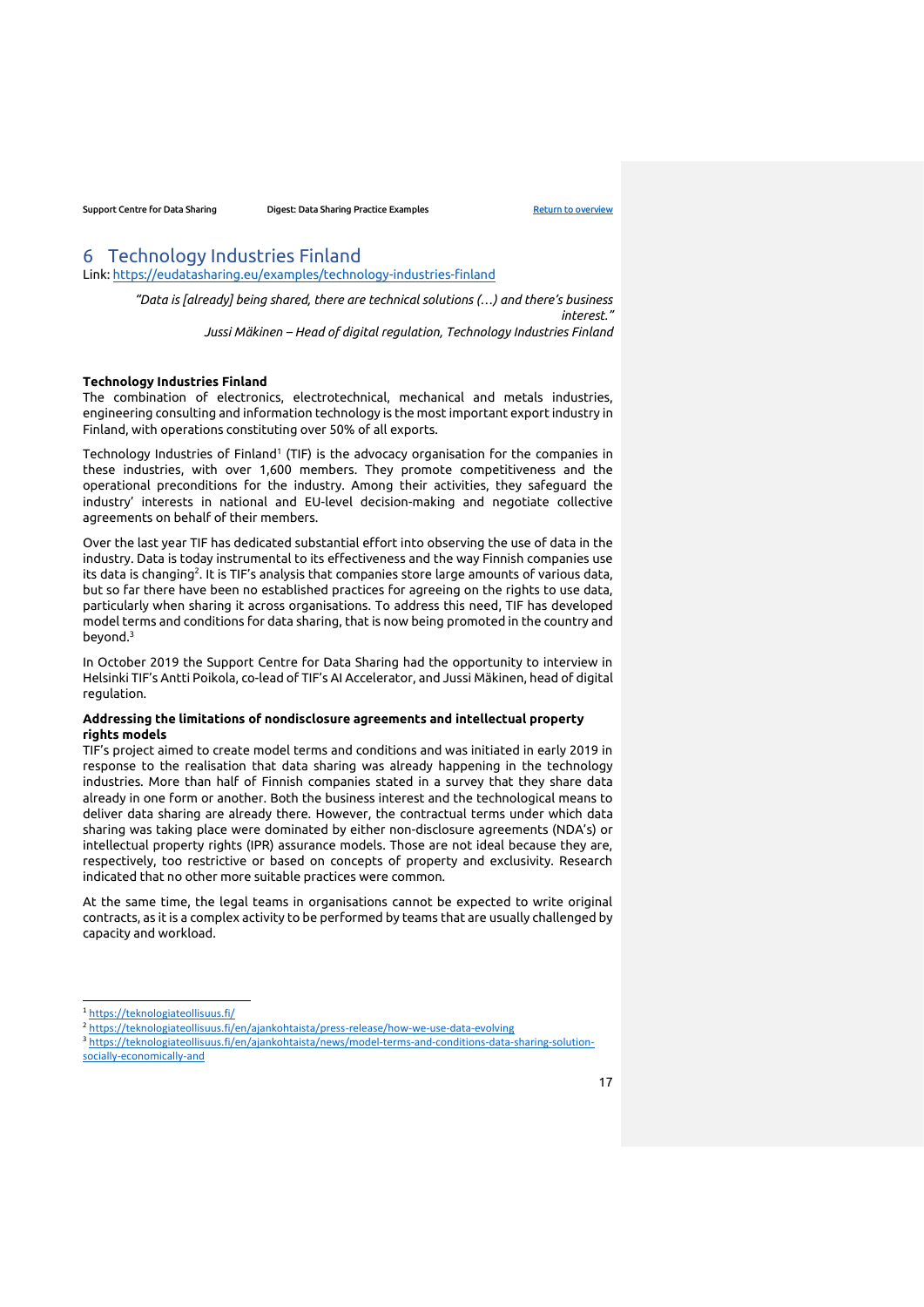#### **TIF's model terms and conditions for data sharing**

TIF realised that writing even just industry-agnostic standard model terms that could cater for most legal elements and apply to most situations would have been significant progress already. The terms are also intended to be compatible and live along competition and personal data protection legislation in the European Union such as GDPR. In addition to that, they decided that the most suitable framing for those terms would have been to be an addendum to the (most likely) pre-existing agreement between the parties involved in data sharing. The terms are also suitable to extend an agreement to additional third parties, e.g. an AI analytics company that joins the collaboration later, as the need for their contribution is identified.

Finally, learning from the consulting industry, a key characteristic of the model terms is the right for participating parties to retain their learning of professional skills and experience that originated from using the shared data.

# **What happens next**

The model terms are available commercially from Teknova's webstore<sup>4</sup> and are now in a rollout stage. Their use is being monitored in trials and learnings collected by TIF to feed into potential future iterations of the work.

| <b>Name</b>              | Technology Industries Finland's "model terms and conditions for<br>data sharing"                                                                                                    |
|--------------------------|-------------------------------------------------------------------------------------------------------------------------------------------------------------------------------------|
| <b>Sector</b>            | Technology industries such as electronics, electrotechnical,<br>mechanical and metals industries, engineering consulting and<br>information technology.                             |
| <b>Region</b>            | European Union                                                                                                                                                                      |
| <b>Countries</b>         | Finland                                                                                                                                                                             |
| <b>Time</b>              | 2019, trials ongoing                                                                                                                                                                |
| <b>URL</b>               | https://teknologiateollisuus.fi/en/ajankohtaista/news/model-terms-<br>and-conditions-data-sharing-solution-socially-economically-and                                                |
| <b>Business model</b>    | <b>Business-to-Business</b>                                                                                                                                                         |
| <b>Participants</b>      | n/a                                                                                                                                                                                 |
| Type of<br>organisations | Any                                                                                                                                                                                 |
| Data sharing<br>model(s) | Any                                                                                                                                                                                 |
| Core impact              | Industry-agnostic standard model terms cater for most legal<br>elements for most situations and most companies as they enter<br>data sharing agreements.                            |
| <b>Context</b>           | Technology Industries of Finland is the advocacy organisation for<br>the companies in these industries. They promote competitiveness<br>and the operational preconditions for this. |

<sup>4</sup> <https://teknologiainfo.net/en/node/22768>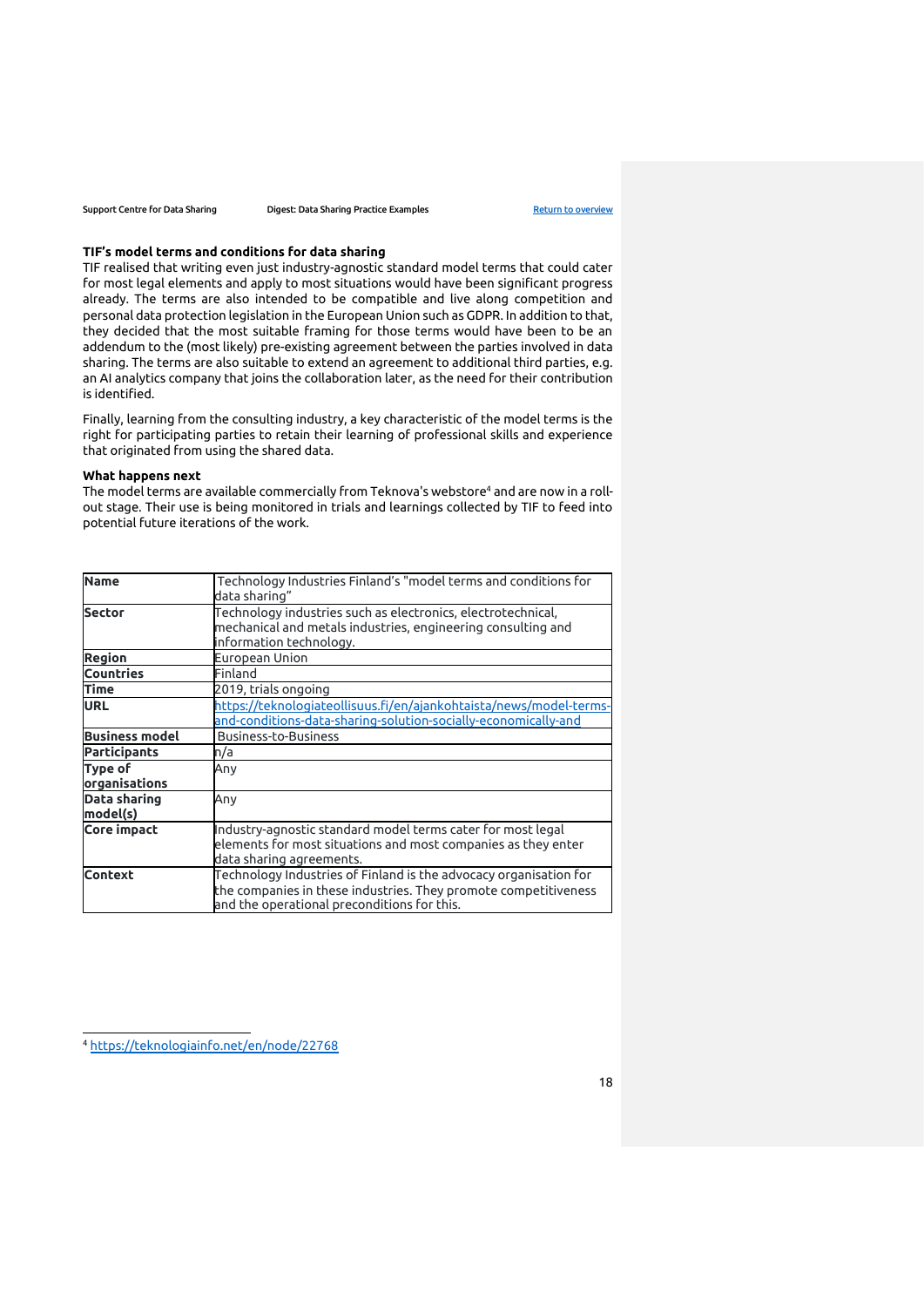# <span id="page-18-0"></span>7 SODA: A secure way to share data

Link:<https://eudatasharing.eu/examples/secure-way-share-data>

*"We always have to remain critical and careful that we keep protecting our privacy"* Niek Bouman - post-doctoral researcher 'Secure Multiparty Computation'

## **A secure way to share data**

At the [European Big Data Value Forum 2019](https://www.european-big-data-value-forum.eu/) in Helsinki, we interviewed Niek Bouman. He is a post-doctoral researcher 'Secure Multiparty Computation' at the Eindhoven University of Technology and involved in the Scalable Oblivious Data Analytics [\(SODA\)](https://www.soda-project.eu/) project. This is an EU H2020-funded project that aims to enable privacy-preserving analytics of information from multiple data assets using multi-party computation techniques. These techniques allow multiple parties with private inputs to jointly compute data without revealing the input to each other.

#### **Privacy concerns**

Organisations generate a huge amount of data during their daily operations. Combining and analysing data from different sources is becoming increasingly important and offers great opportunities for value creation. Despite the promises of data sharing, many organisations are reluctant to share their data with others. One of the concerns around data sharing is the protection of personal data. In health care, for example, there is a huge potential in sharing the data that healthcare entities gather about their patients. At the same time, personal health information needs to be protected. Therefore, a technology is needed that allows for data sharing without compromising on privacy.

#### **Secure multi party computation**

A solution for a secure way of sharing data without endangering privacy, might be multi party computation (MPC). MPC is a toolbox of cryptographic techniques that enable different parties to carry out joint computations on their input while no party can see the other parties' data. This means that data from multiple providers can be analysed, without requiring them to share their data with anybody else. Computations are distributed across different data bases, which means that each server performs computations on its small part of the data, without disclosing the data. The distribution of data eliminates the need for a trusted third party to analyse the data. The participating parties determine who is allowed to view the outcome of the computations.

#### **Applying MPC in practice**

Going back to the healthcare example. Analysing data that different healthcare entities gather about their patients can be of great value for medical research and can reveal patterns that cannot be found within one single healthcare entity. With MPC technologies, multiple parties can provide data, such as data about peoples' age, lifestyles, health, diagnoses, and treatments. The data is split into separate pieces, encrypted, and computations are made on multiple servers. Participating healthcare entities only receive the output of computations, such as the average age of people diagnosed with a specific disease, while they cannot see each other's data. Each party can contribute personal data to the analysis while being technically guaranteed that the data cannot be de-anonymised, decrypted, or used for any other purpose than the intended one.

#### **Challenges of MPC**

A challenge on the road to large scale application of MPC, is the current performance of the technology. Each computation needs to communicate with each participant in the network, which effects the speed of the computation. Applications build on MPC could therefore potentially have a lower speed than applications build on the cloud. A solution is to do precomputations locally, e.g. run specific analyses on datasets on a single server, before running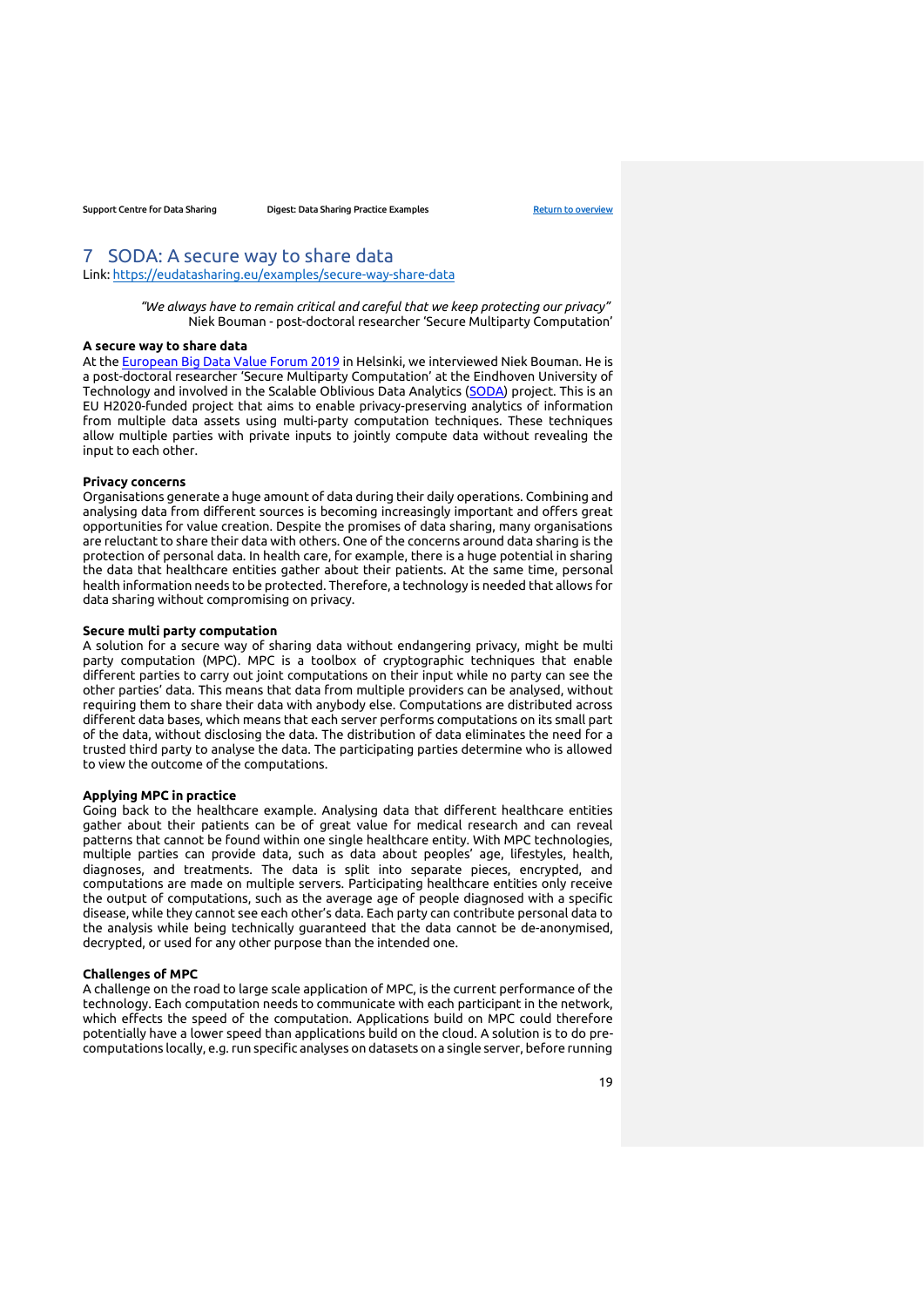Support Centre for Data Sharing **Digest: Data Sharing Practice Examples** [Return to overview](#page-0-0)

the multiple party computation. Compressing the data locally before processing the data jointly will increase the speed. It is also expected that with better networks and computers, the performance of MPC will automatically increase.

### **The future of MPC**

MPC is not new. It has evolved from a theoretical curiosity in the 1980 to a technique to build privacy-preserving applications today. According to Niek Bouman, it is now time to use the technology to transform how organisations handle sensitive data. The technology is ripe enough for commercialisation and can be used as a solution to real business problems. The SODA project uses the healthcare as a first use case and aims to apply MPC to protect people's privacy while at the same time harvest the benefits of healthcare data. As a cofounder of [Roseman Labs,](https://rosemanlabs007.bss.design/) Niek Bouman is also looking for business cases that can benefit from MPC to unlock the value of data.

| <b>Name</b>                     | SODA project- Scalable Oblivious Data Analytics                                                                                                                                                                         |
|---------------------------------|-------------------------------------------------------------------------------------------------------------------------------------------------------------------------------------------------------------------------|
| <b>Sector</b>                   | Anv                                                                                                                                                                                                                     |
| <b>Region</b>                   | European Union                                                                                                                                                                                                          |
| <b>Countries</b>                | Anv                                                                                                                                                                                                                     |
| <b>Time</b>                     | 2017 - ongoing                                                                                                                                                                                                          |
| <b>URL</b>                      | https://www.soda-project.eu/                                                                                                                                                                                            |
| <b>Business model</b>           | Anv                                                                                                                                                                                                                     |
| <b>Participants</b>             | The SODA project is run by a consortium of: Philips Electronics<br>Netherlands B.V., Eindhoven University of Technology, Aarhus<br>University, The Alexandra Institute A/S, and Georg-August<br>Universitaet Goettingen |
| <b>Type of</b><br>organisations | Any                                                                                                                                                                                                                     |
| Data sharing<br>model(s)        | Anv                                                                                                                                                                                                                     |
| Core impact                     | Building Big Data and Artificial Intelligence applications based on<br>Secure Multiparty Computation (MPC)                                                                                                              |
| <b>Context</b>                  | SODA is an EU H2020-funded project that aims to tackle data<br>protection and anonymisation issues. The project enables privacy-<br>preserving analytics on Big Data with MPC.                                          |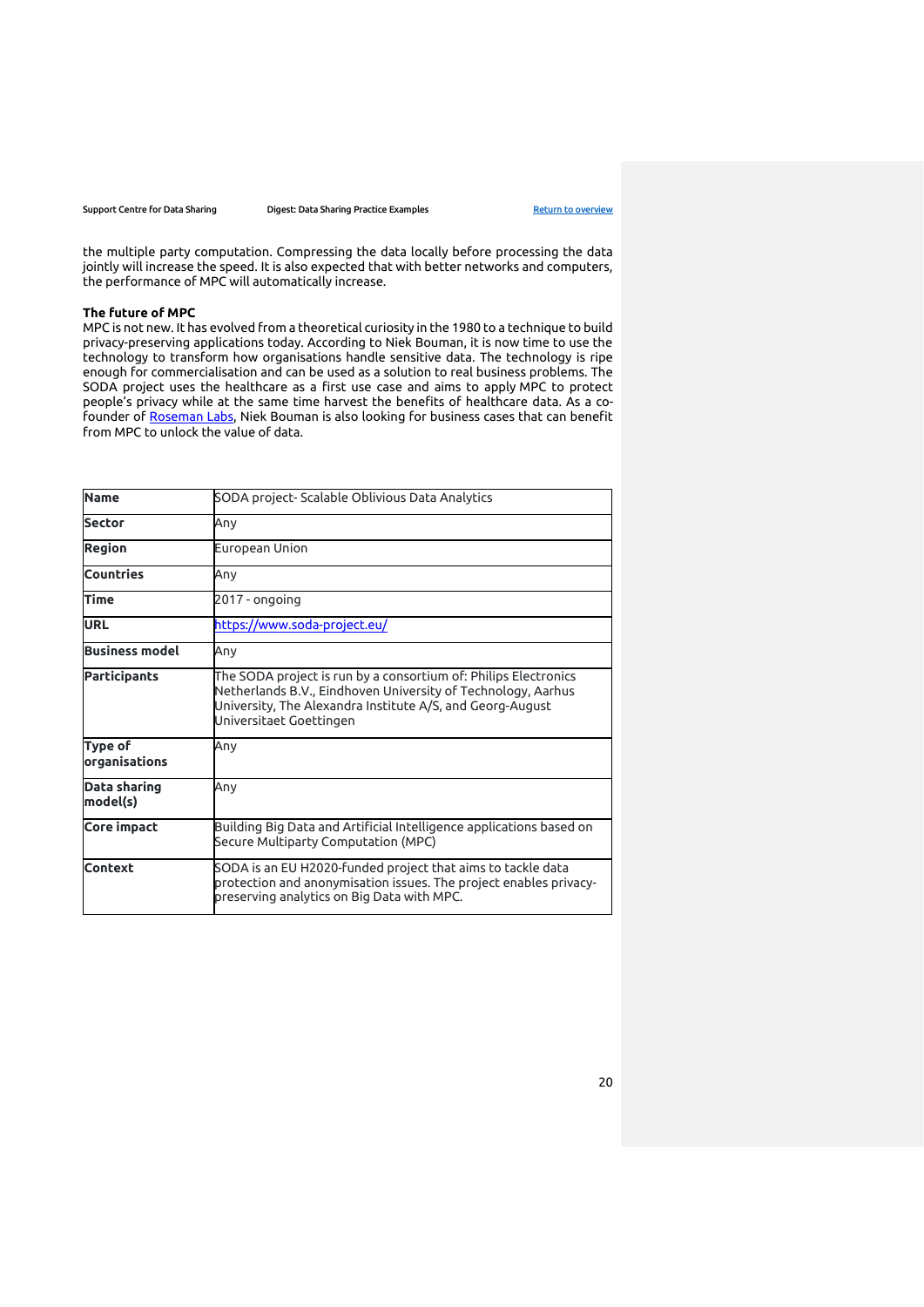# <span id="page-20-0"></span>8 Social Science One and the Facebook URLs dataset

Link:<https://eudatasharing.eu/examples/social-science-one-and-facebook-urls-dataset>

"*The ivory tower (of governments and academia as custodian of data) has to be broken down. We actually have to integrate more into the rest of society, understand what it is they're doing, why they're doing it, showing them that they can make a big difference in the world."* Prof. Gary King - Social Science One and Harvard University

Soon after Social Science One [announced on February 13 2020](https://socialscience.one/blog/unprecedented-facebook-urls-dataset-now-available-research-through-social-science-one) the readiness of their "Facebook URLs dataset" inaugural project, the SCDS team had the privilege to interview prof. Gary King, one of its founders.

### **A new form of partnership to share data**

As described [on the organisation's website,](https://socialscience.one/overview) Social Science One implements a new type of data sharing partnership between academic researchers and private industry to advance the goals of social science in understanding and solving society's challenges. The partnership enables academics to gain access to and analyse information from the private industry in a manner that is responsible and socially beneficial. In addition, it ensures that the privacy of the people described in the data is protected while gaining societal value from academic research. Finally, it enables the companies willing to offer their data to support research and produce social good, without compromising their competitive positions.

#### **The first project**

Social Science One's inaugural project in partnership with Facebook can be used to explain its model. Following the 2016 presidential election in the United States, the effects of social media - and of Facebook in particular - on democracy and elections have become a hot topic. The platform wanted to collaborate with researchers to limit speculation and fully understand the phenomenon. However, at the same time, there was no obvious way for the company to share the so called "URLs dataset".

The URLs dataset is the collection of about 38 million URLs shared by Facebook users worldwide that triggered at least 100 interactions (viewed, shared, liked, reacted to, shared without viewing...) between 1 January 2017 and 31 July 2019. It also includes detail such as in which country they were shared and whether they were fact-checked or flagged by users as hate speech, and the aggregated data concerning the types of people who interacted with the URLs.

#### **How does it work?**

Social Science One was created to act as an independent intermediary between the researchers and the data provider. The provider - e.g. Facebook - entrusts Social Science One to evaluate the academics' research proposals according to their academic merit and to release authorisations accordingly. The board reviewing the applications is a group of academics, who are committed not to research the topics for the duration of their participation to the board, as a guarantee of independence. In prof. King's words, they "take one for the team".

#### **The challenges of the data and the model**

It took 20 months from the original idea to the moment Social Science One was ready to start releasing authorisation to researchers. There were many challenges, including legal, technical and related to how to communicate the project.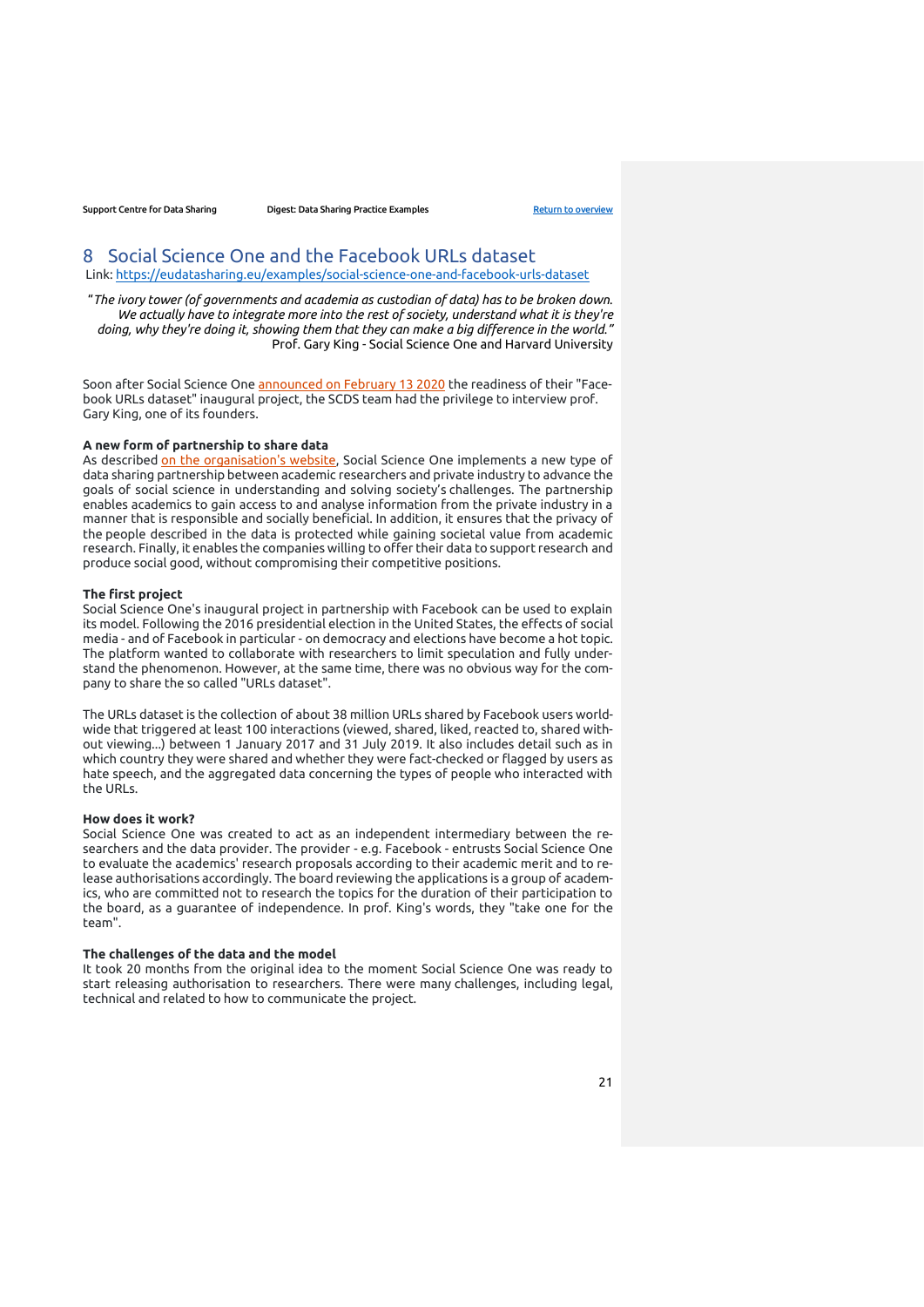From a legal perspective, among the challenges were creating first the best form of organisation for Social Science One and supporting Facebook's legal department to get to a point where they could feel comfortable to share their data.

From a technical perspective, the main challenge - besides the complication and cost of maintaining a dataset this size - was to protect the privacy of Facebook users. Conventional anonymisation was unfortunately not an option, as user behaviour on a social platform offers itself to re-identification more easily than other kinds of data. Strong aggregation was also not suitable, as it would have compromised the detail of the original information. Social Science One opted for "differential privacy": a technique that manipulates a dataset in order to preserve its statistical characteristics while ensuring the anonymity of the Facebook users.

Finally, even just communicating the project is a challenge, and not a secondary one. During our interview, prof. King highlighted how it is a key element of success as much as the other elements that make data sharing possible. Differential privacy, for example, is a relatively new technique most people do not know about. Presenting Social Science One's proposition every time needs to be accompanied by a long explanation of how it was made possible: legally, technically, and in terms of respecting people's privacy.

### **Is this the future of social science research?**

Governments and universities used to be where the best methods and the most valuable data for social science research were - highlights prof. King - but this is no longer true. Successful digital platforms today have a better visibility of social behaviour than anyone else. Academia needs to leave its ivory tower to work with them, showing them that they can make a big difference in the world.

| <b>Name</b>                 | Social Science One                           |
|-----------------------------|----------------------------------------------|
| <b>Sector</b>               | Academic research - Social sciences          |
| <b>Region</b>               | USA / World                                  |
| <b>Countries</b>            | Any                                          |
| <b>Time</b>                 | 2019 - ongoing                               |
| <b>URL</b>                  | https://socialscience.one/                   |
| <b>Business model</b>       | Non-profit                                   |
| <b>Participants</b>         | Social Science One is a non-profit           |
|                             | organisation being incubated at Harvard's    |
|                             | Institute for Quantitative Social Science.   |
|                             | Founders were prof. Gary King and            |
|                             | Stanford University's Nathaniel Persily.     |
| <b>Type of organisation</b> | Non-profit. More detail on the               |
|                             | organisational structure is explained in the |
|                             | paper "A New Model for Industry-             |
|                             | Academic Partnerships" by Gary King and      |
|                             | Nathaniel Persily.                           |
| Data sharing model(s)       | Academic-private partnership for the         |
|                             | independent administration of access to      |
|                             | confidential data for research purposes.     |
| Core impact                 | The project enabled the release to social    |
|                             | science research of what is likely the       |
|                             | largest ever dataset relevant to studying    |
|                             | user behaviour on social networks, the       |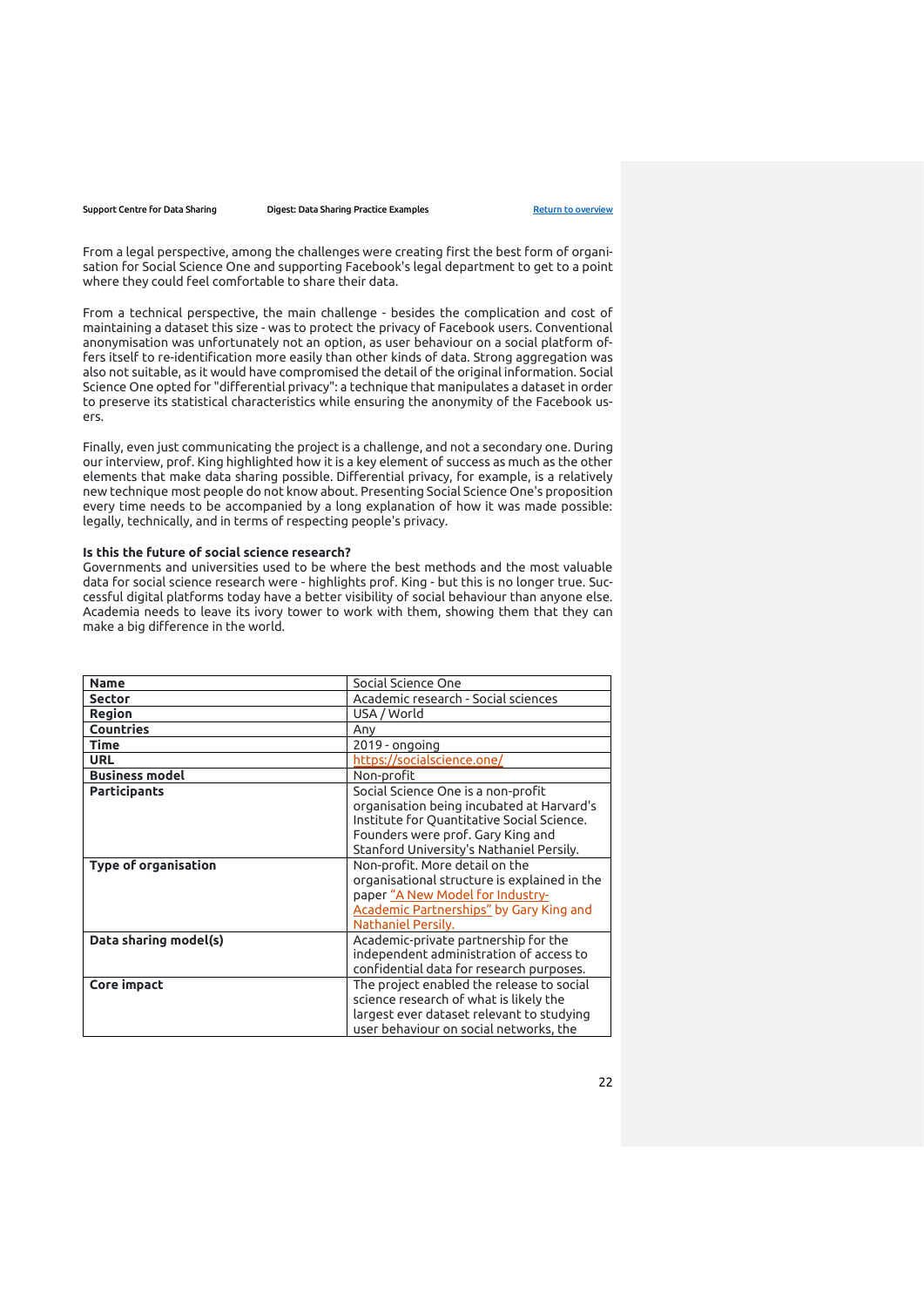|         | distribution on news on such platforms,<br>disinformation etc.                                                                                                                                                                                                                                                                                                                                                                                                                                                                                                                                                                                    |
|---------|---------------------------------------------------------------------------------------------------------------------------------------------------------------------------------------------------------------------------------------------------------------------------------------------------------------------------------------------------------------------------------------------------------------------------------------------------------------------------------------------------------------------------------------------------------------------------------------------------------------------------------------------------|
| Context | Social Science One implements a new type<br>of partnership between academic<br>researchers and private industry to<br>advance the goals of social science in<br>understanding and solving society's<br>challenges. The partnership enables<br>academics to analyse the information<br>available to private industry in responsible<br>and socially beneficial ways. It ensures that<br>the public maintains privacy while gaining<br>societal value from scholarly research. And<br>it enables firms to enlist the scientific<br>community to improve their business and<br>produce social good, while protecting their<br>competitive positions. |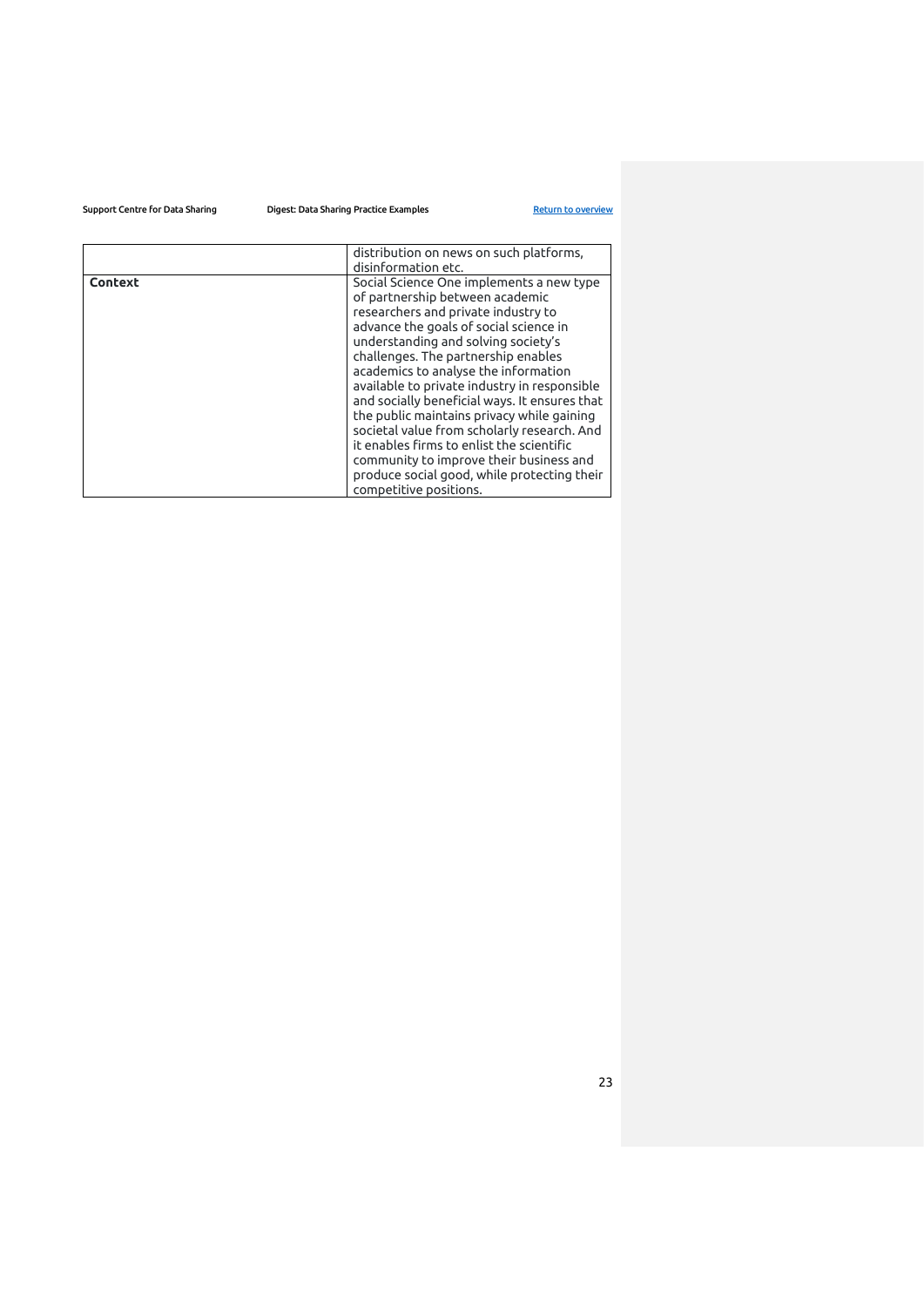# <span id="page-23-0"></span>9 BDVA: Towards a Pan-European Data Sharing Space

Link:<https://eudatasharing.eu/examples/towards-pan-european-data-sharing-space-0>

"There is an understanding that data sharing has to happen, and it is already happening. The more data there is available to use and experiment with, the better we can develop AI for everyone."

Simon Scerri of Fraunhofer IAIS and Irene de López de Vallejo of BluSpecs from the European Big Data Value Association

#### **Big Data Value Association**

The [Big Data Value Association](http://www.bdva.eu/) (BDVA) is an international non-profit organisation that consists of members from academia, public bodies, industries and private citizens. The association aims to raise awareness and promote the value of data across Europe and to enable data and AI-driven digital transformation in Europe to:

- 1. Deliver maximum economic and societal benefit; and
- 2. Achieve and sustain Europe's leadership on big data value creation and artificial intelligence (AI).

Recently, the BDVA has shifted its efforts towards AI and in making more data available to support it – including using open data and shared data that cannot be published as open. In the beginning, the BDVA prioritised publishing and supporting the promotion of open data to accomplish this shift. Now, they are broadening their scope as they realised that what has worked for open data can also be adapted for non-open data (data sharing). These datasets, both open and shared, can contribute to develop AI for everyone.

Within the BDVA's network, there are organisations - including small-, medium- and largesized industries – that are already incorporating data sharing into the heart of their activities. These entities started pursuing data sharing because they saw the potential and advantages it could bring them, such as opportunities to create more solutions and products and the related revenue streams. The BDVA recognised this potential and decided to take a mediating role to help converge its network's effort on data sharing. One of the first outputs of this process was to produce a position paper highlighting this potential.

## **Towards a Pan-European Data Sharing Space**

The BDVA's position paper titled "Towards a European Data Sharing Space: Enabling data [exchange and unlocking AI potential](http://www.bdva.eu/node/1277)" was published in April 2019. It is a first step to converge data sharing practices of businesses and institutions from different sectors to inspire others and demonstrate what is possible. As stated, the paper aims to inspire the European community - such as researchers, industry representatives, public bodies and private individuals - to share data with one another by showcasing examples and opportunities and highlighting Europe's strengths.

For more information on the position paper, the Support Centre for Data Sharing (SCDS) spoke with two members of the BDVA and editors of the paper: Simon Scerri of Fraunhofer IAIS and board member of the BDVA, and Irene de López de Vallego of BlueSpecs. They stated that at the inception of the research for the report, several challenges were identified as the most common data sharing practices were documented. This included technical, business and organisational, legal compliance, and national and regional challenges. The two key challenges that were identified and discussed with Simon and Irene were data governance and regulations (absence or limited presence thereof). Technology was not identified as a challenge because many technical solutions are already mature and available. Instead, legal challenges – especially in the domain of policy and governance – were elaborated on. Several recommendations are presented in the report, too. Below are two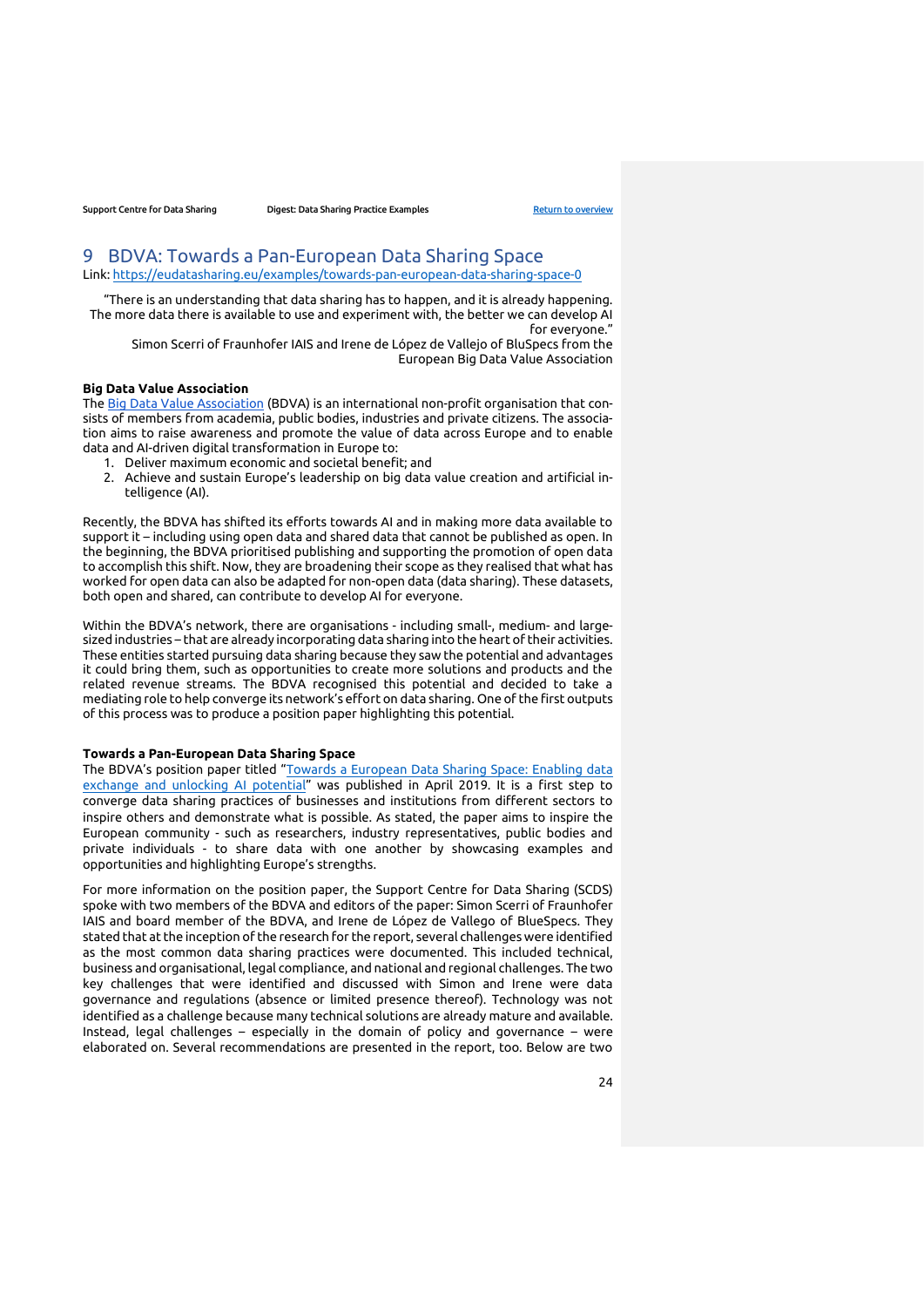examples of recommendations discussed in the interview to alleviate some of the challenges:

- **Addressing data "ownership"**. Currently, the set of legal rights associated to data commonly referred to as the "ownership" of data - is legally unclear. For example, there is no clarity or consensus when discussing how to transfer rights or how they can be constrained in time. To address this, data sovereignty needs to be guaranteed. Organisations that participate in data sharing feel more comfortable when they know who is responsible for what. This can be achieved by taking a more pragmatic approach to data sharing rights and management, and by incorporating technical and legal aspects, including governance – i.e. how governance and technology can support trust.
- **Incorporate in the data lifecycle**. Most data producers do not consider data sharing as an opportunity in any part of their data lifecycle. As data sharing becomes more prominent, entities including business, public bodies and individuals should become aware of how the data they are producing can be relevant and bring value to other organisations.

For more recommendations, explore the [BDVA's position paper](http://www.bdva.eu/sites/default/files/BDVA%20DataSharingSpace%20PositionPaper_April2019_V1.pdf).

# **The future of data sharing in Europe**

The BDVA is at work in a second edition of the position paper. In the new edition, they will expand their scope to focus on additional aspects of data sharing across Europe. One of these will be data sharing models. The association will continue to have a business-centric focus and will research on different data sharing model with businesses, including with other businesses (B2B), with government bodies (B2G), with consumers (B2C), and with scientists and researchers (B2S).

The second edition is expected to be published in Spring 2020.

| <b>Name</b>                 | Big Data Value Association                                                                                                                                                                                                                                                                                                                                                                                                            |
|-----------------------------|---------------------------------------------------------------------------------------------------------------------------------------------------------------------------------------------------------------------------------------------------------------------------------------------------------------------------------------------------------------------------------------------------------------------------------------|
| <b>Sector</b>               | Academic research                                                                                                                                                                                                                                                                                                                                                                                                                     |
| <b>Region</b>               | Europe / World                                                                                                                                                                                                                                                                                                                                                                                                                        |
| <b>Countries</b>            | European countries                                                                                                                                                                                                                                                                                                                                                                                                                    |
| <b>Time</b>                 | 2018 - ongoing                                                                                                                                                                                                                                                                                                                                                                                                                        |
| <b>URL</b>                  | http://www.bdva.eu/                                                                                                                                                                                                                                                                                                                                                                                                                   |
| <b>Business model</b>       | Non-profit                                                                                                                                                                                                                                                                                                                                                                                                                            |
| <b>Participants</b>         | The Big Data Value Association is an<br>international non-profit organisation that<br>consists of members from academia, public<br>bodies, industries and private citizens. The<br>association aims to enable data and AI-drive<br>digital transformation across Europe. Two<br>representatives from this association and<br>editors of the position paper discussed were<br>interviewed: Simon Scerri and Irene López de<br>Vallego. |
| <b>Type of organisation</b> | Non-profit                                                                                                                                                                                                                                                                                                                                                                                                                            |
| Data sharing model(s)       | Pan-European data sharing space                                                                                                                                                                                                                                                                                                                                                                                                       |
| <b>Core impact</b>          | The position paper sought to converge data<br>sharing practices from different entities<br>across Europe from multiple sectors to                                                                                                                                                                                                                                                                                                     |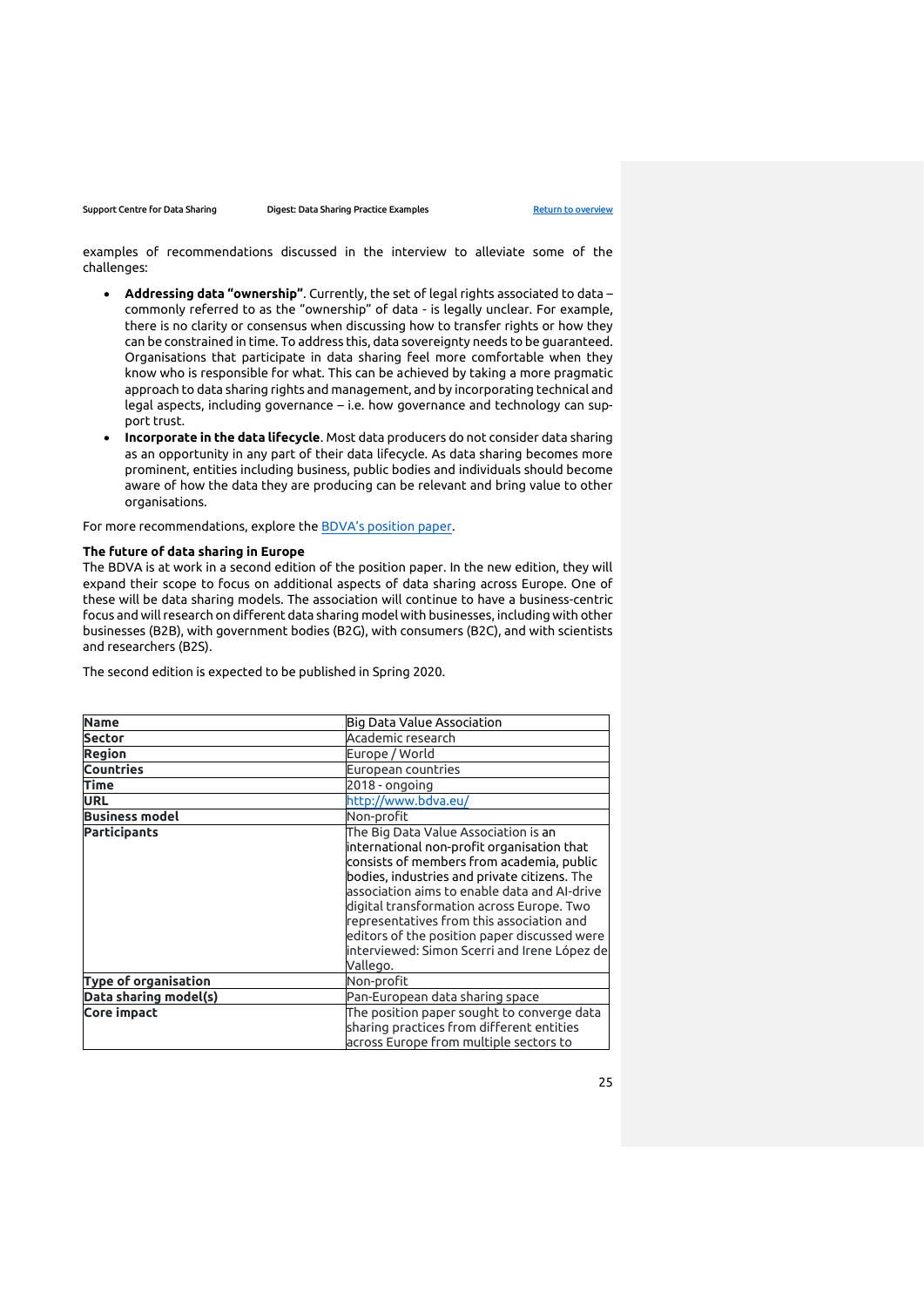| Support Centre for Data Sharing | Digest: Data Sharing Practice Examples                                                                                                                                                                                                                                     | <b>Return to overview</b> |
|---------------------------------|----------------------------------------------------------------------------------------------------------------------------------------------------------------------------------------------------------------------------------------------------------------------------|---------------------------|
|                                 | inspire other stakeholders to share data and<br>create value and impact. In addition, the<br>paper sought to showcase data sharing<br>opportunities for different stakeholders and<br>provide recommendations to overcome<br>different challenges.                         |                           |
| <b>Context</b>                  | A socio-technical shift is spreading across<br>Europe. To match this shift, the BDVA is now<br>focusing on making more data available to<br>support AI by researching and showcasing<br>how entities across Europe are using data –<br>open and shared – to develop AI for |                           |
|                                 | evervone.                                                                                                                                                                                                                                                                  |                           |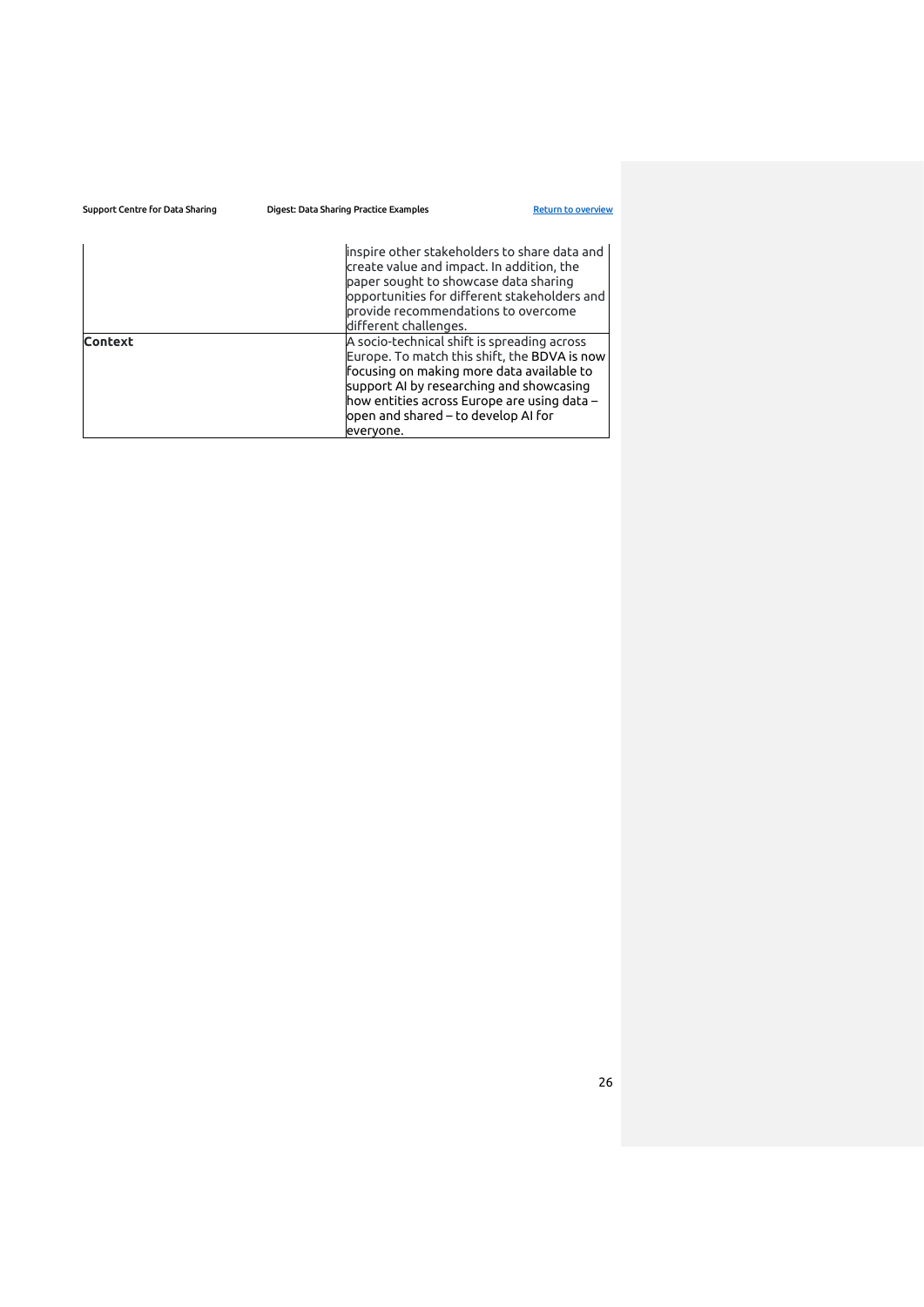# <span id="page-26-0"></span>10 iShare: Sharing Dutch transport and logistics data Link:<https://eudatasharing.eu/examples/ishare-sharing-dutch-transport-and-logistics-data>

"*Organisations are starting to realise that in order to stay competitive and to increase their efficiency, they need to share data*."

Eefje van der Harst – Project Manager, INNOPAY

### **Data in the transport and logistics sector**

The transport and logistics sector is currently booming in the Netherlands. It is one of the key sectors driving the Dutch economy, and the Dutch government is keen to sustain this growth and maintain its leading position in the global market. To achieve this, they have committed to continue improving and innovating the sector through supporting efficiency gains by making operations in the supply chain smoother. One way the government has done this is by creating and supporting the data sharing initiative  $\overline{\text{isHARE}}$  – a collaboration between the [Ministry of Economic Affairs](https://www.government.nl/ministries/ministry-of-economic-affairs-and-climate-policy) and the Ministry of Infrastructure and the [Environment](https://www.government.nl/ministries/ministry-of-infrastructure-and-water-management) that supports the Dutch transport and logistics sector by improving its efficiency and reducing costs and carbon dioxide (CO<sub>2</sub>) emissions through connecting different stakeholders with a trust framework.

### **iSHARE – data sharing in the Dutch transport and logistics sector**

iSHARE went live in 2018. Before its launch, the Dutch logistics sector was inefficient with, for example, high levels of road congestions. A reason for this high congestion was that trucks were waiting in the Dutch harbour because it was unclear if the ship they needed was already in the harbour or where the specific location of their container was. This uncertainty was because the data about the ships and containers were inaccessible, fragmented, and not shared between partners. This meant that planning could not be optimised and that the supply chain remained inefficient. After iSHARE was created, conditions for data sharing were improved which led to a higher efficiency gain where congestion declined (and by extension also reducing CO<sub>2</sub> emissions) and businesses based in the Netherlands could save money, further boosting the Dutch economy.

During the initiative's inception, it was decided that instead of creating a single platform, iSHARE would be a trust framework. This means that iSHARE does not have a central infrastructure. Through this trust framework, companies in the transport and logistics sector can keep data as close to the source as possible. Moreover, this data can remain under the control of entitled parties, where they can decide what data is shared with whom, under what conditions and for what purpose. At most, iSHARE will have a list of participants – people and organisations that have entered the framework and have agreed and proven that they conform to the operational, technical and legal specification – in a database. This concept and the idea of "embracing fragmentation" resonated within the sector because it addressed trust issues between companies and government bodies who were cautious about how the data they share would be distributed and used. Thus, in 2017 INNOPAY received the opportunity to guide the sector and to co-create the iSHARE trust framework together with about 20 organisations from the transport and logistics sector. Examples of these organisations are [Dutch Customs,](https://www.belastingdienst.nl/wps/wcm/connect/en/customs/customs) [Portbase,](https://www.portbase.com/en/) [Secure Logistics,](https://secure-logistics.nl/en/) and [Hutchinson Ports](https://www.ect.nl/en)  [ECT Rotterdam](https://www.ect.nl/en) (ECT). Moreover, it was agreed that the initiative's scope would be limited and focus only on:

- 1. **Identification** determining who the individual is;
- 2. **Authentication** proving an individual's identity; and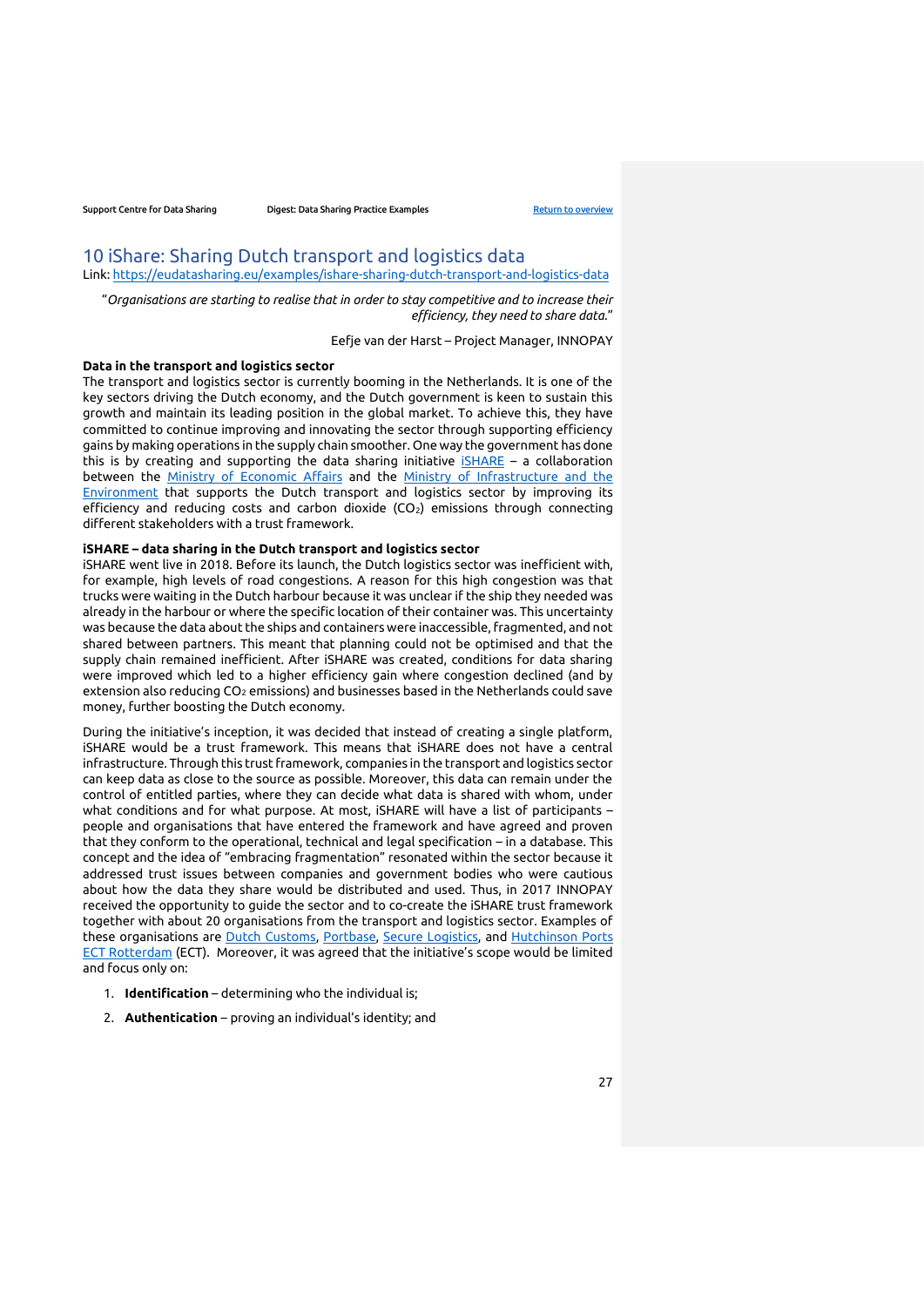3. **Authorisation** – establishing how systems and organisations can identify and authenticate that an individual is authorised to access or publish certain data.

#### **Data "ownership"**

iSHARE participants can decide which other parties they will share their data with and under what conditions. Following the initiative's creation, a generic set of requirements for organisations in the sector was created. This set of requirements can be used by all organisations, irrespective of their size or modality. In addition, it was decided that iSHARE's framework would be limited with no discussion on data standards because it was domain specific. Instead, a generic infrastructure that is feasible for all organisations was prioritised. By using generic standards that create and support interoperability, organisations can more easily and efficiently create new connections and share data safely with multiple parties. Currently, we are in a world where organisations have unique and specialised connections with others, creating a whirlpool of different connections that is difficult to holistically maintain and secure. To navigate through this whirlpool, it is important to work with (international) standards so that systems can be integrated with other parties with certainty that data is being shared securely. Furthermore, usage of these standards ensures that only people who are authorised to access the data can view and use it.

## **Securing data sharing**

As organisations discuss data sharing, they will look for ways to do so in a secure manner. This means that technical and legal standards are crucial. When joining iSHARE, all participants are required to sign an accession agreement, where they agree to adhere to the terms of use that are in accordance with Dutch contract law. This means that all participants are held to the same agreement and no separate bi-lateral agreements need to be made with other organisations. Once the agreement is signed with the scheme owner (now iSHARE Foundation), the participants are bound to the same contract with the other organisations.

In terms of licensing, iSHARE has standardised a few licenses that organisations can use during a transaction to provide instructions on how a service can be consumed or under which conditions data can be exchanged. Here, organisations can state what data can and cannot be shared. For example, organisations can choose to:

- Have no limitations on data sharing;
- Place a condition stating that this data can only be shared and used for internal purposes; or
- State that the data can be used for non-commercial purposes under the condition that it is not used to generate revenues.

The standards and licenses in iSHARE were leveraged from existing frameworks. One example is the [Trust Services and Electronic identification](https://ec.europa.eu/digital-single-market/en/trust-services-and-eid) (eIDAS) – an EU regulation on electronic identification and trust services for electronic transactions across Europe. Furthermore, in addition to the mandatory standards and licenses in the initiative, participants also need to adhere to generic law in Europe, including GDP and competition law.

#### **Future of data sharing in the logistics sector and iSHARE**

As stated, organisations across the world are realising that in order to stay competitive and increase their efficiency, they need to share data. Moreover, they need to be flexible and adapt to changing circumstances in the market, which can be achieved through collaboration and sharing information. Across Europe, stakeholders – including government bodies and businesses – are critical on the dominance of platforms and in centralising data. Thus, the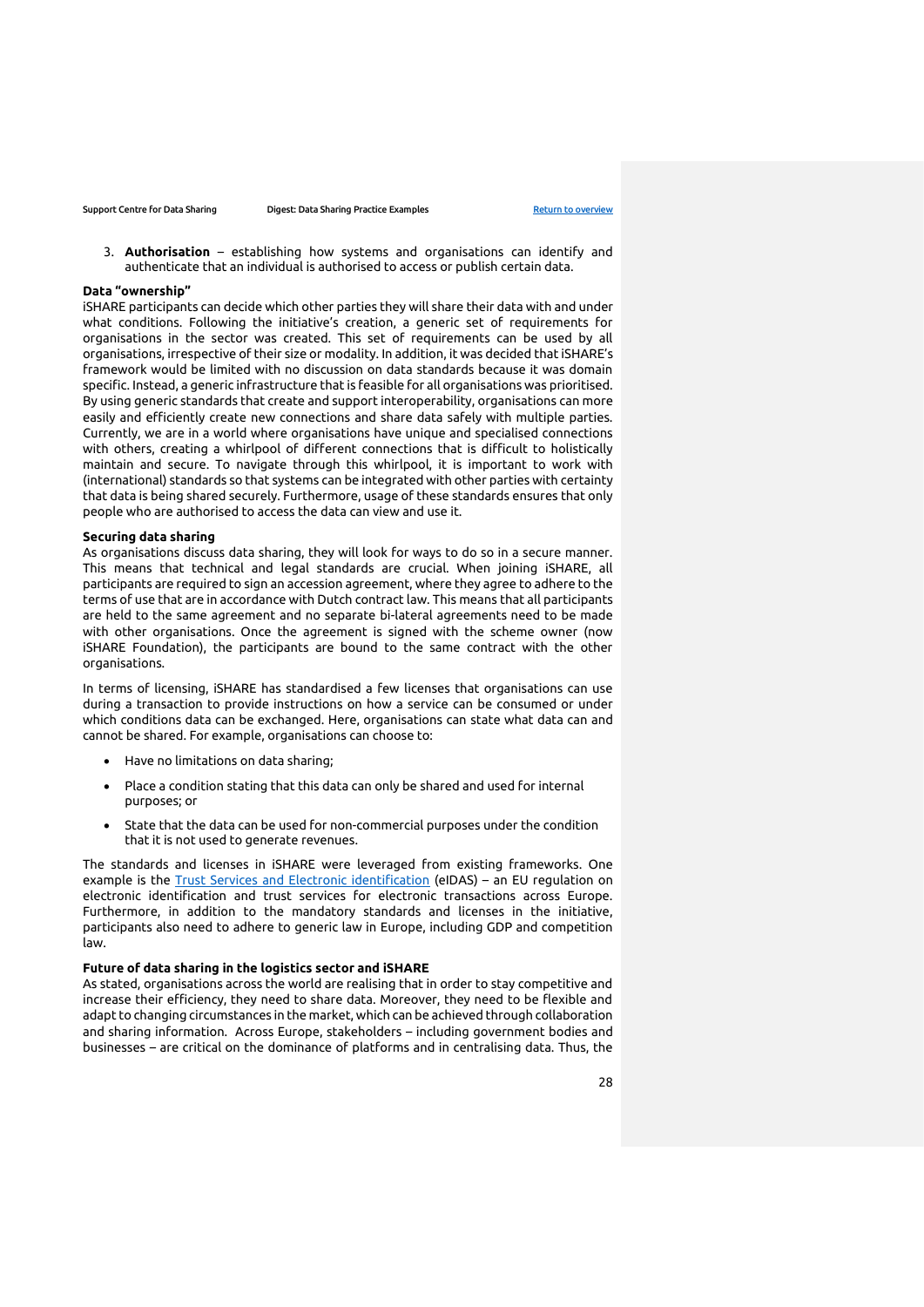iSHARE trust framework perfectly fits in this growing momentum in Europe about the importance of data sovereignty and in keeping data de-centralised, meaning that data is only shared under the control of entitles parties.

As of 1 October, iSHARE is formally owned by the iSHARE foundation. Following the interview with Eefje van der Harst (the previous iSHARE Project Manager from INNOPAY), the SCDS team also interviewed the current Executive Director of the iSHARE Foundation: Gerard van der Hoeven.

| <b>Name</b>                 | <b>iSHARE</b>                                                                                                                                                                                                                  |
|-----------------------------|--------------------------------------------------------------------------------------------------------------------------------------------------------------------------------------------------------------------------------|
| <b>Sector</b>               | Transport and logistics sector                                                                                                                                                                                                 |
| <b>Region</b>               | European Union                                                                                                                                                                                                                 |
| <b>Countries</b>            | The Netherlands                                                                                                                                                                                                                |
| <b>Time</b>                 | 2017 - ongoing                                                                                                                                                                                                                 |
| <b>URL</b>                  | https://www.ishareworks.org/                                                                                                                                                                                                   |
| <b>Business model</b>       | Government-to-Business                                                                                                                                                                                                         |
| <b>Participants</b>         | More than 20 logistics organisations,<br>including Dutch Customs, Portbase, Secure<br>Logistics, and Hutchinson Ports ECT<br>Rotterdam (ECT).                                                                                  |
| <b>Type of organisation</b> | Any                                                                                                                                                                                                                            |
| Data sharing model(s)       | Any                                                                                                                                                                                                                            |
| <b>Core impact</b>          | Establishing a trust framework for<br>organisations within the Dutch transport and<br>logistics sector that enables participants to<br>determine who their data is shared with,<br>under what conditions and for what purpose. |
| <b>Context</b>              | <b>iSHARE</b> is a trust framework for stakeholders<br>in the Dutch transport and logistics sector.<br>The initiative promotes efficiency gains<br>along the supply chain in the sector.                                       |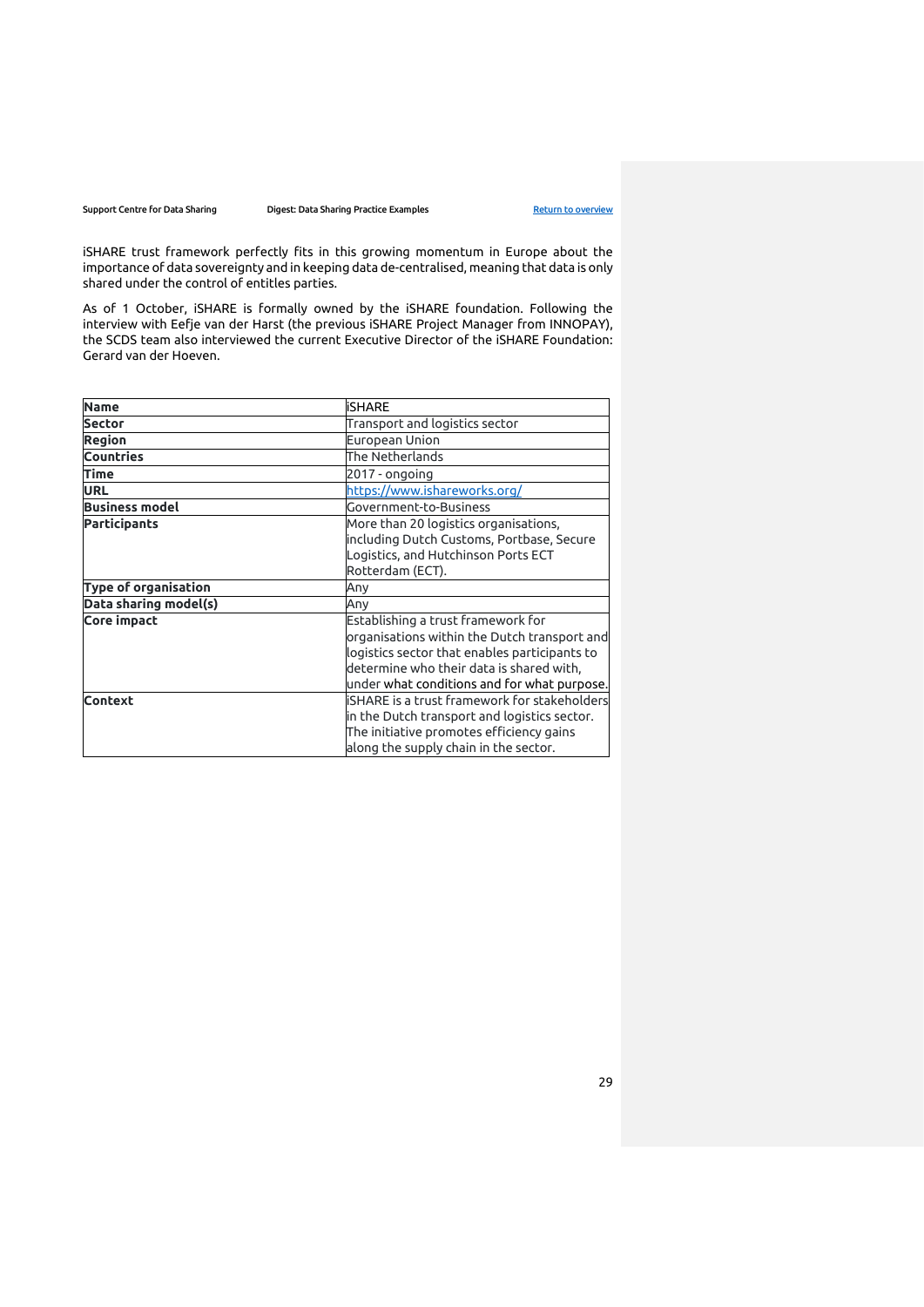# <span id="page-29-0"></span>11 iShare: Data sharing in the Dutch transport and logistics sector

Link: [https://eudatasharing.eu/examples/ishare-data-sharing-dutch-transport-and-logistics](https://eudatasharing.eu/examples/ishare-data-sharing-dutch-transport-and-logistics-sector)[sector](https://eudatasharing.eu/examples/ishare-data-sharing-dutch-transport-and-logistics-sector)

This article is a follow-up on the practice example on [iSHARE: Sharing Dutch transport and](https://eudatasharing.eu/examples/ishare-sharing-dutch-transport-and-logistics-data)  [logistics data.](https://eudatasharing.eu/examples/ishare-sharing-dutch-transport-and-logistics-data)

The [iSHARE Foundation](https://www.ishareworks.org/en/ishare) is an independent, transparent and non-profit body that is focused on enforcing agreements, managing the processes that are associated with joining the network and facilitating changes in the scheme. The [iSHARE](https://www.ishareworks.org/) scheme includes identification, authentication and authorisation for the transport and logistics sector in the Netherlands. This set of agreements enables stakeholders to share logistics data with other parties, including with new and previously unknown partners. It is simple and controlled, because the owner of the data always retains the final decision about who has access to which data and how. The number of iSHARE participants in the logistics sector has been growing steadily ever since the launch in 2018.

The SCDS team interviewed Gerard van der Hoeven, the executive director of iSHARE Foundation, for more information about his strategy for the future of iSHARE.

## **Use case example: Hutchison Ports ECT Rotterdam**

One of the new companies joining the growing network of iSHARE is [Hutchison Ports ECT](https://www.ect.nl/nl/terminals/hutchison-ports-ect-delta)  [Rotterdam \(ECT\).](https://www.ect.nl/nl/terminals/hutchison-ports-ect-delta) ECT joins the iSHARE network after a successful pilot which launched in 2019. During the pilot, ECT shared data with the third parties, the (Dutch) fruit and vegetable supply companies [Nature's Pride](https://www.naturespride.nl/) an[d Total Produce.](https://www.totalproduce.nl/) ECT decided to join the iSHARE network after the pilot was a success in April 2020.

ECT and its customers can securely share container data in logistics chains under ECT's control with the iSHARE data sharing scheme as of May 2020. The iSHARE data sharing scheme is used for data sharing between parties that are not directly related to each other. ECT shares information about container activities at its [ECT Delta](https://www.ect.nl/nl/terminals/hutchison-ports-ect-delta) and [ECT Euromax](https://www.ect.nl/nl/terminals/hutchison-ports-ect-euromax) terminals with numerous third parties every day, often at the request of a customer.

Shippers benefit from the accurate and timely information on the status of their container(s) during the unloading process in the terminal(s). The container's actual unloading time is particularly important, as it enables shippers to further optimise their own planning and processes. In the case of fresh food shipments from companies such as [Nature's Pride](https://www.naturespride.nl/) and [Total Produce](https://www.totalproduce.nl/), the container's status even determines the timing of the goods' release into the market.

Currently, shippers or forwarders enter various data, including a PIN code, in order to obtain information from a terminal on a specific container. This information is not automatically available to them or the other parties involved, because the information sharing rights between the various parties are not known at the outset. Not only does this process generate manual work, but there are often delays in issuing PIN codes to the various parties.

Through the iSHARE data sharing scheme, organisations can share data with parties such as [Nature's Pride](https://www.naturespride.nl/) and [Total Produce](https://www.totalproduce.nl/) at an earlier stage using data from Portbase's Port [Community System](https://www.portbase.com/en/port-community-system/). With the owner's consent, Portbase shares information on the container (i.e. location and time of arrival) with the terminal. That information is then automatically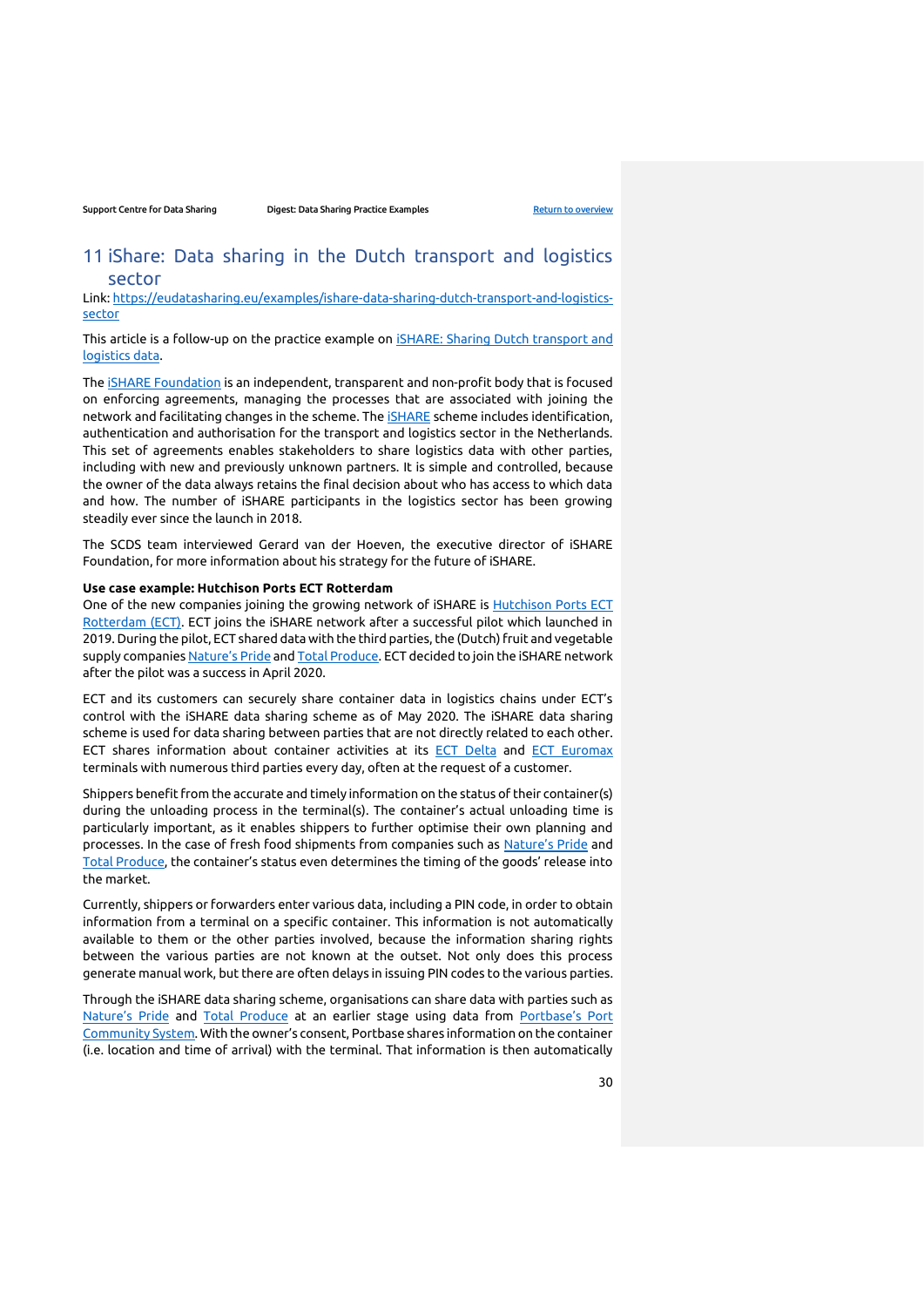made available to authorised users through ECT's new "[MyTerminal portal"](https://myterminal.ect.nl/). ECT and [Portbase](https://www.portbase.com/en/) have aligned their messaging with iSHARE's agreements system for this purpose.

Before providing controlled access to the requested data, ECT wants to be sure that the information will be received by the right person within the right company for the right purpose. By joining the iSHARE scheme, ECT can use the identities from **ISHARE** Identity [Provider Secure Logistics](https://secure-logistics.nl/en/cases/secure-logistics-identity-provider-ishare/) to gain the necessary technical and legal certainty for itself and its customers. One of the applications of iSHARE is a single sign-on on the [ECT app.](https://www.ect.nl/en/news/news-feed/ect-launches-app)

Companies in the logistics and transport sector, such as ECT can join iSHARE in the Netherlands. The executive director of the iSHARE Foundation plans to expand to more countries in Europe as well because the trading routes between European countries, especially in the Schengen area countries, are interwoven.

## **Practical guide to start with data sharing**

The use case of ECT shows that data sharing can help several companies in the logistics and transport sector to work more efficiently. However, data sharing might not be beneficial for all companies and different rules and regulations apply for different types of data. Therefore, before starting to share data with third parties, iSHARE recommends following a five-step plan:

- 1. Businesses should consider making the supply chain more efficient in terms of costs and time. Also, security and safety of the data needs to be taken into consideration when drafting a data sharing strategy.
- 2. The next step is to identify the role of the organisation in data sharing, different types of data sharing and partners. For example, data can be shared from machineto-machine or from human-to-machine.
- 3. Business professionals need to think about compliance with the rules and regulations of data sharing and include their IT director and legal advisors in this process. For example, in order to comply with the iSHARE scheme, professionals need to adhere to the technical, functional, operational and legal agreements. Compliance with technical agreements possibly includes (new) digital certificates. As for the operational agreements, technical tests of the systems and updates are likely to be necessary. The legal advisors can check for compliance with data sharing legal agreements.
- 4. Start the implementation of data sharing through a scheme, such as iSHARE, by registering your company and contact details.
- 5. Start with data sharing once the scheme has approved your registration.

It is advised that everyone who starts data sharing in Europe should draft a plan and take into consideration the rules and regulations for data sharing of th[e European Union,](https://europa.eu/) such as the [General Data Protection Regulation \(GDPR\)](https://gdpr.eu/what-is-gdpr/) and [EU competition law.](https://ec.europa.eu/competition/index_en.html) In this way, stakeholders such as business officials and government bodies in the logistics and transport sector, for example, can get the most out of sharing data.

Overall, the benefit of data sharing in the transport and logistics sector is greater insight into the supply chain, enabling you to work faster, more efficiently and more costeffectively.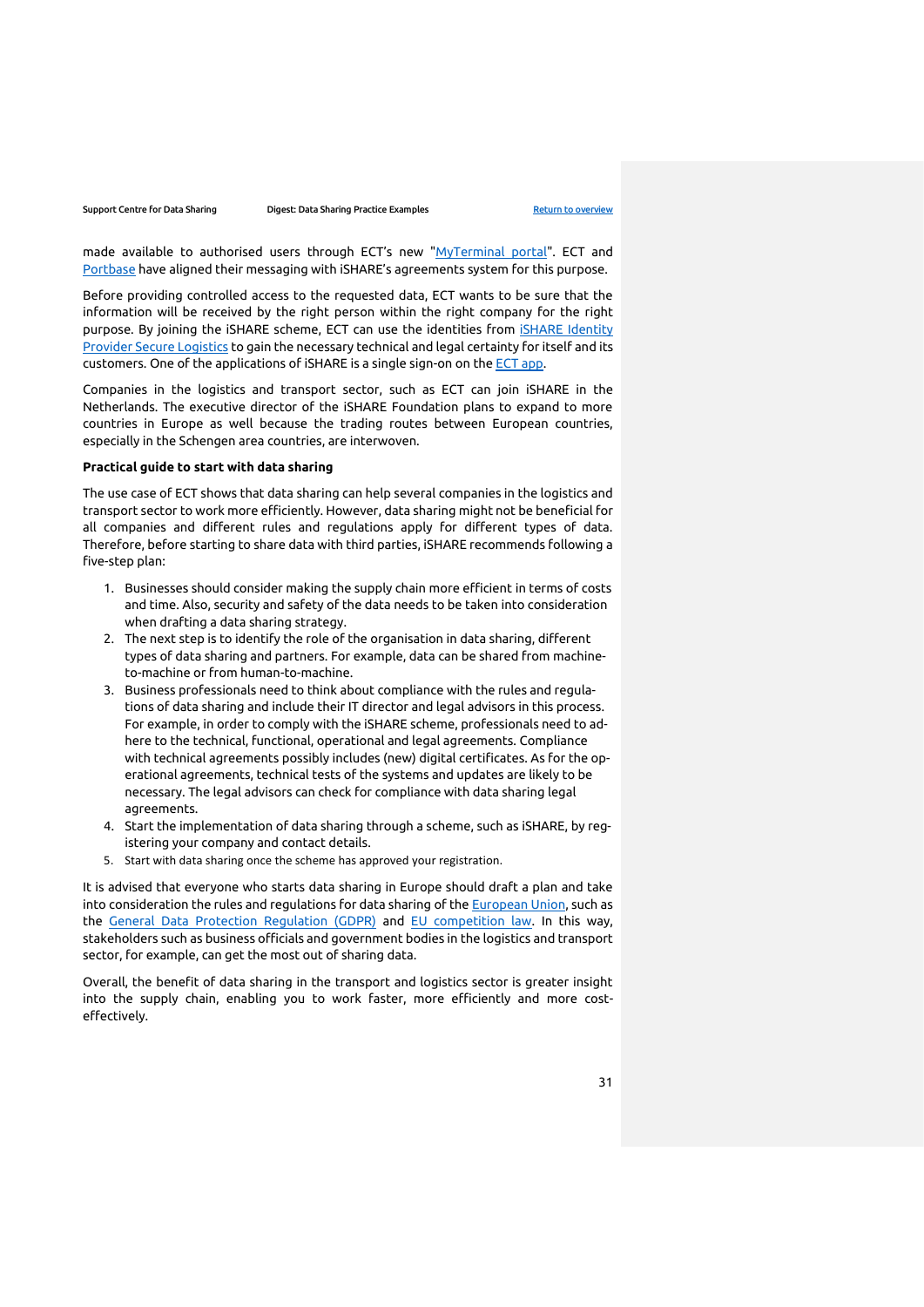# Support Centre for Data Sharing **Digest:** Data Sharing Practice Examples [Return to overview](#page-0-0)

| <b>Name</b>           | <b>iSHARE</b>                                                                                                                                                                                                                     |
|-----------------------|-----------------------------------------------------------------------------------------------------------------------------------------------------------------------------------------------------------------------------------|
| <b>Sector</b>         | Transport and logistics sector                                                                                                                                                                                                    |
| Region                | European Union                                                                                                                                                                                                                    |
| <b>Countries</b>      | The Netherlands                                                                                                                                                                                                                   |
| <b>Time</b>           | 2017 - ongoing                                                                                                                                                                                                                    |
| <b>URL</b>            | https://www.ishareworks.org/                                                                                                                                                                                                      |
| <b>Business model</b> | Government-to-Business                                                                                                                                                                                                            |
| <b>Participants</b>   | More than 20 logistics organisations,<br>including Dutch Customs, Portbase, Secure<br>Logistics, and Hutchinson Ports ECT                                                                                                         |
|                       | Rotterdam (ECT).                                                                                                                                                                                                                  |
| Type of organisation  | Any                                                                                                                                                                                                                               |
| Data sharing model(s) | Any                                                                                                                                                                                                                               |
| Core impact           | Establishing a trust framework for<br>organisations within the Dutch transport<br>and logistics sector that enables<br>participants to determine who their data is<br>shared with, under what conditions and for<br>what purpose. |
| Context               | iSHARE is a trust framework for<br>stakeholders in the Dutch transport and<br>logistics sector. The initiative promotes<br>efficiency gains along the supply chain in<br>the sector.                                              |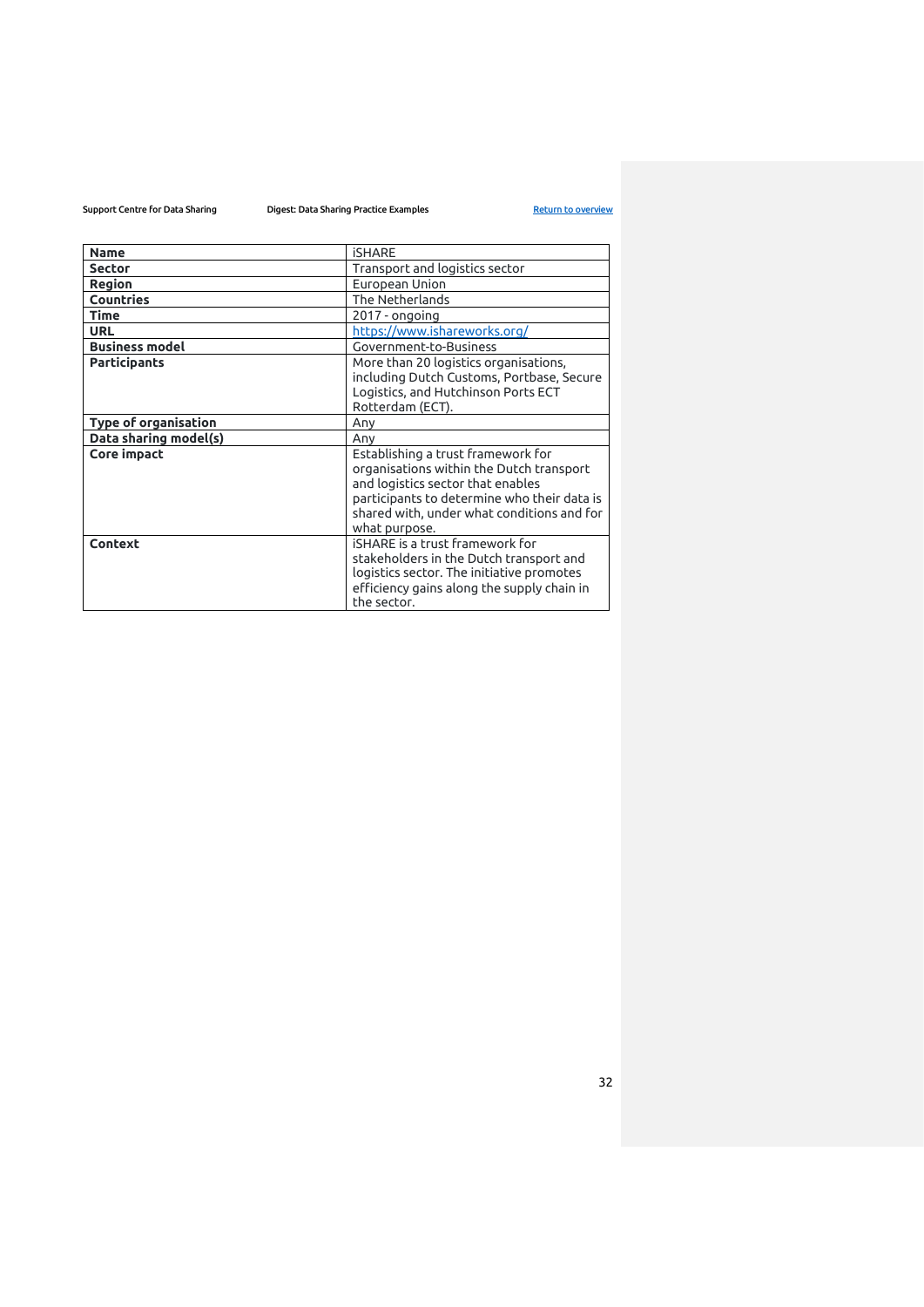# <span id="page-32-0"></span>12 IBM and Data Sharing

Link:<https://eudatasharing.eu/examples/ibm-and-data-sharing>

*"After [the AI] does an engagement, (…) just like the people (…) going to a customer and consulting with them, you walk out of the engagement and you're a different person, you've learnt something from your experience in solving that customer's problem (…). The machine, basically, is doing something similar, or at least analogous."*  Chris O'Neill, Associate General Counsel for IP at IBM

IBM is not new to the open technologies, from quantum and blockchain to containers, AI, and operating systems, data and software. The company is actively involved in many mainstream projects<sup>5</sup>, and, more recently, its interest extended to the space of open data and data sharing. SCDS's Hans Graux and Gianfranco Cecconi have had the opportunity to interview Chris O'Neil: IBM associate general counsel, intellectual property law, specializing in data-related matters and law.

Specifying the value of data is a challenge. The experience being developed around the topic is limited, and often bound to old-fashioned information technology models. Before the Cloud, companies, used to operate resources they owned physically: the servers, the data stored on those servers, the software processing it, the networks. The "borders" surrounding all these assets were clear.

Today those borders are often immaterial. Servers, data and software are used every day that could be anywhere in the world. Their physical location lost great part of their meaning, if not in court for the applicability of a legislative framework or another. The word "ownership" itself can be misleading with data and talking about intellectual property rights and licences is much more meaningful than about "data ownership". The problem becomes even more articulated when focusing on the value of the *insight* generated from data, or the *learning* gathered by that insight. What rights does the owner of an artificial intelligence (AI) has, for example, to exploit the learning from data held by a client?

## **Who owns the insight? Who owns the learning?**

IBM faced this riddle when they introduced their Watson family of products. With Watson, the company offers a service that – in short – processes the clients' data outside of those safe, known borders of the office. The legal aspects related to the data being processed that way, and to the data being *produced* as the outcome of the process – the insight, the learning – were novel.

To make the picture more complicated, with AI there is no net separation between the software and the data being used to train the AI. The Watson software, owned and operated as a service by IBM, becomes smarter thanks to the data held by the clients, data that is most times proprietary and confidential. How could this conundrum be solved, and in a way that would stand the challenge of law?

### **Artificial intelligence like human consultants**

One of IBM's intuitions in dealing with the issue was to consider AI's as similar to human consultants, learning as they work for their clients, and leaving the projects as "different persons", more skilled and capable.

It is commonly accepted how this category of professionals can capitalise on its learning, build on it, and re-use it as they work for the next client. They don't take with them the source's commercial secrets, but rather develop language, skills, and experience. What

<sup>5</sup> <https://www.ibm.com/opensource/>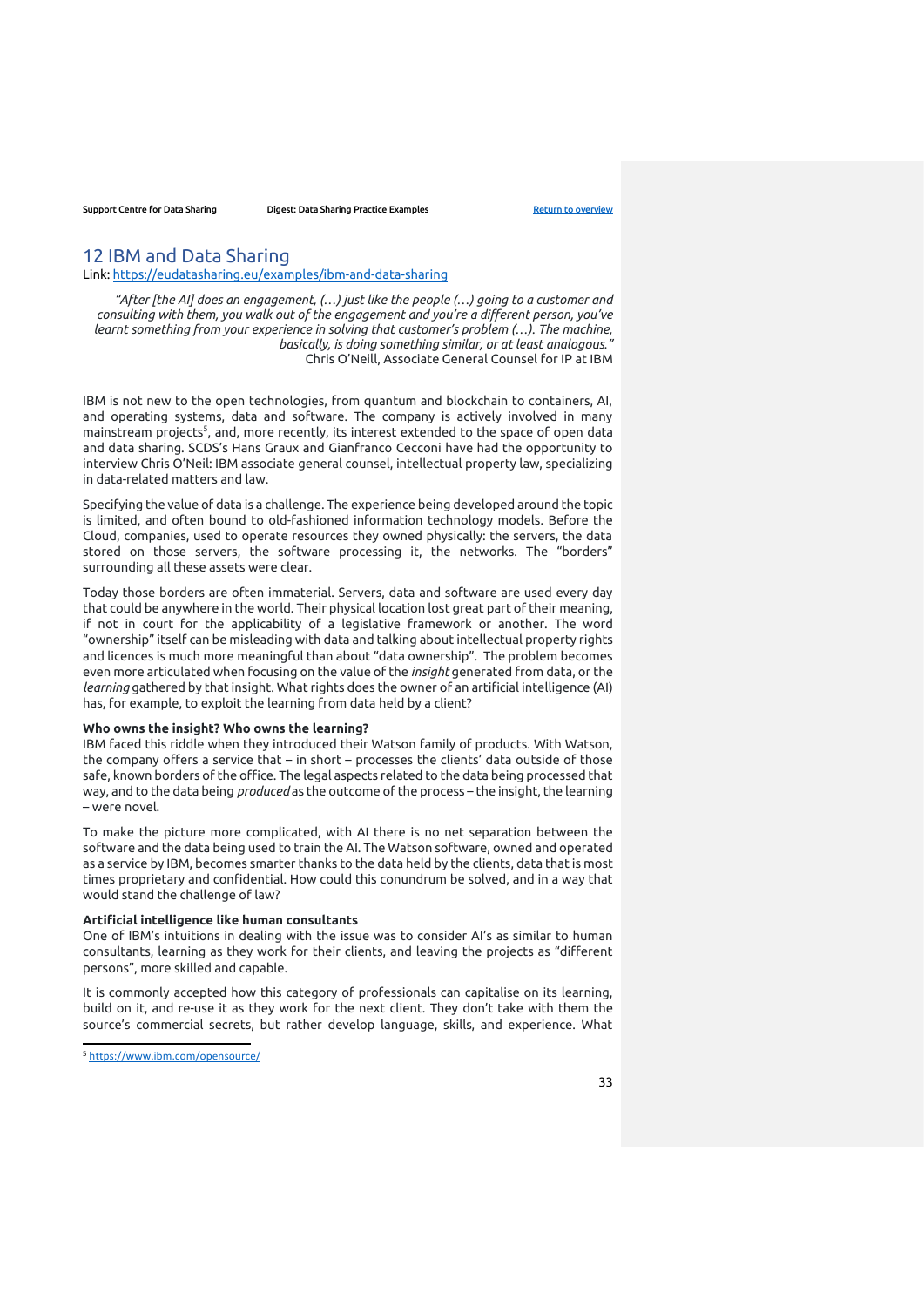happens, though, when that next client is a competitor of the first? For human professionals, it is not an issue: work ethics will prevent the consultant from sharing confidential information from the source. However, they will be free to re-use the acquired skills.

Indirectly, the consultancy industry educated the business to a culture of sharing. We all benefit from the accumulated experience of those professionals, as they perform their work across many different industries and organisations.

### **… and the need for "data spaces"**

Healthcare and pharmaceutics were among the first industries IBM decided to develop Watson in. Chris O'Neil observed how, in most industries, the value associated to data is to be found in the *insights* that the data can produce, but healthcare was different. IBM realised that, in the sector, *the data itself* has commercial value. For example, the data created as a new chemical component is developed, the history of its evolution, the clinical trials and the medical records of the patients involved are valuable *per se*, as it captures, as capital, the large research investment effort.

This capital can be exploited beyond the company that holds the data. Sharing is necessary to exploit its potential, to cross-over the data with other data resources held by others. At the same time, sharing the data openly, for anybody to re-use, is hardly commercially acceptable, if not simply an impossibility because of the need to protect the patients' privacy. One option is to anonymise or aggregate data before sharing, but that can hinder substantially its potential to support further research. It becomes inevitable then to implement models where access is restricted – e.g. to known researchers only - and the rights on that data – e.g. limiting the research to topics the patients provided consent to. These protected arrangement in Europe are often called "data spaces", e.g. in the European Commission's latest strategy for data<sup>6</sup>.

### **The role for licences**

All of the aforementioned legal elements of data sharing, from model to restrictions to rights to consent, are captured in licences and contracts. Through Chris O'Neil's work IBM has already contributed to the specifications of licences such as the Linux Foundation's "Community Data License Agreement"<sup>7</sup> (CDLA). The licence specification captures and acts upon many of the learnings from IBM's experience with Watson.

Looking at the future, one of the challenges to effective data sharing is the potential fragmentation and extreme specialisation of licensing terms. Fragmentation creates friction to sharing and the exploitation of the opportunities arising from data. Initiatives such as the CDLA and the work of others in the licensing community – including the Support Centre for Data Sharing itself for the EU - will be instrumental to converge effort and maximise potential.

We recommend watching the full video interview to get Chris' insight on additional aspects related to data sharing, from the difference between a licence and a contract, to the intellectual property of *collections* of public domain data, or the "hub and spoke model" for liability and more.

<sup>6</sup> See the "Communication from the Commission to the European Parliament, the Council, the European Economic and Social Committee and the Committee of Regions" of 19 February 2020, available online at [https://ec.europa.eu/info/sites/info/files/communication-european-strategy-data-19feb2020\\_en.pdf](https://ec.europa.eu/info/sites/info/files/communication-european-strategy-data-19feb2020_en.pdf) . https://cdla.jo/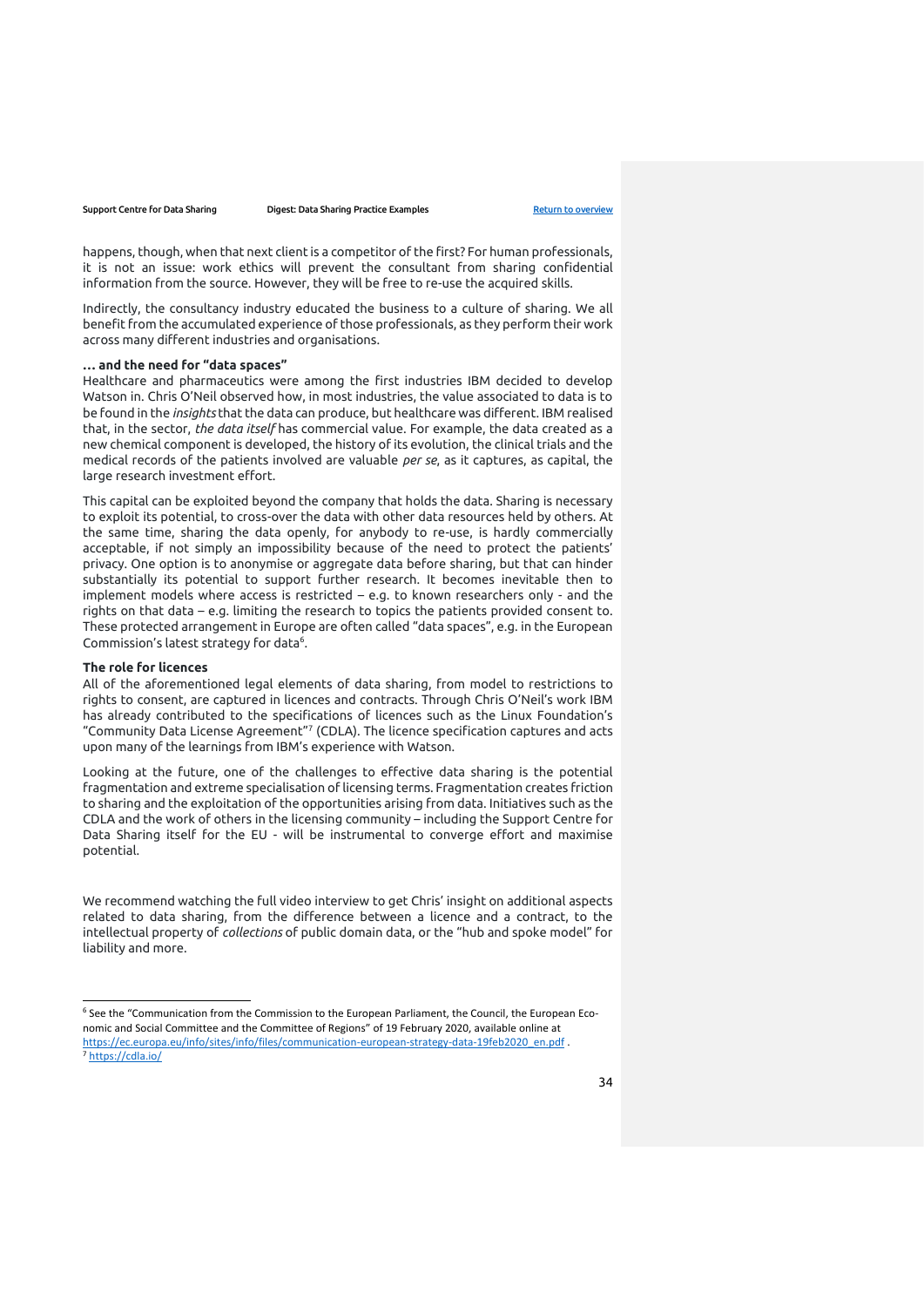| <b>Name</b>           | <b>IBM</b>                                                                                                                                                                                                                                                                                                                                                                                                   |
|-----------------------|--------------------------------------------------------------------------------------------------------------------------------------------------------------------------------------------------------------------------------------------------------------------------------------------------------------------------------------------------------------------------------------------------------------|
| <b>Sector</b>         | Software and related advisory services                                                                                                                                                                                                                                                                                                                                                                       |
| <b>Region</b>         | USA / World                                                                                                                                                                                                                                                                                                                                                                                                  |
| Countries             | Any                                                                                                                                                                                                                                                                                                                                                                                                          |
| <b>Time</b>           | Ongoing                                                                                                                                                                                                                                                                                                                                                                                                      |
| <b>URL</b>            | https://www.ibm.com/                                                                                                                                                                                                                                                                                                                                                                                         |
| <b>Business model</b> | Commercial with open elements                                                                                                                                                                                                                                                                                                                                                                                |
| <b>Participants</b>   | IBM is a multinational corporation active in<br>cloud, information technology, software<br>and AI technologies.                                                                                                                                                                                                                                                                                              |
| Type of organisation  | Commercial.                                                                                                                                                                                                                                                                                                                                                                                                  |
| Data sharing model(s) | Miscellaneous, from open to shared.                                                                                                                                                                                                                                                                                                                                                                          |
| Core impact           | IBM has contributed to the development<br>of licence agreements dedicated to data<br>sharing, such as the "Community Data<br>License Agreement" (CDLA) by the Linux<br>Foundation.                                                                                                                                                                                                                           |
| Context               | In the context of developing its Watson<br>line of services, IBM needed to explore the<br>legal aspects around the intellectual<br>property rights of its clients and its own,<br>when applying artificial intelligence<br>technology to third parties' data. This<br>brought to IBM's investment and<br>contribution to the wider licensing<br>community working on standardised terms<br>for data sharing. |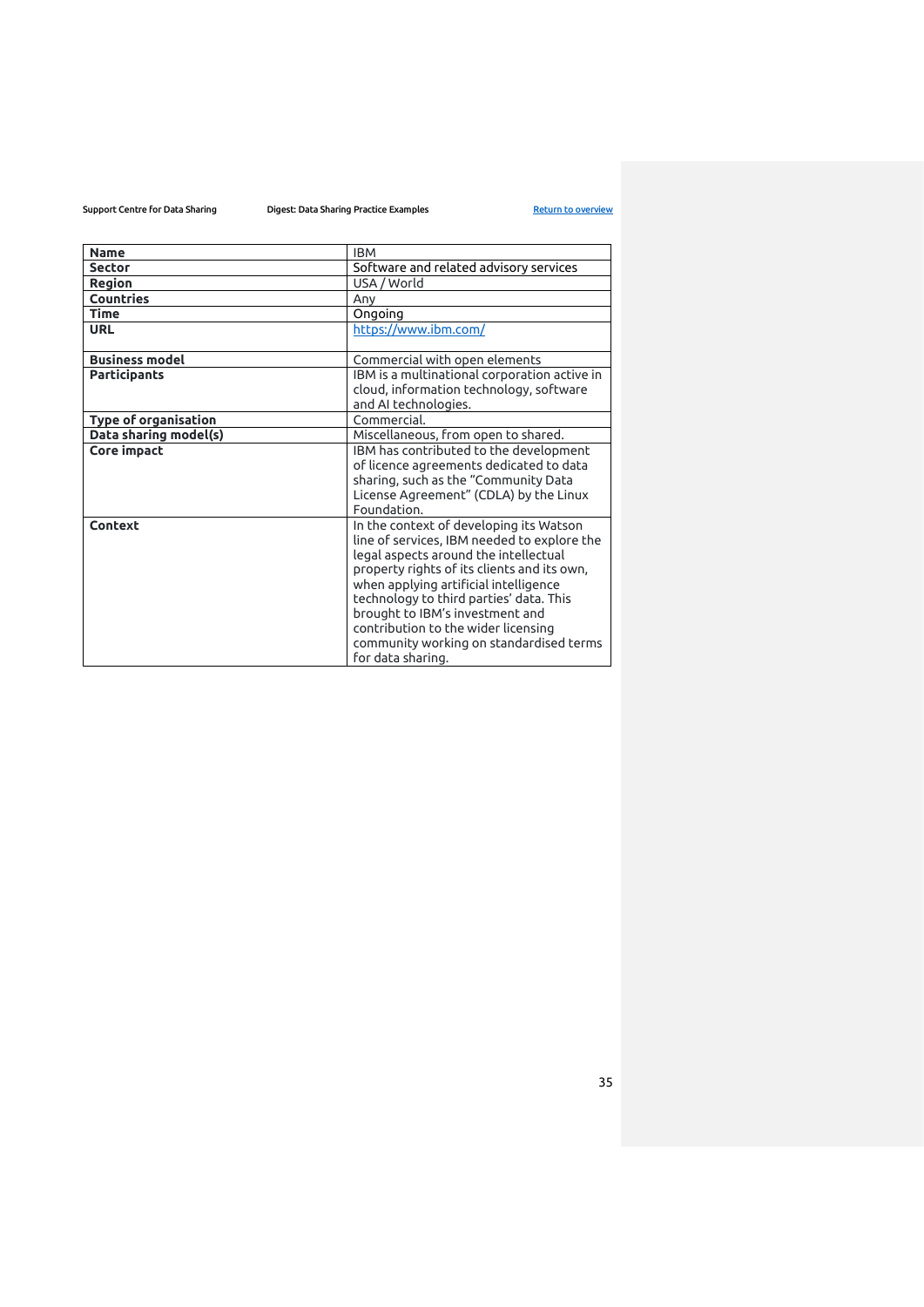# <span id="page-35-0"></span>13 Corporate Data Quality: Sharing the efforts of quality business partner data

Link:<https://eudatasharing.eu/examples/corporate-data-quality-cdq>

*"When companies accept that other companies have good data management as well and understand the value of joining forces, we can share the efforts of cleaning and updating client and vendor data, each and everyone keeping data sovereignty."*  Kai Hüener, CTO at CDQ

# **International business partner data**

International companies can have thousands of clients and vendors all over the world. Maintaining this data is crucial to minimise risks and administrative efforts of fixing, for example, wrong invoicing or shipping.

In principle, this data is publicly available and accessible. However, the complexity of business partner data comes from the global scope with ~200 countries, each with several national identifiers, address formats, legal forms, languages, standards, etc., and with the data being subject to change. In many countries, especially in Europe, national company registers are available as open data. These sources help to find and verify business partner data like addresses from clients, vendors or suppliers. However, keeping this information manually up to date is an immense effort and, to make it more complicated, many countries do not have open and well-maintained business registers.

The Competence Center Corporate Data Quality, a research initiative formed by academic institutions – among them the [Faculty of Business and Economics](https://www.unil.ch/hec/fr/home.html) (HEC – University of Lausanne), th[e Institute of Information Management](https://www.iwi.unisg.ch/en/) (IWI – University of St. Gallen), and the [Institute of Accounting, Control and Auditing](https://aca.unisg.ch/en) (ACA – University of St. Gallen) – has further investigated this situation. To answer the difficulty of keeping clean and updated, compliant, and harmonised business data, CDQ [\(Corporate Data Quality\)](https://www.cc-cdq.ch/) was founded.

### **The CDQ community jointly tackles the challenge**

The idea behind the initiative is to share the data management efforts of quality business partner data between CDQ community members, thus protecting data sovereignty. Kai Hüener, an evangelist for data sharing and CTO of CDQ, explains the idea in his interview with the Support Centre for Data Sharing.

CDQ uses external sources like open business registers, commercial sources and crowd sourced input from the members of the CDQ community to provide a pool of business partner data. Member companies can make use of this pool by integrating the [CDQ API](https://meta.cdq.ch/CDQ_API) in their respective system, e.g. [SAP,](https://www.sap.com/index.html) and receive updates for their existing business partner data - before it causes difficulties. In return, the companies can decide to share their own updates with the CDQ community. CDQ validates the update and shares it with the community anonymously. Only public information is shared, no notes or comments, for example. If companies decide that they do not want to share their own business partner data, they can opt out and will not receive updates from the community. These are only available to the companies that agree to share their updates in return. It is however possible to share data but excluding strategic key vendors or suppliers.

In addition, member companies do not need to change their standard format of business data, e.g. which fields a dataset contains, how it is called or their order. CDQ works with different standards, forms and metadata vocabularies. In that way and for a service fee, CDQ enables the business data sharing community to share the efforts of clean, updated business partner data. This is particularly attractive for large international companies like Bayer or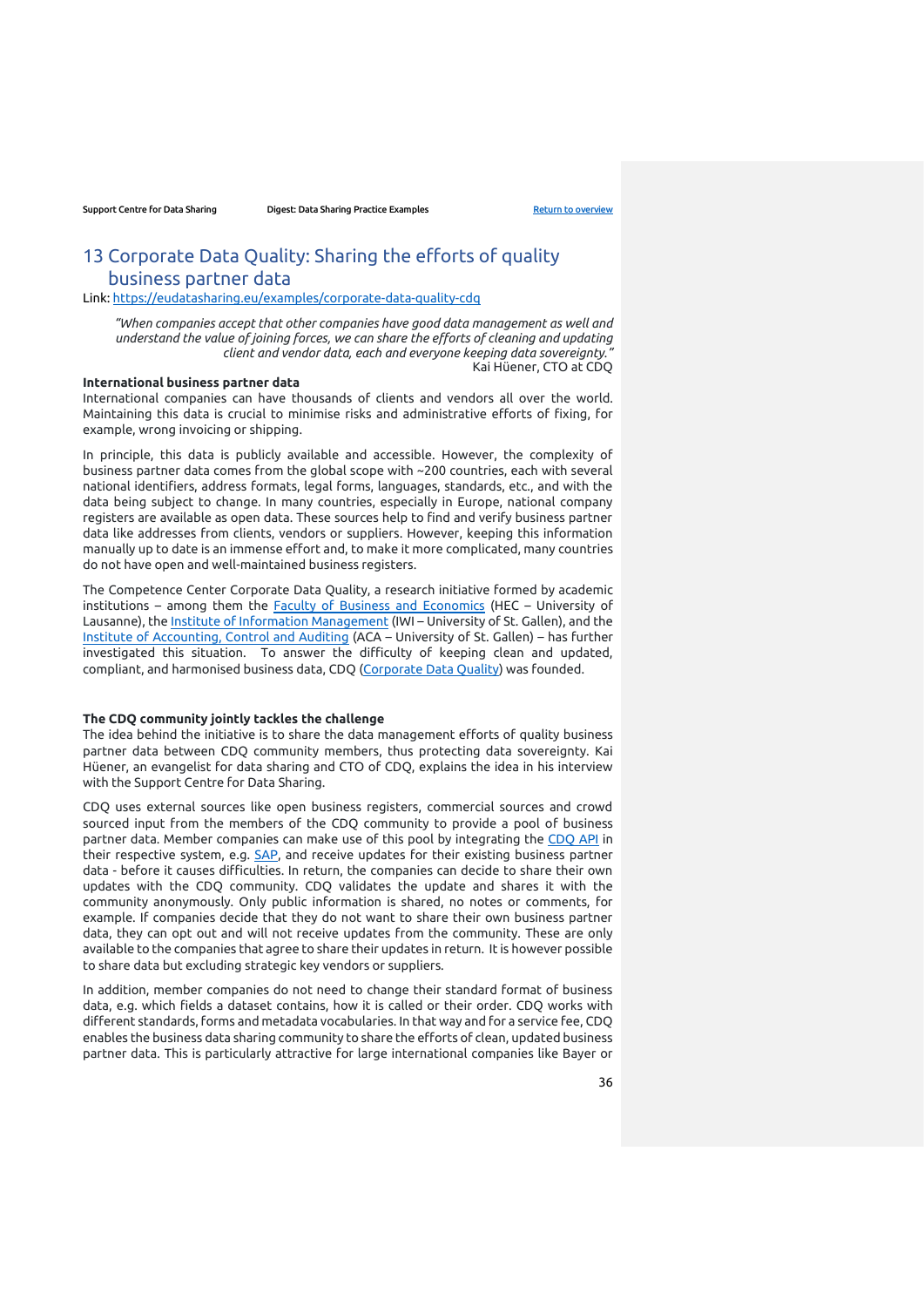Novartis, current members of the CDQ community. Each new member that joins the community improves the pool and the opportunities for AI to automate part of the process.

### **AI for automated validation of updates**

Algorithms can already clean and structure addresses to make them comparable. They can also classify records after feedback loops from the community and find anomalies or patterns in updates that were rejected. In the future, algorithms can take over the role of validating and accepting updates. Using external sources, an updated VAT number from a CDQ community member, for example, can be validated in an automated way based on the information in the external source. The process of accepting the validated update can then also be automated.

Kai highlights that the basis for realising these new features is trust and the need for a change of mindset that will probably take another 2-5 years. Awareness for coping with data management jointly is increasing and more organisations see the advantage of crowd sourced business data management with a third trusted part for validation and organisation.

| <b>Name</b>              | <b>CDO</b>                                                                                                                                                                                                                                                                                                                                                                                                                          |
|--------------------------|-------------------------------------------------------------------------------------------------------------------------------------------------------------------------------------------------------------------------------------------------------------------------------------------------------------------------------------------------------------------------------------------------------------------------------------|
| <b>Sector</b>            | Software and related advisory services                                                                                                                                                                                                                                                                                                                                                                                              |
| <b>Region</b>            | Switzerland / World                                                                                                                                                                                                                                                                                                                                                                                                                 |
| <b>Countries</b>         | Anv                                                                                                                                                                                                                                                                                                                                                                                                                                 |
| <b>Time</b>              | Ongoing                                                                                                                                                                                                                                                                                                                                                                                                                             |
| <b>URL</b>               | https://www.cc-cdq.ch/                                                                                                                                                                                                                                                                                                                                                                                                              |
| <b>Business</b><br>model | Commercial                                                                                                                                                                                                                                                                                                                                                                                                                          |
| <b>Participants</b>      | The Competence Center Corporate Data Quality is a research initiative<br>formed by academic institutions, including the Faculty of Business and<br>Economics (HEC - University of Lausanne), the Institute of Information<br>Management (IWI - University of St. Gallen), and the Institute of<br>Accounting, Control and Auditing (ACA – University of St. Gallen). This<br>research is what founded CDQ (Corporate Data Quality). |
| Type of<br>organisation  | Commercial                                                                                                                                                                                                                                                                                                                                                                                                                          |
| Data sharing<br>model(s) | Trusted third party that manages and provides crowd sourced, open<br>and shared commercial data for its members.                                                                                                                                                                                                                                                                                                                    |
| Core impact              | The efforts to maintain and update clean business partner data are<br>substantially minimised, specially for large international enterprises by<br>joining forces and sharing the data with the community.                                                                                                                                                                                                                          |
| Context                  | International companies can have thousands of clients and vendors all<br>over the world, each with several national identifiers, address formats,<br>legal forms, languages, standards, etc., and with the data being subject<br>to change. Keeping this information manually up to date is an immense<br>effort. CDQ addresses this challenge.                                                                                     |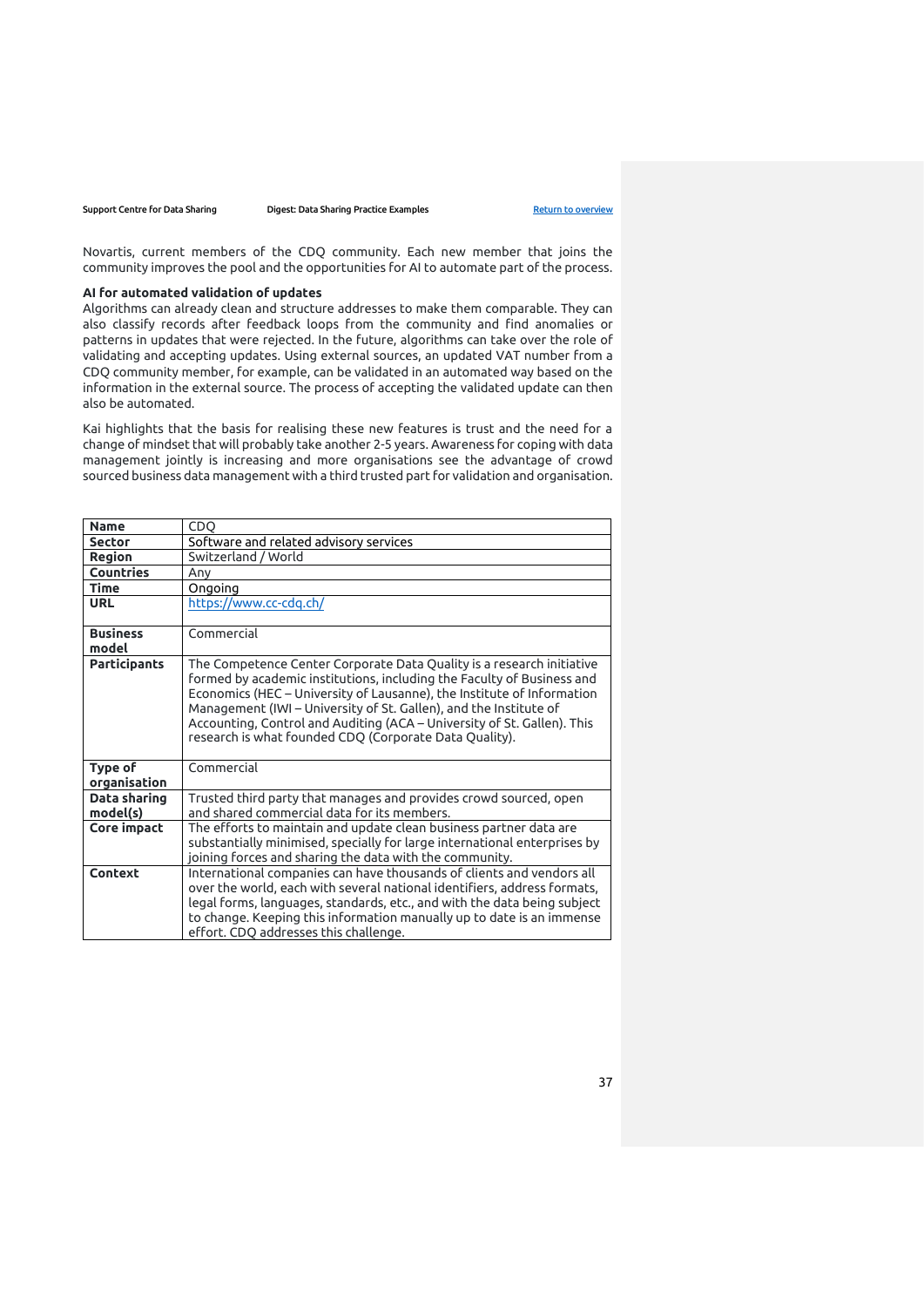# <span id="page-37-0"></span>14 DataVaccinator: Personal data protection by design via "industrialised pseudonymisation"

Link: [https://eudatasharing.eu/examples/datavaccinator-personal-data-protection-design](https://eudatasharing.eu/examples/datavaccinator-personal-data-protection-design-industrialised-pseudonymisation)[industrialised-pseudonymisation](https://eudatasharing.eu/examples/datavaccinator-personal-data-protection-design-industrialised-pseudonymisation)

*"Violation of personal data protection is not always with evil intent but often rooted in human errors. Storing data pseudonymised and separate from identifiable attributes protects from any kind of personal data violations."* 

Kurt Kammerer, Co-founder of DataVaccinator

# **Why**

Protecting personal data has been a focus topic for several years. Sharing personal data can be as advantageous as it is controversial and complex. Medical records, for example, are sensitive personal data. At the same time, scientific research greatly benefits from analysing health records to better understand diagnostics and treatment. Identifiable attributes like the name of the patient are not important for research. Therefore, anonymisation and pseudonymisation are effective tools that enable sharing of personal data without the identifiable attributes. However, those tools can bare the risk of re-identification and leave the original pool of data that was used to disidentify the data, post-generation, at risk to leakages, breaches, and theft.

A pseudonymisation of data at the point of its generation mitigates this risk. If a person's medical record is stored separately from the identifiable attributes when it is generated, the medical record is no longer directly identifiable. Only with the knowledge about the XX can identity and content be combined, for example when going to the doctor. This makes storing and sharing medical records much safer.

#### **How**

[DataVaccinator](https://www.datavaccinator.com/) splits data into separate databases upon generation and is joined real-time in the local applications. Using encryption, DataVaccinator ensures that only eligible parties can access the sensitive joined data. The solution also lowers the costs of data pseudonymisation and management.

The software is available as opens source software. Developers can integrate ready-to-use components with open licence, state-of-the-art encryption and hashing algorithms. The source code can get viewed and <u>[downloaded on GitHub](https://github.com/Kukulkano/dataVaccinator)</u>8 (AGPL licenced) same as the [JavaScipt Client implementation](https://github.com/Kukulkano/vaccinatorJSClient)<sup>9</sup> (MIT licenced). The software can enable new applications but also re-engineer existing ones.

Organisations such as hospitals, universities, banks, insurers, retailers or manufacturers can also operate their own private or public instances of the DataVaccinator service.

### **Prospects**

In the future, data protection will not be a current focus topic anymore but an established mode of data management. Generosity towards misuse, unawareness or mistakes will further decrease. At the same time the rick of **not** sharing depersonalized data will become clearer and more compliant and feasible solutions will be on demand to support a competitive Europe. Key sector for personal data protection solutions like DataVaccinator are Financial Services, E-Media, Smart home, E-Commerce, Industry 4.0, E-mobility, and of

<sup>8</sup> https://github.com/Kukulkano/dataVaccinato

<sup>9</sup> https://github.com/Kukulkano/vaccinatorJSClient